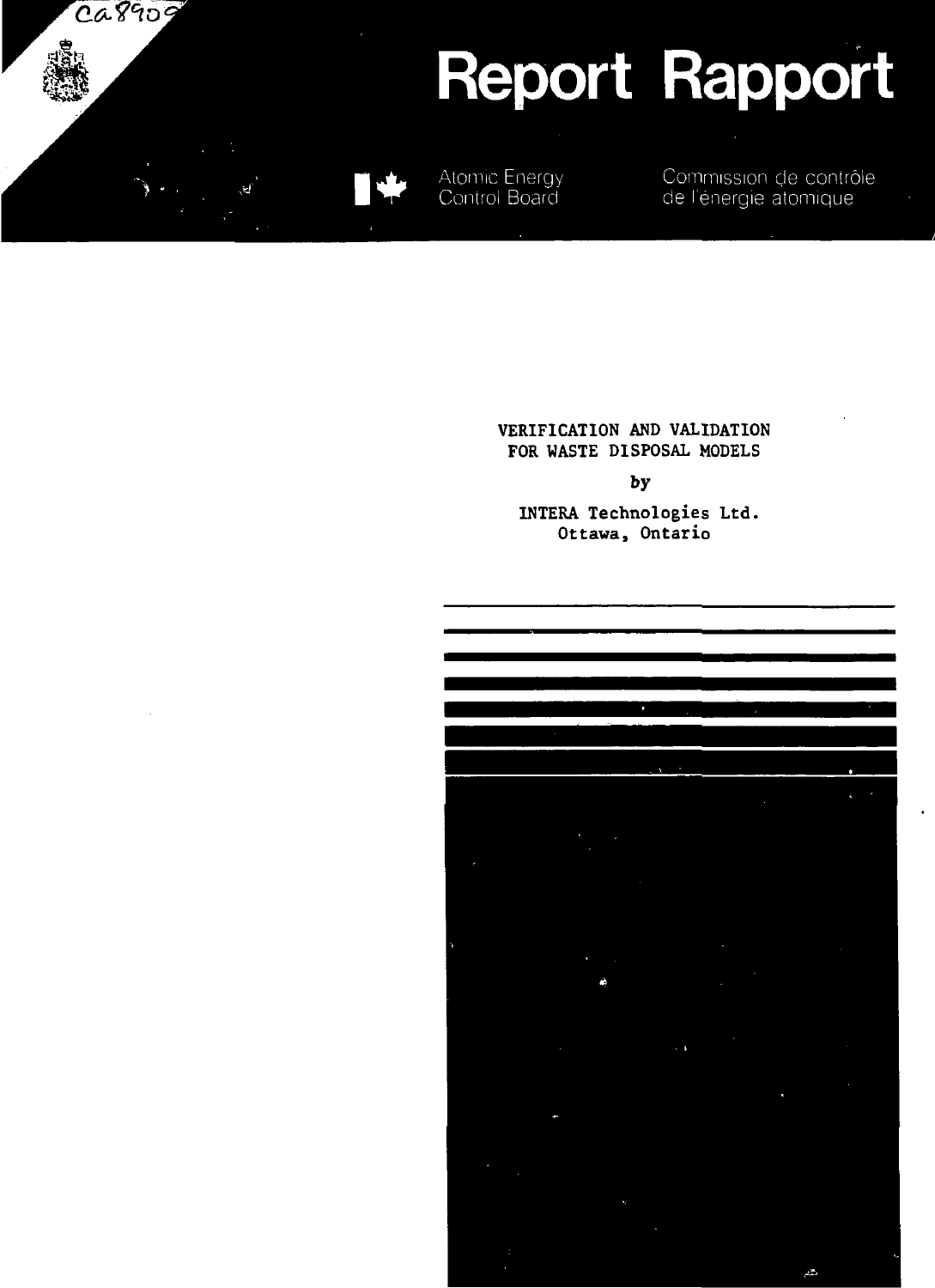**Atomic Energy Commission de controle** r.

**PO Box 1046 C P 1046 Ottawa. Canada Onawa. Canada KIP 5S9 KIP 5S9**

**Canadä** 

**Control Board Board de l'énergie atomique<br>C.P. 1046<br>Offawa, Canada<br>K1P 5S9** 

**INFO-0246**

### **VERIFICATION AND VALIDATION FOR WASTE DISPOSAL MODELS**

**by**

**INTERA Technologies Ltd. Ottawa, Ontario**

**A research report prepared for the Atomic Energy Control Board Ottawa, Canada**

**Project no. 5.101.1**

**July 1987**

**Research report**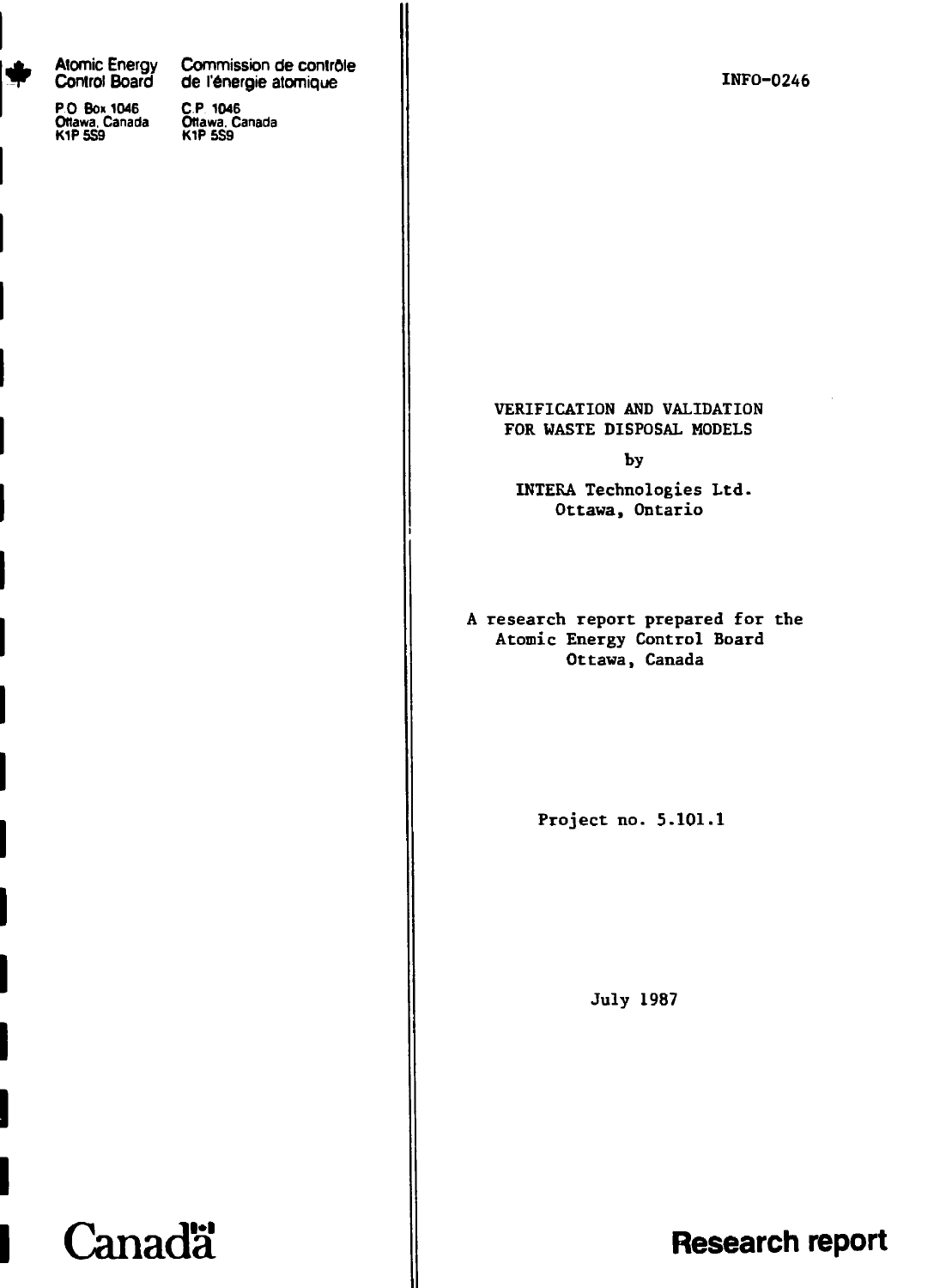### **VERIFICATION AND VALIDATION FOR WASTE DISPOSAL MODELS**

### **ABSTRACT**

**A set of evaluation criteria has been developed to assess the suitability of current verification and validation techniques for waste disposal methods. A survey of current practices and techniques was undertaken and evaluated using these criteria with the items most relevant to waste disposal models being identified. Recommendations regarding the most suitable verification and validation practices for nuclear waste disposal modelling software have been made.**

#### **RESUME**

**Le present rapport fait etat de la serie de criteres d'evaluation qui a ete raise au point pour juger de la pertinence des techniques de verification et de validation actuelles des methodes d<sup>1</sup>evacuation des dechets. Les pratiques et techniques actuelles ont ete examinees et evaluees selon ces criteres et les elements les plus importants par rapport aux modeles d'evacuation des dechets ont ete indiques. Des recommandations relatives aux pratiques de verification et de validation les plus appropriees ont ete faites pour les logiciels de modelisation de 1\*evacuation des dechets.**

#### **DISCLAIMER**

**The Atomic Energy Control Board is not responsible for the accuracy of the statements made or opinions expressed in this publication and neither the Board nor the author assumes liability with respect to any damage or loss incurred as a result of the use made of the information contained in this publication.**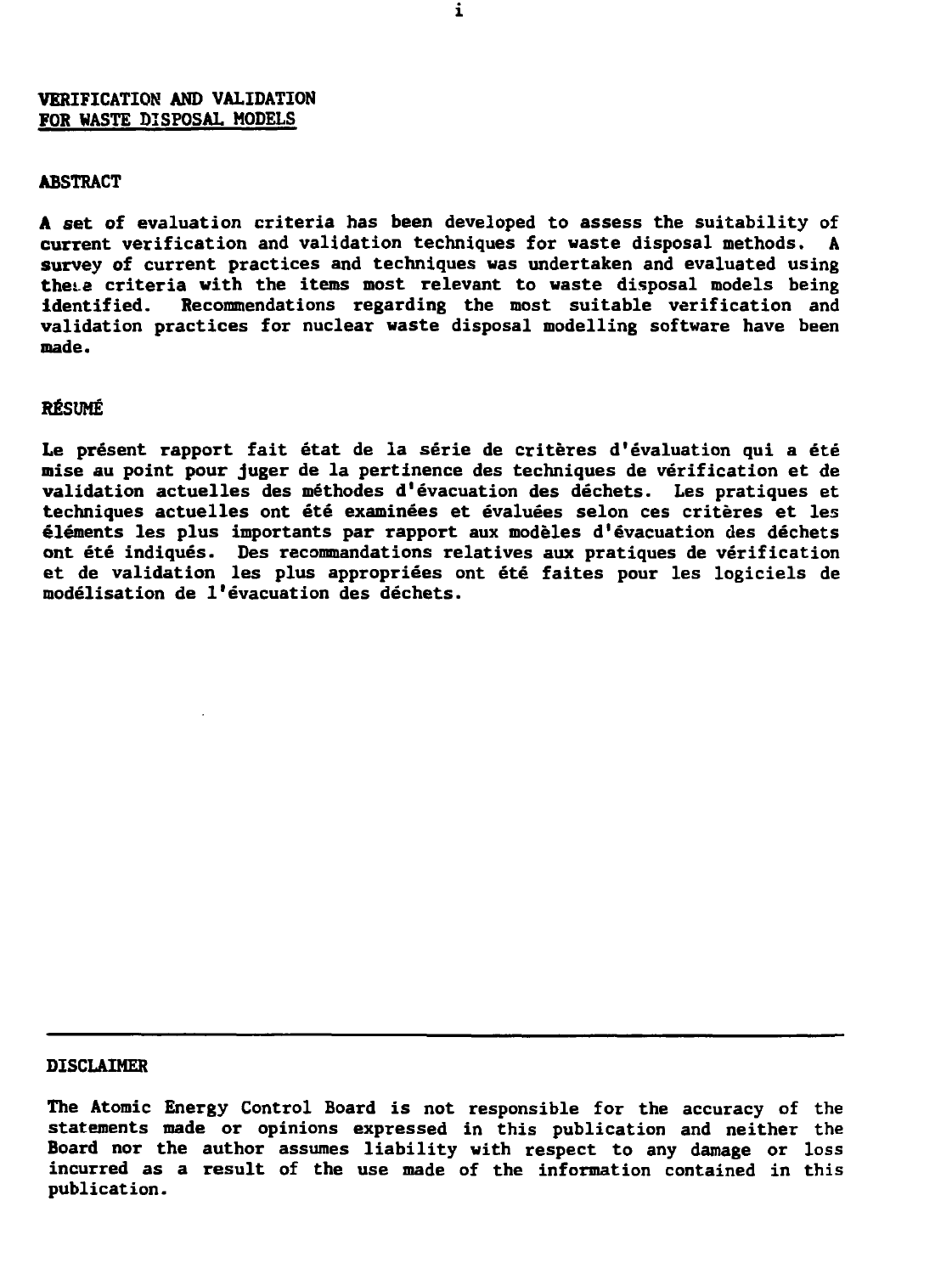# **TABLE OF CONTENTS**

|                       |                                                             | Page               |
|-----------------------|-------------------------------------------------------------|--------------------|
| <b>ABSTRACT</b>       |                                                             | i                  |
| <b>LIST OF TABLES</b> |                                                             | iii                |
| ı.                    | <b>INTRODUCTION</b>                                         | 1                  |
| 1.1<br>1.2            | Background<br>Objectives                                    | ı<br>5             |
| 2.                    | <b>VERIFICATION</b>                                         | 7                  |
| 2.1                   | Definition                                                  | 7                  |
| 2.2                   | <b>Types of Errors</b>                                      | 7                  |
| 2.2.1<br>2.2.2        | Software<br><b>Hardware</b>                                 | 8                  |
| 2.2.3                 | Logic                                                       | 10<br>$\mathbf{n}$ |
| 2.2.4                 | Numerical Algorithm Errors                                  | 12                 |
| 2.2.5                 | Data Input                                                  | 13                 |
| 2.3                   | <b>Evaluation Criteria</b>                                  | 14                 |
| 2.4                   | Verification Techniques and Tools                           | 18                 |
| 2.4.1                 | Static                                                      | 19                 |
| 2.4.1.1               | <b>Manual</b>                                               | 19                 |
| 2.4.1.2               | Automated                                                   | 20                 |
| 2.4.2                 | Dynamic                                                     | 23                 |
| 2.4.2.1               | Types of Dynamic Testing                                    | 23                 |
| 2.4.2.2               | Difficulties of Dynamic Testing                             | 25                 |
| 2.4.3                 | Overview of Verification Techniques                         | 27                 |
| 2.5                   | Verification of Waste Disposal Models -<br>State-of-the-Art | 30                 |
| 3.                    | VAL IDATION                                                 | 40                 |
| 3.1                   | Definition                                                  | 40                 |
| 3.2                   | Components of an Ideal Validation                           | 40                 |
| 3.3                   | Difficulties Associated with Validation of Waste            |                    |
|                       | Disposal Models                                             | 42                 |
| 3.3.1                 | Application Difficulties                                    | 43                 |
| 3.3.2                 | Uniqueness                                                  | 45                 |
| 3.4                   | Validation of Waste Disposal Models - State-of-the-Art      | 46                 |
| 3.5                   | Validation Criteria                                         | 52                 |
| 4.                    | CONCLUSIONS AND RECOMMENDATIONS                             | 56                 |
| <b>REFERENCES</b>     |                                                             | 64                 |
| <b>GLOSSARY</b>       |                                                             | 68                 |
| APPENDIX A            | Language Errors                                             |                    |

 $\langle \cdot \rangle$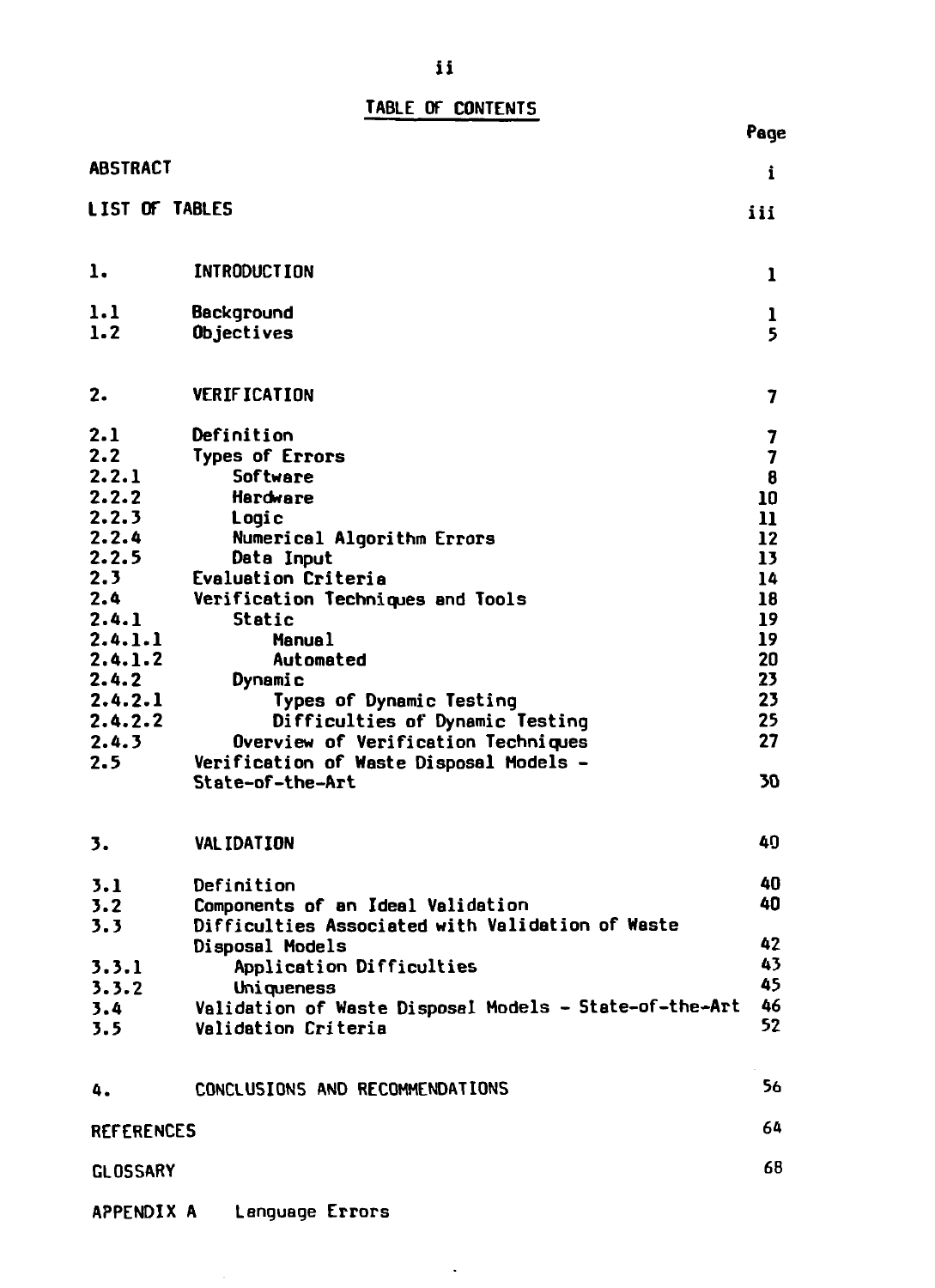# **LIST OF TABLES**

| Table 1.1 | list of Coupled Processes (from Tsang, 1985)                                                  | 3  |
|-----------|-----------------------------------------------------------------------------------------------|----|
| Table 2.1 | Numerical Criteria for Brine, Heat, and<br>Radionuclide Transport (after Reeves et al., 1985) | 15 |
| Table 2.2 | Types of Errors Found in Computer Models                                                      | 17 |
| Table 2.3 | Summary of Verification Tool/Technique Evaluation                                             | 28 |
| Table 2.4 | Status of Verification/Validation Plans of<br>Agencies Using/Developing Waste Disposal Models | 31 |

 $\sim 10^{-1}$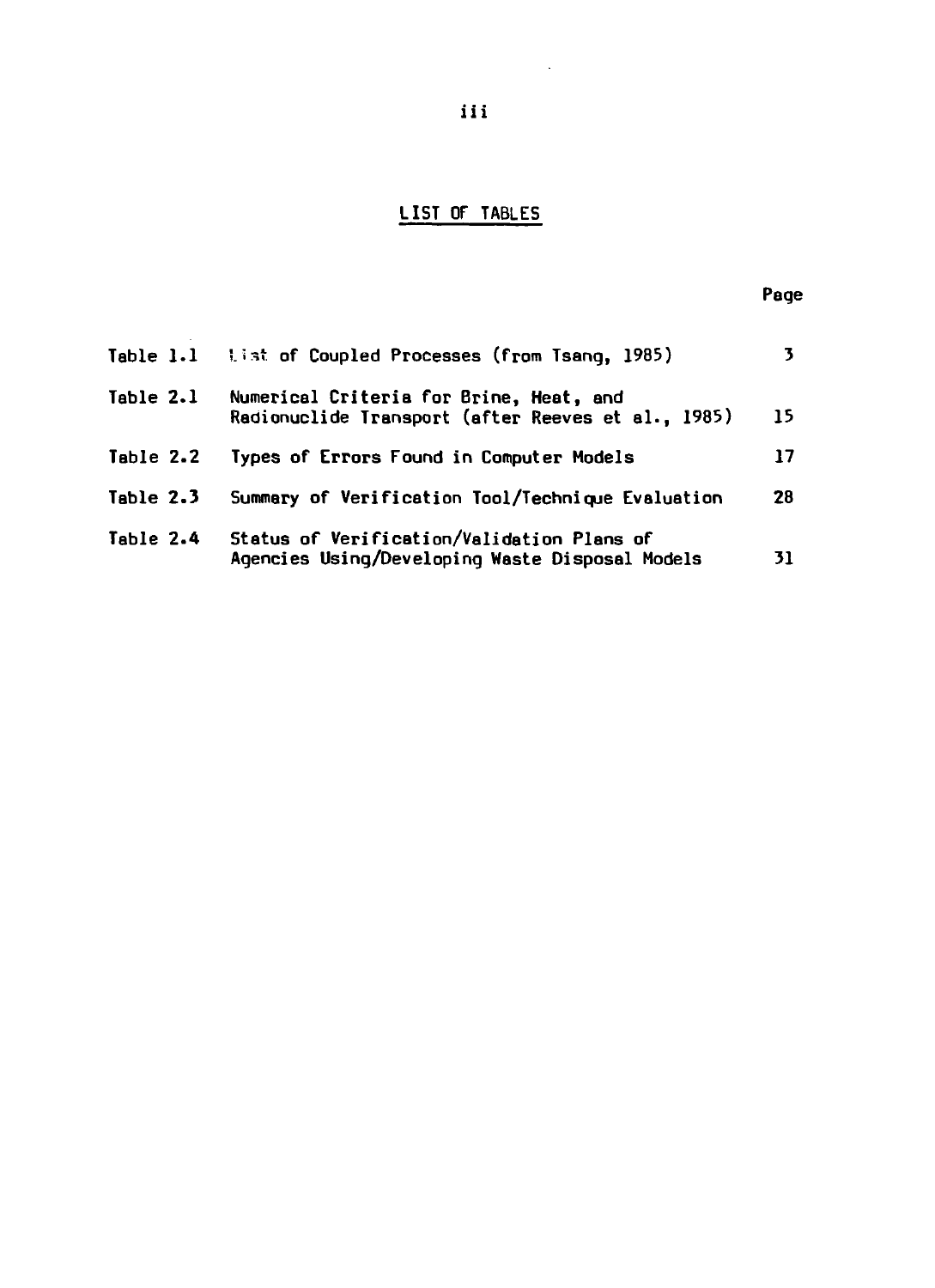#### **1. INTRODUCTION**

### **1.1 BACKGROUND**

**As pert of its mandate, the Atomic Energy Control Board (AECB) is required to evaluate an applicant's performance and safety analyses during the licensing process for radioactive waste disposal sites. Due to the time scale over which the waste will remain e concern and the complex nature of the coupled processes likely to determine release rates, the use of models to support such performance and safety analyses has become widespread. To evaluate what can be done to ensure that the results provided by the model are both accurate and represent the physical processes, INTERA Technologies Ltd. have been retained by AECB to evaluate verification and validation techniques for waste disposal models.**

**The vast majority of the waste disposal programs currently in use were developed relatively recently (over the last 10 - 15 years) predominately by scientists or engineers who had little appreciation for the software engineering aspects of the programs. For these reasons, the vast majority of these programs were written in FORTRAN for mainframe (Cyber 176 or equivalent) computers although more recently some of this software has been written in more modern languages (e.g., PASCAL) for both micro and mini based computing systems.**

**The processes controlling/influencing the release of radionuclides from a nuclear waste repository are numerous and varied and include:**

- **•** groundwater transport;
- **geochemicel reactions;**
- **« heat transport;**
- **stress-strain reactions;**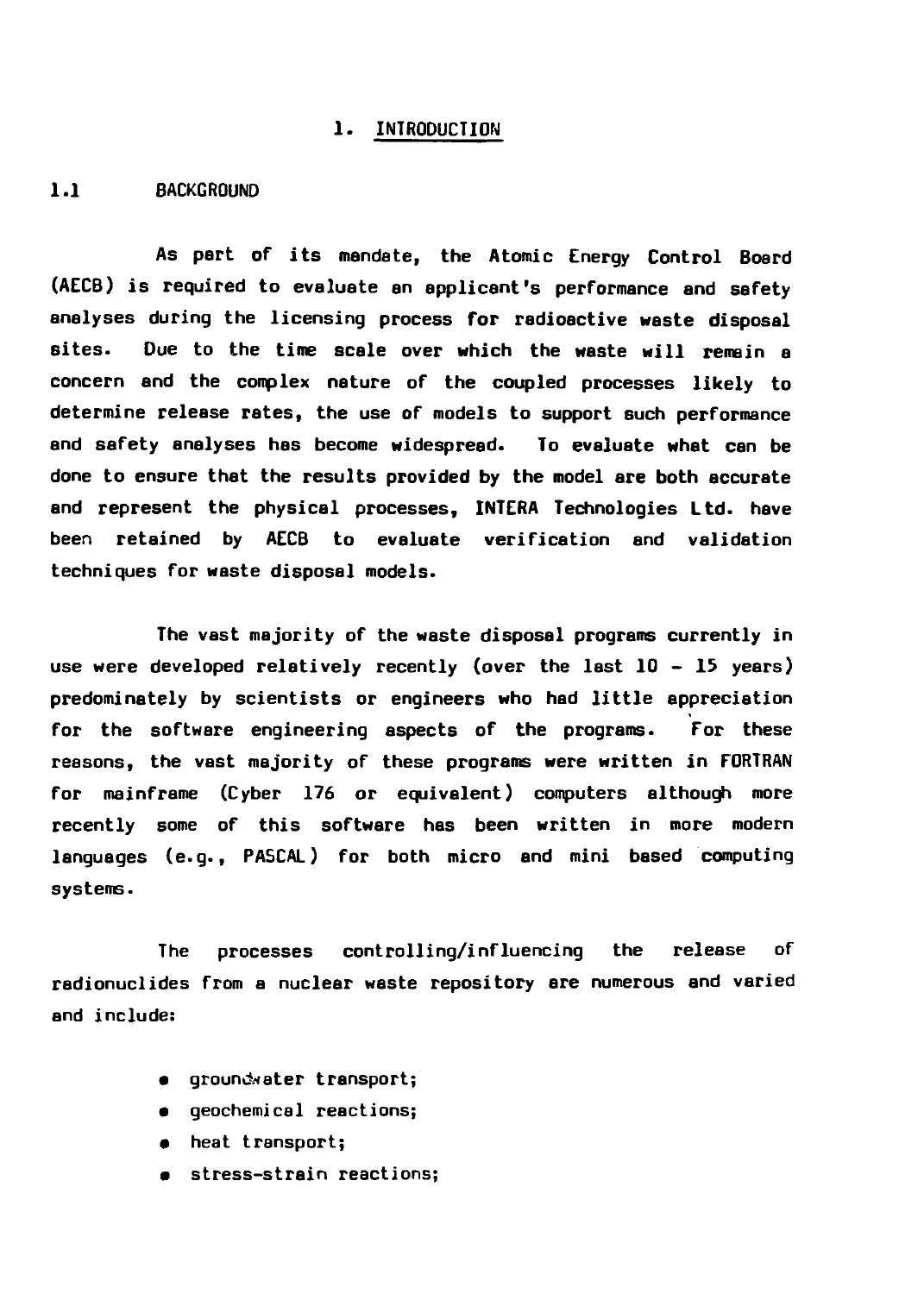- **surface water transport;**
- **bioaccumulation.**

**Each of these transport areas are comprised of a number of mechanisms which may affect the overall rate of radionuclide movement. Groundwater transport, for example, should consider convection, dispersion, diffusion as well as radionuclide decey/generation and adsorption. The complexity of the problem may also be increased by the coupled nature of the proceses. Groundwater transport, for example, will be influenced by the density and viscosity changes caused by temperature variation. Tsang (1983) presents a list of the coupled processes that may be encountered in the vicinity of a nuclear waste repository (see Table 1.1).**

**The models constructed to represent these physical processes may take many forms. The models may be physically-based, that is based on known or well established laws or scientific principles, or empirically based, that is based on correlations established using observations. Both types of models have certain limitations or restrictions that affect their use.**

**Whereas empirical models may be computationally simple, they rely on an extensive data base to formulate the correlations required over the range of observations. Physically based models are typically formulated using one or more fundamental governing equations. These equations may be complex being represented by several partial differential equations in multi-dimensions. Several approaches may be employed to solve such equations. In cases where the problem may be reduced to one or two-dimensions and the system further simplified (e.g., through geometry, temporal conditions) an analytical solution to the partial differential equation may be determined. A number of simple groundwater transport models have been constructed using this approach (Pigford et al., 1980). In the general case where geometry**

 $\overline{2}$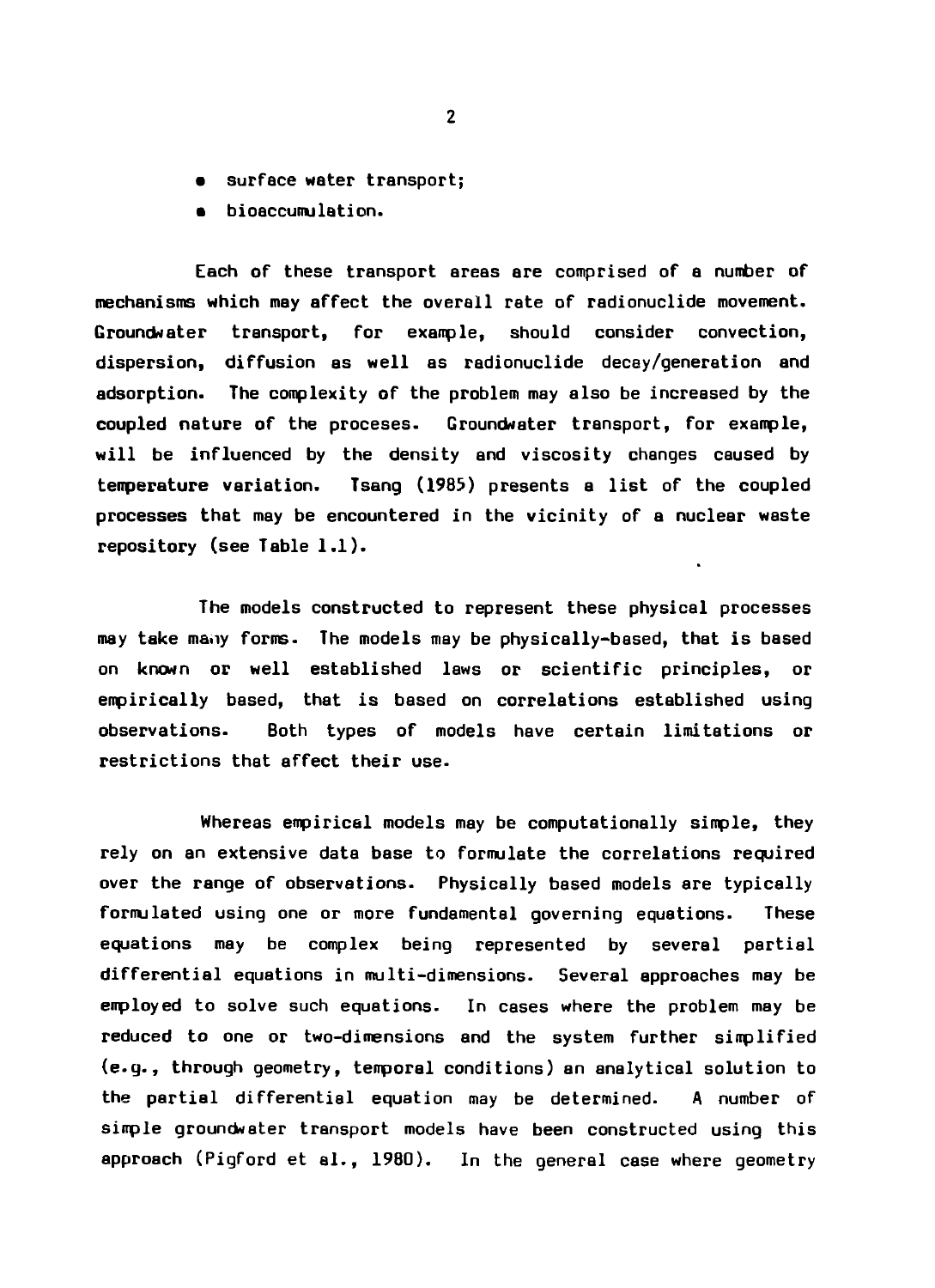**Table 1.1 List of Coupled Processes (from Tseng, 1985)**

**Tneraochamical (TC) Thermal Diffusion Phaac Changea—Equation of State of Solide Solid Solution Metaatablc rhaeca Thermohydrological (TH) Convection Currcate (1 or Z phaaea) including Buoyancy Flow Phase Changea and Interference Tnermophyaical Property Changer Thermal Oaaoaia Caa Diffusion: Binary budeeo Thermal Coupled Capillary-Adeorpt ion r.ermomtchanical (TH) Induced Cracking Fracture Deformation Thermal Spelling Thermal Creep Thermal Eipanaion Hydroehemical (HC) Spec i at ion Complexation Solution Deposition Sorpt ion/Deaorpt ion Bedox Beactiooa Mydrolyaia Acid-Base Beacttona Oi ffua ion Chemical Oamoaia and Ultrafiltration laotopic Eschange Coprecipitation Hydromechaoical (KM) Hydraulic Fracturing Pore Preaaure Change Hydraulic Erosion of Fractures Sedimentation of farticlca Shear Effect Cauaing Abraaion** Variation of Fracture Apertures **Filtration of Particlea Ultrafiltration**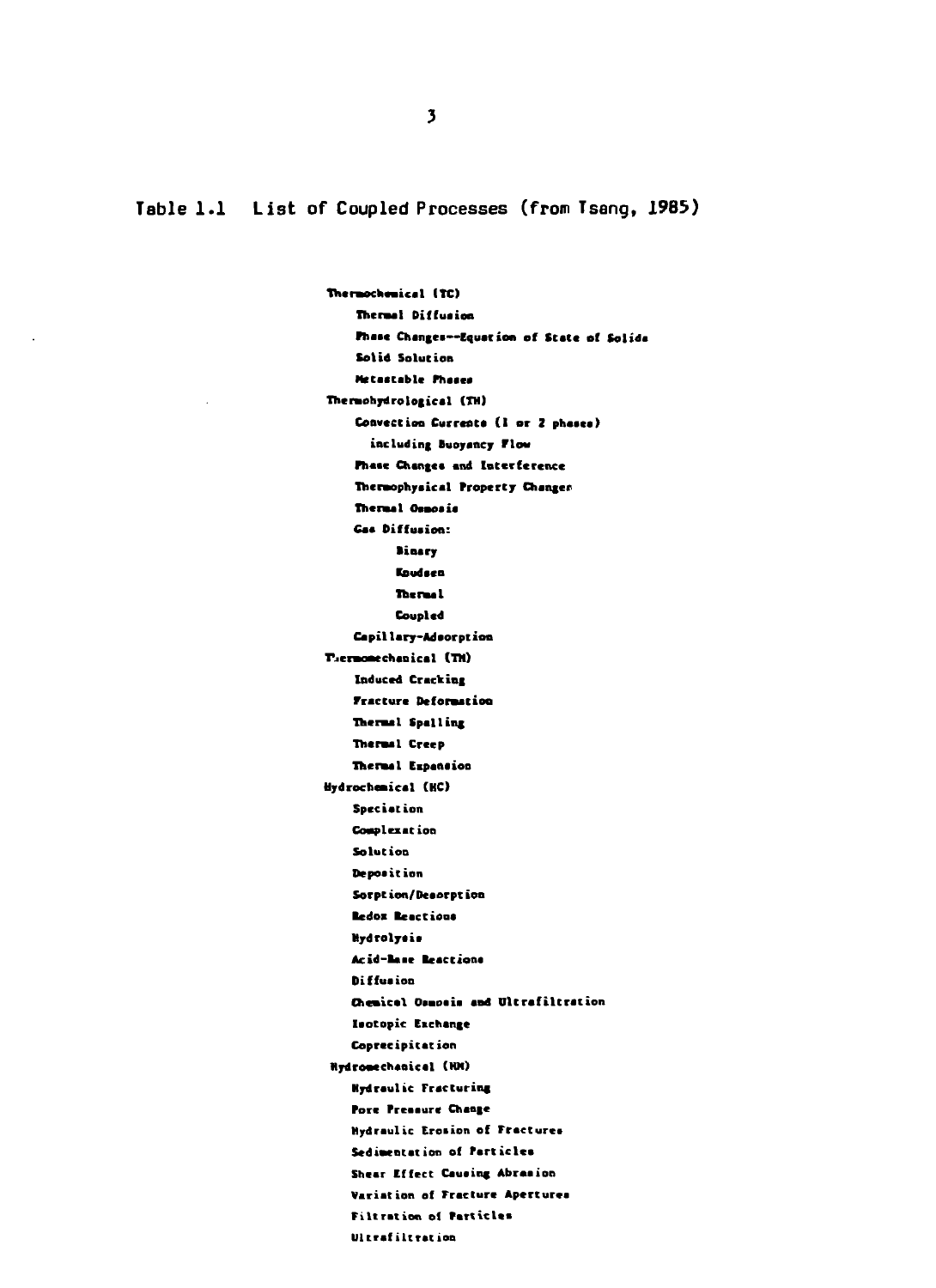Table 1.1 List of Coupled Processes (from Tsang, 1985) (cont'd)

**V I . fechaaical-Oiaatcal (HC>** These processes will be modified by hydrological and thermal effects, **eo they arc included in procestea VII and VII I below. VII . TheraohydrochcBical (THC) Solut ion/Prccipitaiion Tiae-Oepeadcac Solution and Precipitation Fluid Traaapsrt by Oamotic Effect Chemical Transport in Cat Fhaee Partition between Gas and Solid farticle Tranaport (Colloida) Equation of State Iheraal Oiffuaioo (Sorer, Effect) Thermal Ouoaie VIII . Thermoaechaoical-Chemical (TMC) Phaae Change in Mineral Phaeea Dehydration Creep •ydration and Swelling IX. Thermohydromecheoical (TWO Hydraulic Fracturing Triggering of Latent Seimicity Streaa lediatribution Fore Fretaure Opening and Closing of Joints Stress Rediatribution Tberaal Coupling Fore Freaaure Spalling Change of Strength Streaa Corroaion •ydrolitic Weakening •ydracion X. •ydroaechanical-Cheaiical (HHC) Tbeae proceaaea were eliminated from consideration becauae withouC Cheraal eftecia ziiz Ban tranaport ia not aufficient to change Che geoaetry except for low ceaperature precipitation, atreaa corrotion,** and ion exchange producing swelling (e.g. Ma for Ca in suectites) at **approximately SO'C or below. X I . Thenohydroawchaoical-Cbeaiical (THMC) Fiping—Selected Diaaolution and Tunnel Corroaion, labomogeneous** Leaching **Freeipitation In Fracturea In Matrix Mydrothermal Alteration of Rock Weat Pipe Effect with Diasolution/Precipitation Vertical Vapor-Liquid Cycling Near Caniitera Praeeure lolutton**

 $\Delta$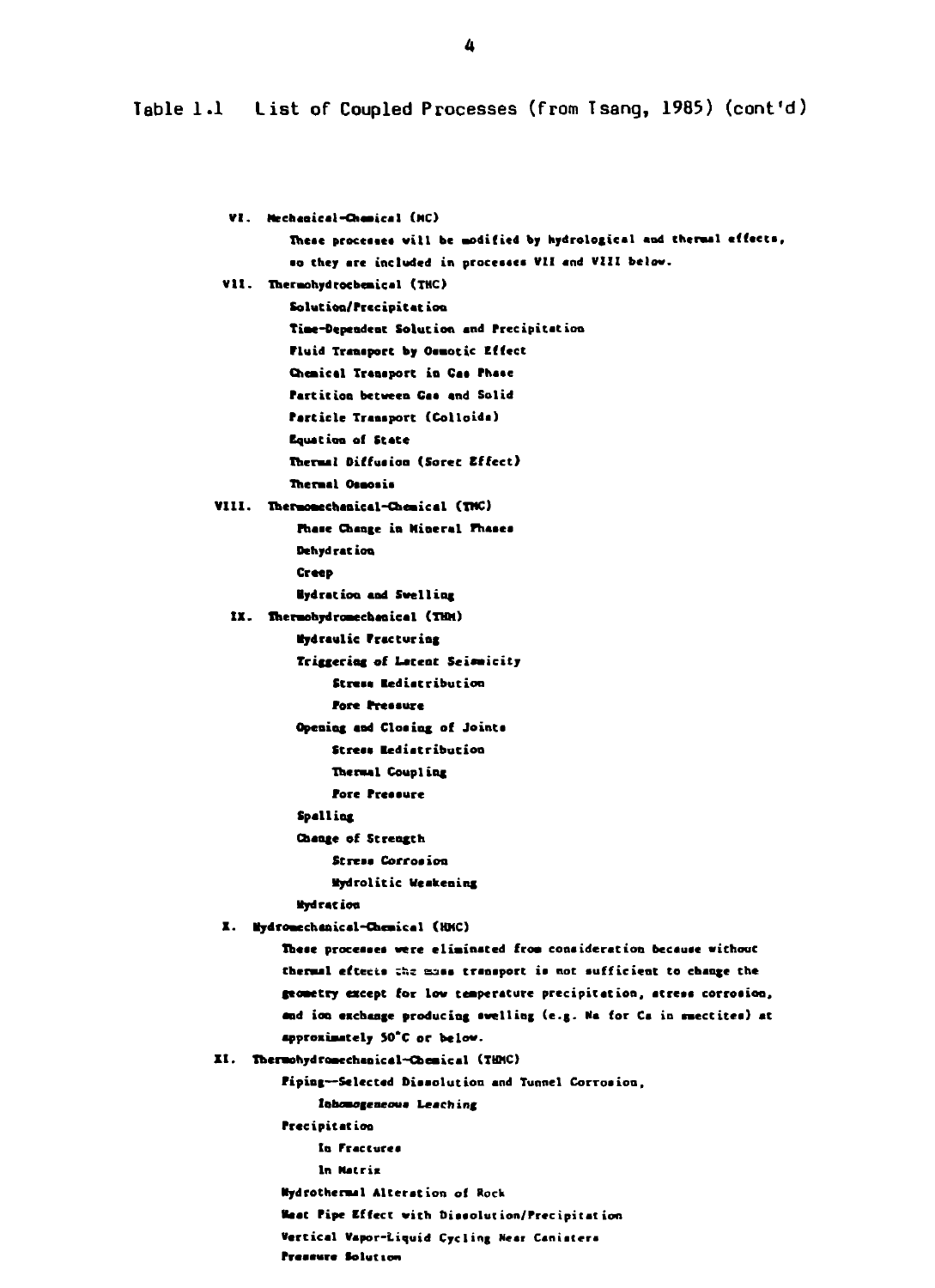**and temporal conditions will not allow a simplification of the problem, a numerical approach must be employed to solve the equation. A wide variety of numerical techniques have been used to solve the various equations representing these processes, and include finite difference, finite element, method of characteristics and discrete parcel random walk techniques. Models employing these techniques offer advantages over analytical methods in terms of their generality, but certain trade-offs do exist with regards to their sophistication and ease of use.**

**The waste disposal models described to this point may all be classified as deterministic. That is, the basic objective is to calculate a single best estimate value without taking any of the possible variation in input parameters into account. Given that such variation does exist end owing to the significant environmental consequences associated with the results of such an analyses, increasing emphasis is being placed on the reliability of these results. One approach aimed at quantifying the uncertainty associated with such analyses is through the use of probabilistic models or modeling techniques. In some cases, these models use the basic deterministic model together with a probabilistic interface (e.g., sampling methodologies) to establish confidence levels on the output variables. Other probabilistic modeling approaches have included statistical techniques on the input data, finite order methods and particle motion methods. It is worth noting that while research and development into new modeling techniques/applications are ongoing in all areas of waste disposal models this is particularly true of the probabilistic area which has only recently become an area of interest.**

#### **1.2 OBJECTIVES**

**Given the increasing reliance of various waste disposal agencies on the use of computer models to assess various radioactive transport mechanisms and dose exposures to man, the need for ensuring**

 $5<sup>1</sup>$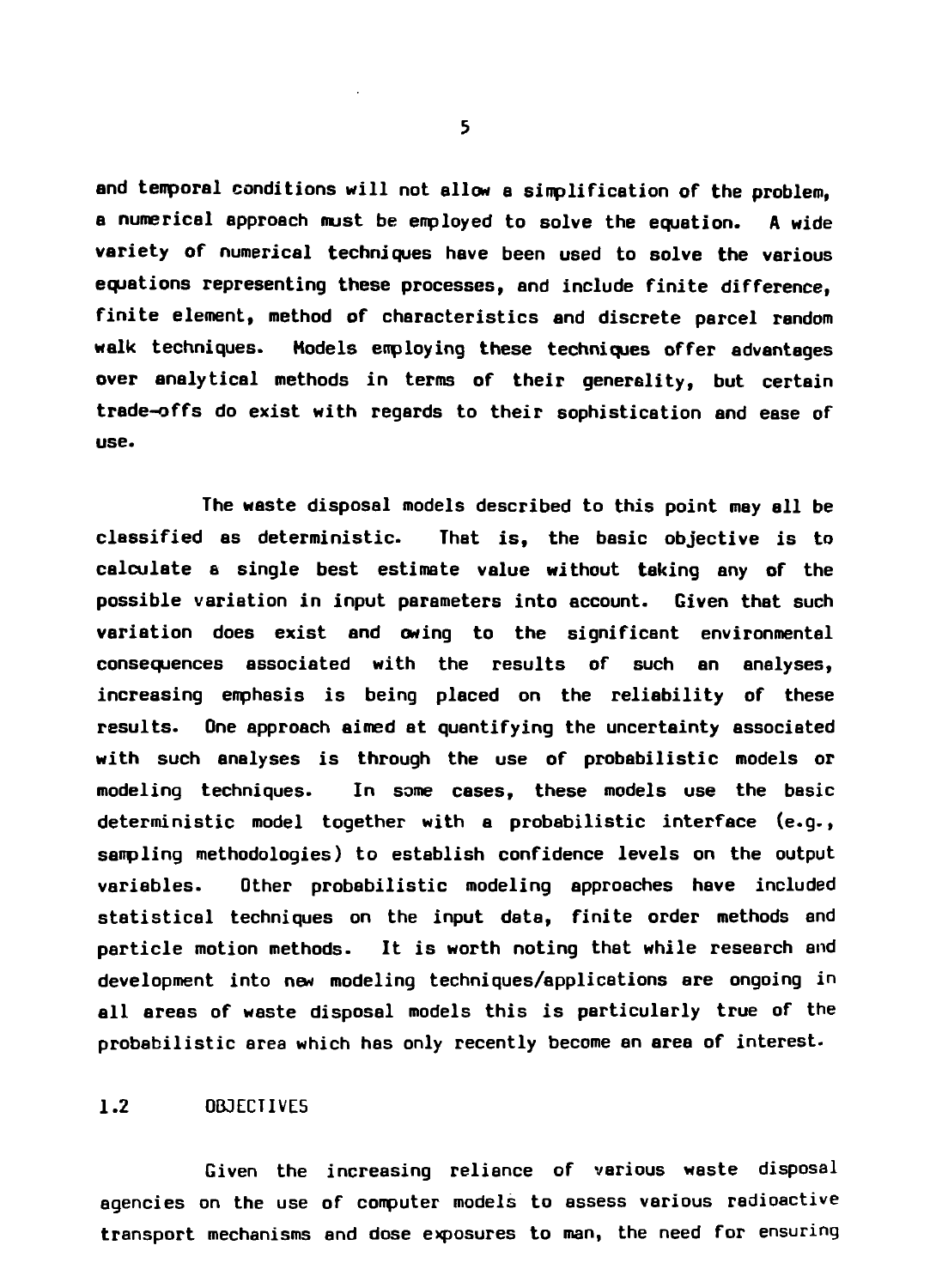**that the answers provided by the models are both correct and represent the physical process for which they are intended is of utmost importance. To assist AECB staff in assessing the verification and validation activities that have been performed for particular software models this study was commissioned with the following specific tasks:**

- **1. Develop criteria to evaluate the suitability of various verification and validation standards, techniques and tools to waste disposal models.**
- **2. Survey the available literature end assess state-of-theart verification and validation standards and methods in the context of their applicability to waste disposal models using the criteria established in Task 1.**
- **3. Document the findings in a report which includes:**
	- **i) criteria developed in Task 1;**
	- **ii) assessment of the verification and validation survey;**
	- **iii) discussion of relevant verification and validation standards and approaches;**
		- **iv) recommendations of verification and validation practices most appropriate to waste disposal models.**

**In summary, the overall objective of the study is to survey current verification and validation methods that are being (or could be) used for modeling software and to identify those methods best-suited to waste disposal models.**

6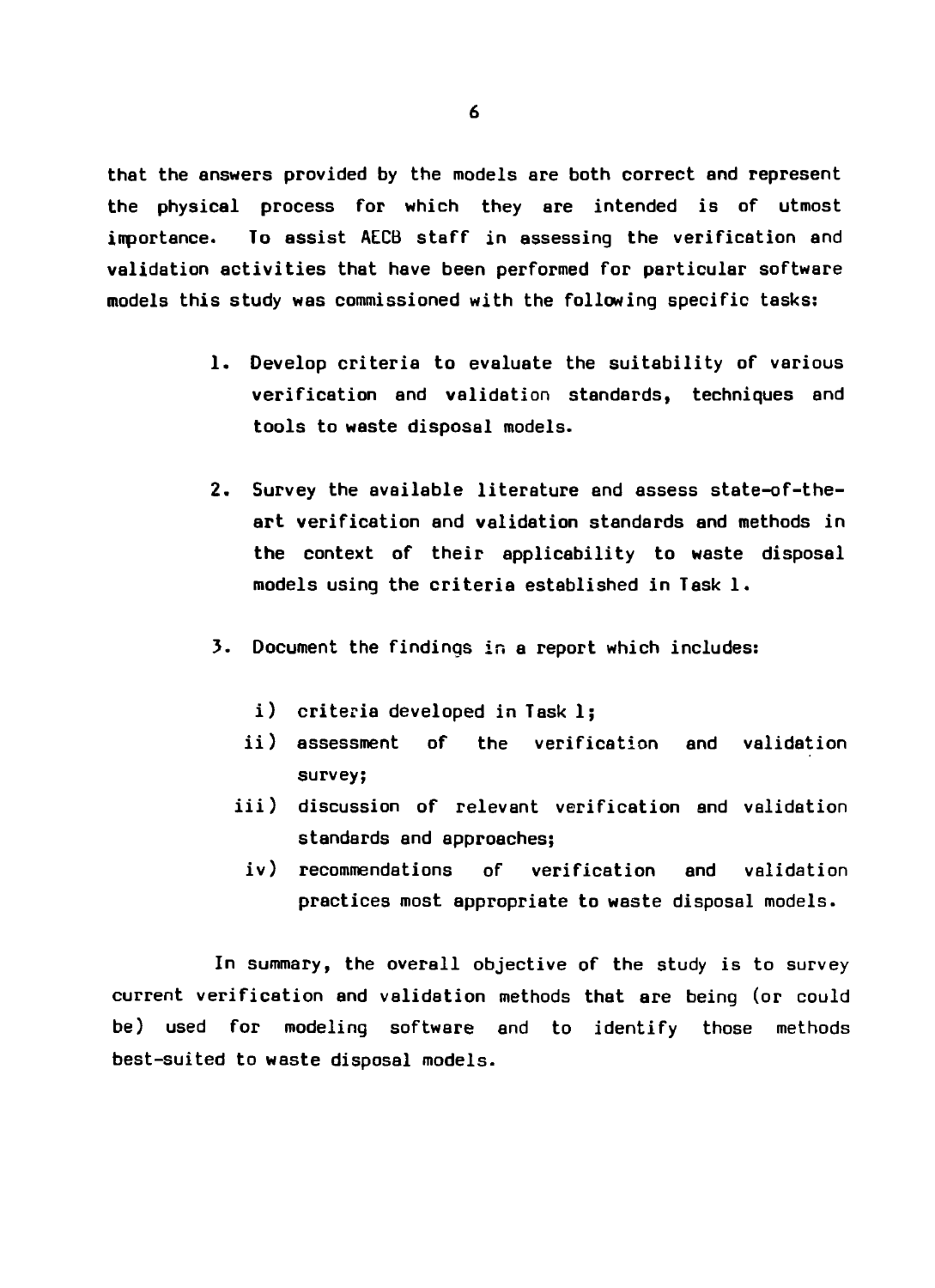#### **2 . VERIFICATION**

### **2.1 DEFINITION**

**The term verification does not appear to have a consistent and universal definition. The primary reason for this is associated with the fact that it is a very common word end is used by a wide variety of individuals including scientists, software engineers, etc. For the purpose of this study verification is defined as the process by which one becomes confident that the computer code correctly executes the calculations it is asserted to perform. In other words, a verified program is one that has translated a specified algorithm into coding correctly.**

**Verification is one of the steps involved in obtaining a benchmarked or baselined program. A benchmarked or beselined program is one that has been tested to a certain specification (verification and/or validation). The resulting program is typically assigned a unique version number and the program, test specifications and results are documented and archived. No modifications to this version of the program are allowed once it has been baselined unless a new version number is assigned. The benchmark of computer codes is a fundamental component of most formal QA programs.**

### **2.2 TYPES DF ERRORS**

**There are four main types of errors that may affect the output provided by scientific software, and include:**

- **1. language errors;**
- **2. hardware errors;**
- **3. logic errors;**
- **4. numerical algorithm errors;**
- **5. data input errors.**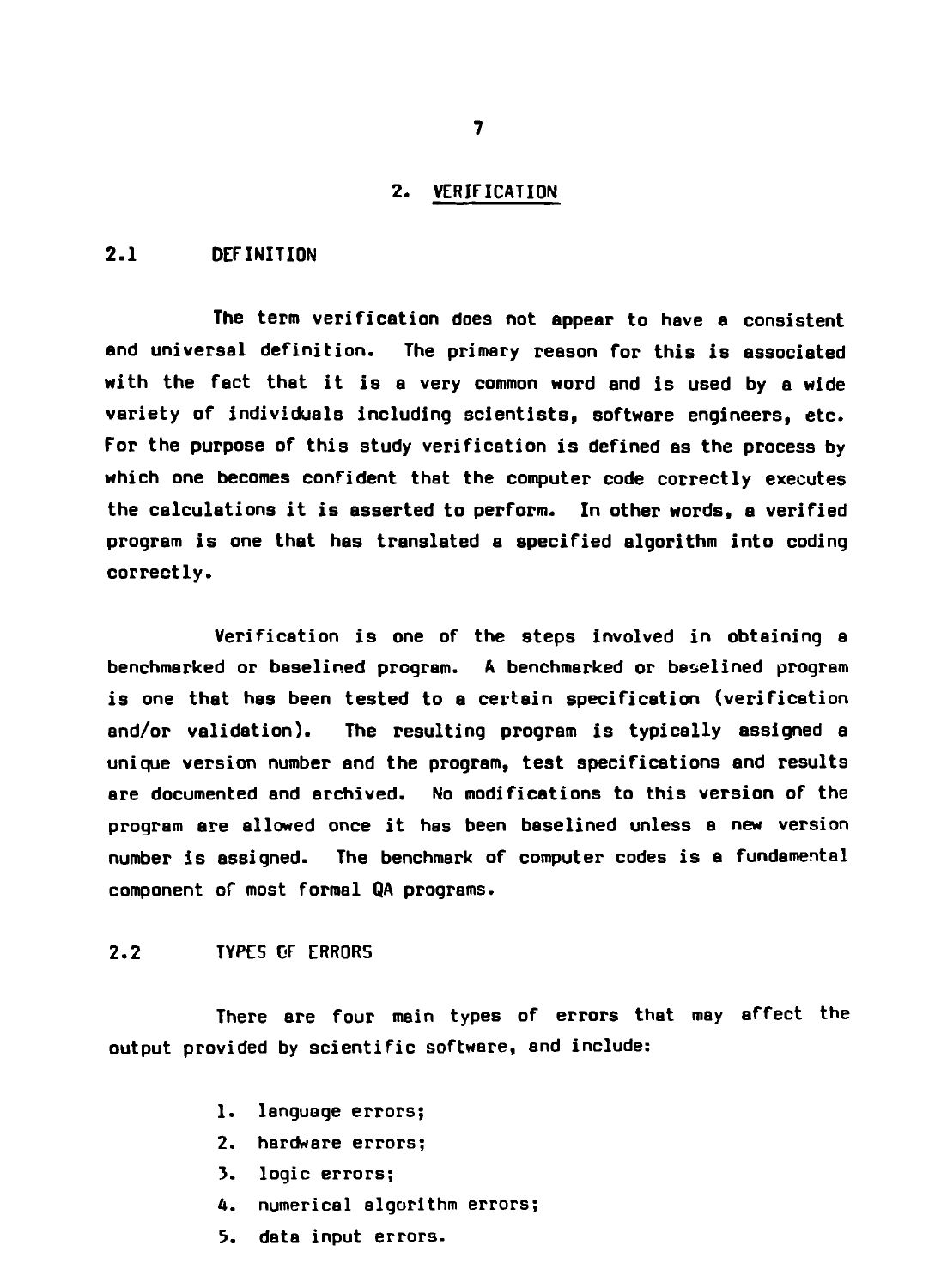**In many cases the division between these categories is not clear and some overlap may exist. The following sections discuss each of these error types, the most prominent kinds of errors and specific examples of each. It should be noted that this discussion considers only legitimate post-compiler errors. Syntax errors that would be identified by a compiler are not considered, neither are questionable or error prone constructs.**

### **2.2.1 Language Errors**

**The following discussion deals primarily with source code errors although it should be noted that errors may also exist in compiler and operating system software. Errors found in computer software may be classified in one of the following categories:**

- **1. Data declaration errors;**
- **2. Data reference errors;**
- **3. Interface errors;**
- **4. Comparison errors;**
- **5. Input/output errors;**
- **6. Miscellaneous.**

**Data declaration errors would include such errors as mismatched variable type (e.g., INTEGER, REAL) or attribute (e.g., single versus double precision) occurring during variable initialization or definition. In many instances default variable typing associated with FORTRAN is responsible for these errors. Other data declaration errors may arise through the use of EQUIVALENCE statements (if inconsistent parameter types are used) or by over-initializing or defining an array (i.e., indices out of range). Failure to include arrays in either COMMON block or DIMENSION statements may result in these quantities as being classified as external functions. An execution error will occur if statement execution is attempted.**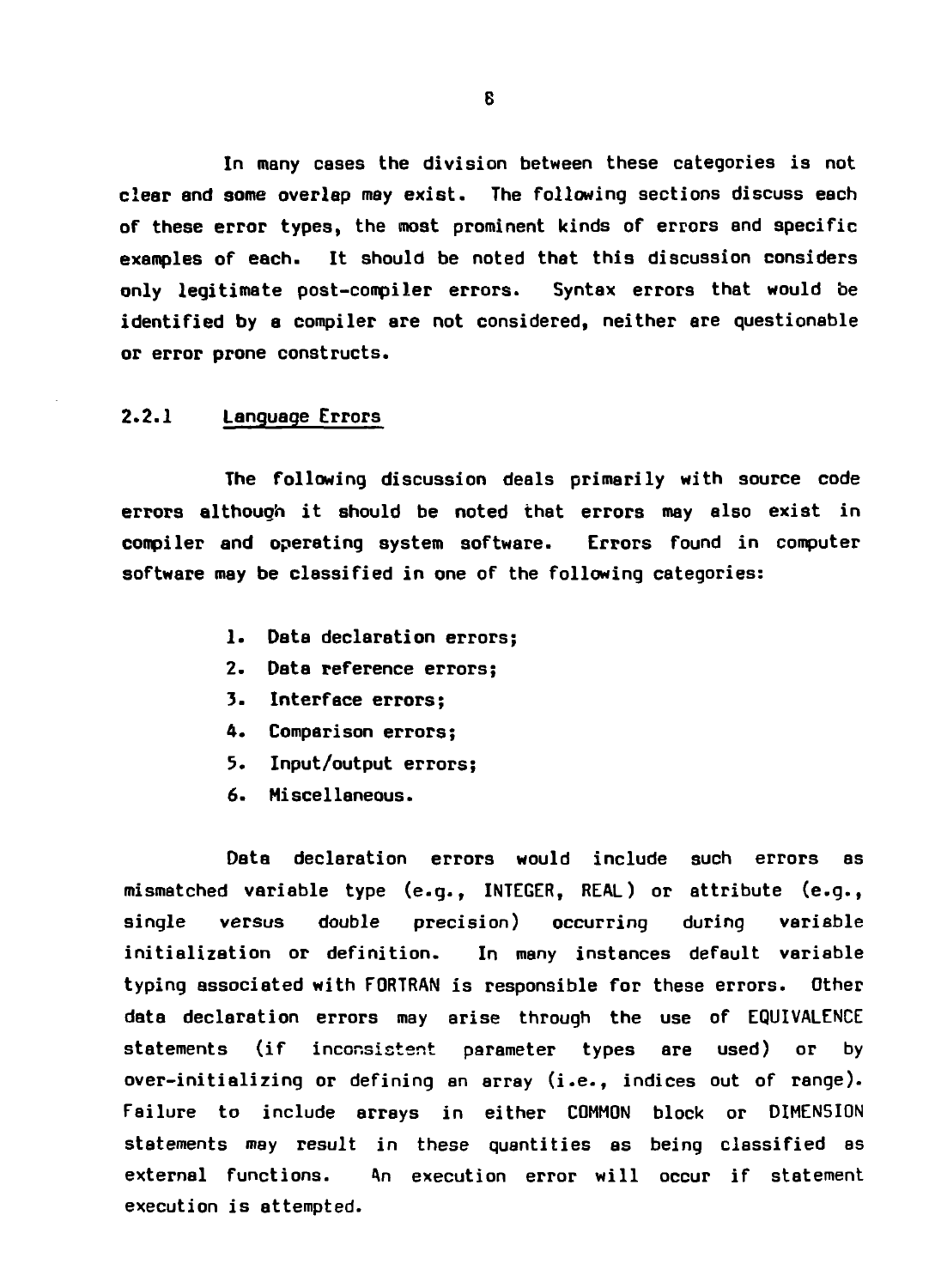**Some data declaration errors may also be classified es data reference errors especially in those instances where the error occurs in an initialization or data definition statement. Data reference errors may occur when an uninitialized or undefined variable is referenced or a subscript is out of range or the subscript is invalid.**

**Interface errors are associated with the transfer of variables (addresses) to various portions of the program and occur primarily in subroutine argument lists or common blocks. The errors arise if inconsistencies exist in the number or type of variables being transferred from, for example, the subroutine call statement to the subroutine itself.**

**Most comparison errors occur through the use of mismatched variables (either type or attribute) in a logical test (e.g., LT, GT, EQ). A similar problem may occur in mixed mode arithmetic where the use of INTEGER and REAL variables in the seme statement may lead to unexpected results.**

**A variety of errors may be associated with the input or output (I/O) of data. This would include errors associated with format statements (e.g., inconsistent variable and format mask, improper use of scale factors, printer control characters); inconsistencies between file attributes and read statement (e.g., formatted versus unformatted files); incorrect file positioning (e.g., failure to REWIND); or improper use of I/O units (e.g., reserved units).**

**The five categories identified above typically account for over 90S of the software errors in compiled source code. The remaining errors are obscure and quite often are the hardest to locate. For example Bn error may result by typing the last letter of a variable in column 73. This would result in the creation of a new undefined variable being used to evaluate the expression. Other obscure errors are sometimes associated with limitations of the computer system, such as a limit on the number of units that can be used, or restrictions on the number of print columns. Additional examples of languaqe errors are presented in Appendix A.**

9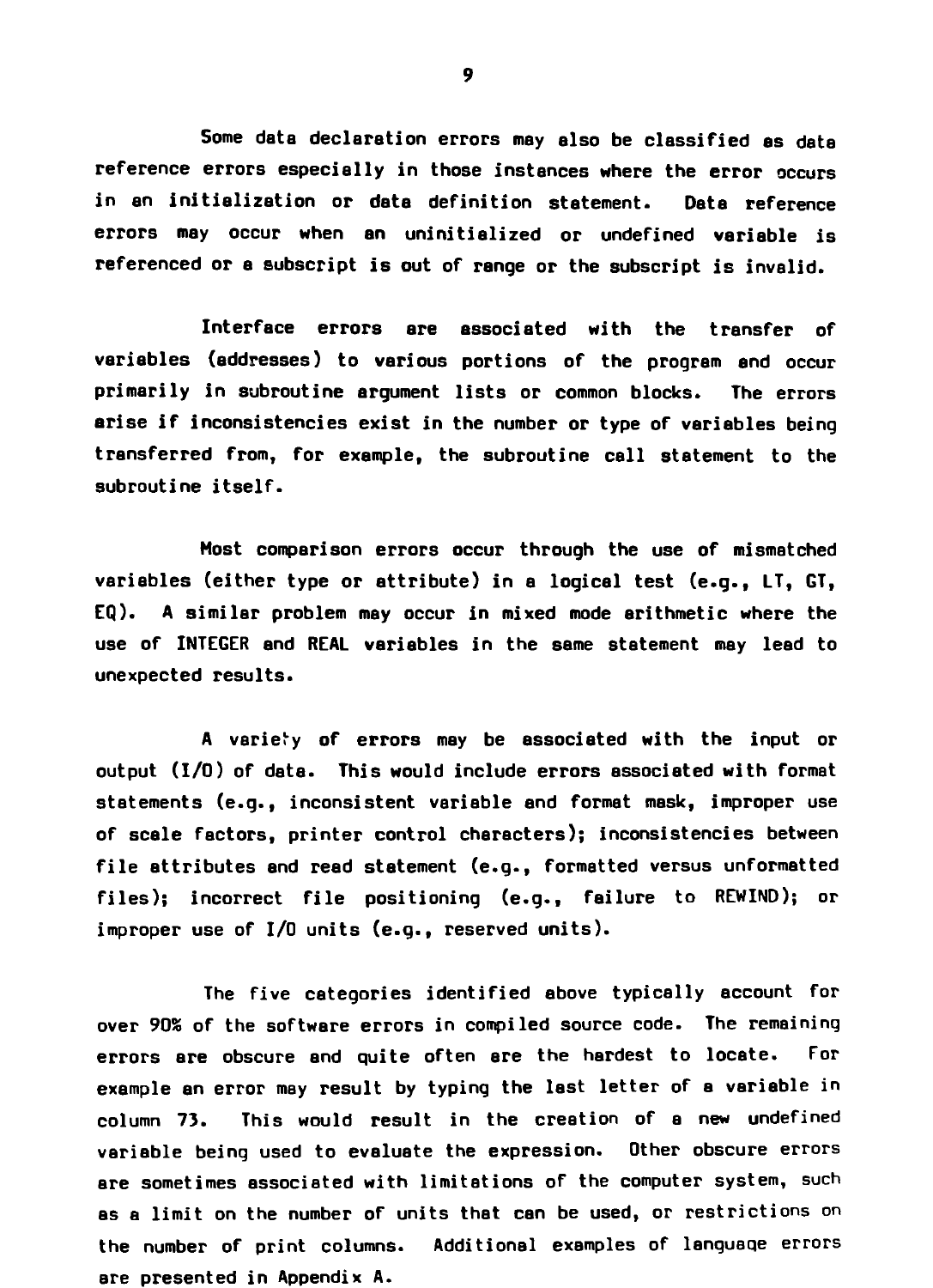### **2.2.2 Hardware**

**Although a number of machine dependent factors have been identified as possibly influencing the accuracy of the results of a scientific program (Battye and Parsaei, 1980) the single most important and influential factor is the word-length (or number of bits used to represent data) and whether the storage system is fixed point or floating point format. Fixed point storage is used for integer values and arithmetic operations performed between these numbers is exact (i.e., no round-off) provided that the answer is not outside the range of integers that can be represented and that division is assumed to result in an even integer (i.e., no remainder). In a binary 32-bit** system (INTEGER\*4) the permissible range is approximately  $+2.1 \times 10^9$ **while in a 16-bit system this decreases to +\_ 32,767.**

**Floating point representation is used for real numbers and is comprised of a sign bit, an integer exponent and an integer mantissa. Unlike fixed point systems, arithmetic operations are not necessarily exact. This results from the "normalizing" that takes place in the floating point system, where the bit patterns of the mantissa are shifted as far to the left as possible to preserve as much accuracy as possible. Unfortunately in instances where a large number and a smaller number are used in an arithmetic operation this process may result in the loss of the lower-order-bits of the smaller number. It is important to realize that this loss of accuracy (known as round-off error) is a function of the number of bits comprising the mantissa and not the exponent. Therefore although it may be possible to represent two numbers individually on a computer it may not be possible to represent their sum. For example on a binary bit machine a single precision (REAL\*4) real variable can range from approximately 10^6** to  $10^{-79}$  although the machine accuracy is limited to  $10^{-8}$ . **If the error associated with such round-off errors is equally distributed (i.e., up versus down) then total round-off error should be** on the order of  $e_m(N)^{\frac{1}{2}}$  where  $e_m$  is the machine accuracy and N is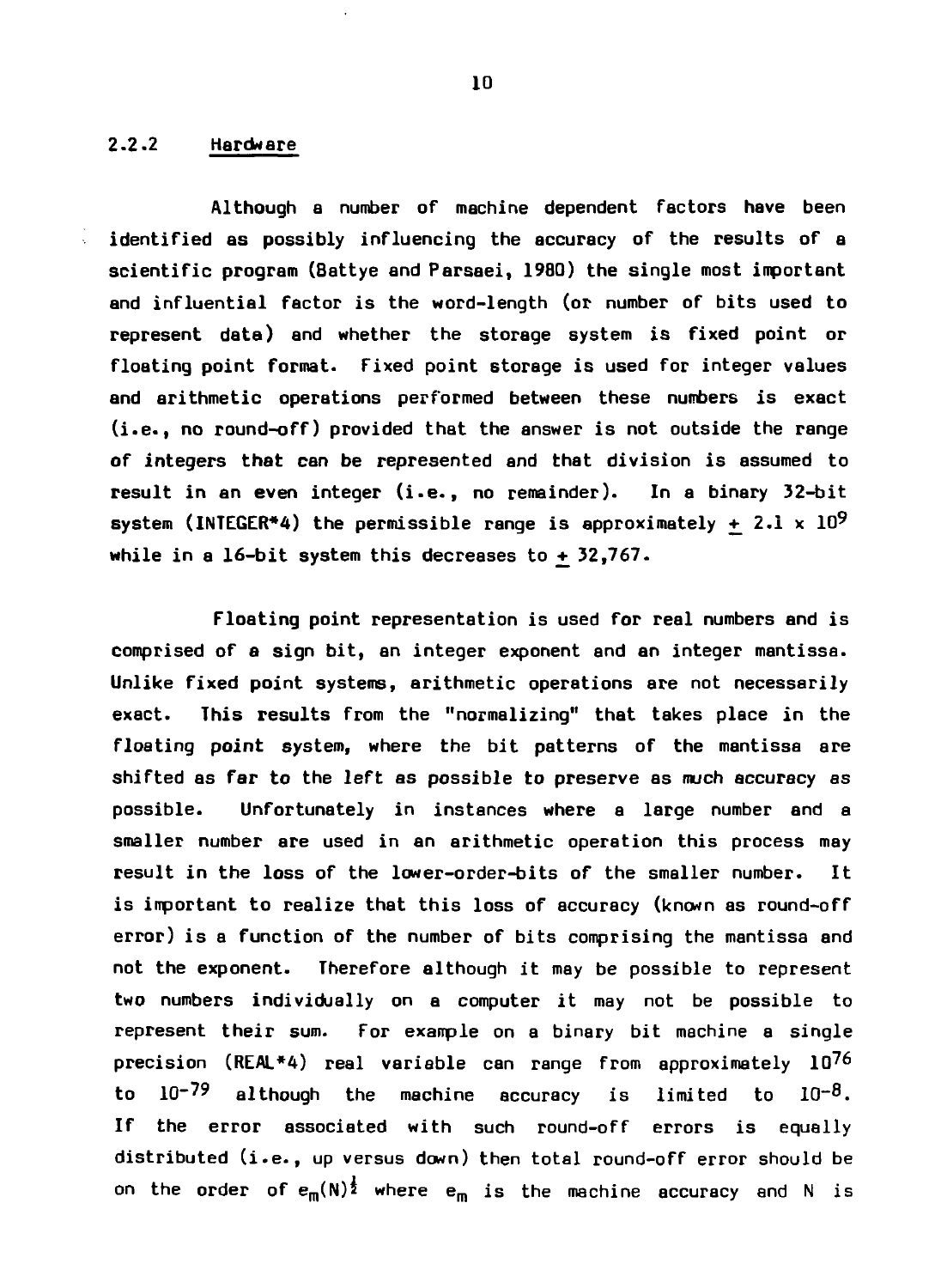**the number of arithmetic operations. However as pointed out by Press, et al., (1986) such unbiased accumulation of error rarely occurs and the actual total is more likely to be emN or in some specific cases even higher.**

**The foregoing discussion has concentrated on how word-length may introduce round-off error due to machine accuracy limits. Word-length may also affect the transferability of programs to different machines. Some codes may be coded using a high degree of machine-dependency (e.g., assuming a specific word-length will be available) which can necessitate considerable reprogramming to convert to a different machine.**

### **2.2.3 Logic Errors**

**There is virtually an unlimited number of logic errors that may exist in any program. The following discussion is meant to describe some of the most common ones.**

**Control flow errors are associated with the use of unanticipated paths within the program. This might include, for example, the transfer of control from a point outside a do-loop to one inside the loop, or the existence of infinite loops. Another commonly encountered error of this kind is the calculation of an invalid index for a computed GO TO statement. Some compilers may (depending on their error tracing capabilities) have options to identify some of these execution errors.**

**Other miscellaneous logic errors may be associated with the programmers unfamiliarity with the language and might include errors due to assuming a certain precedence in the execution of arithmetic operations, or the use of a reserved variable name for a use other than what it was intended. Other sometimes difficult to detect errors may be associated with variable array sizes that result in a portion of the memory being overwritten.**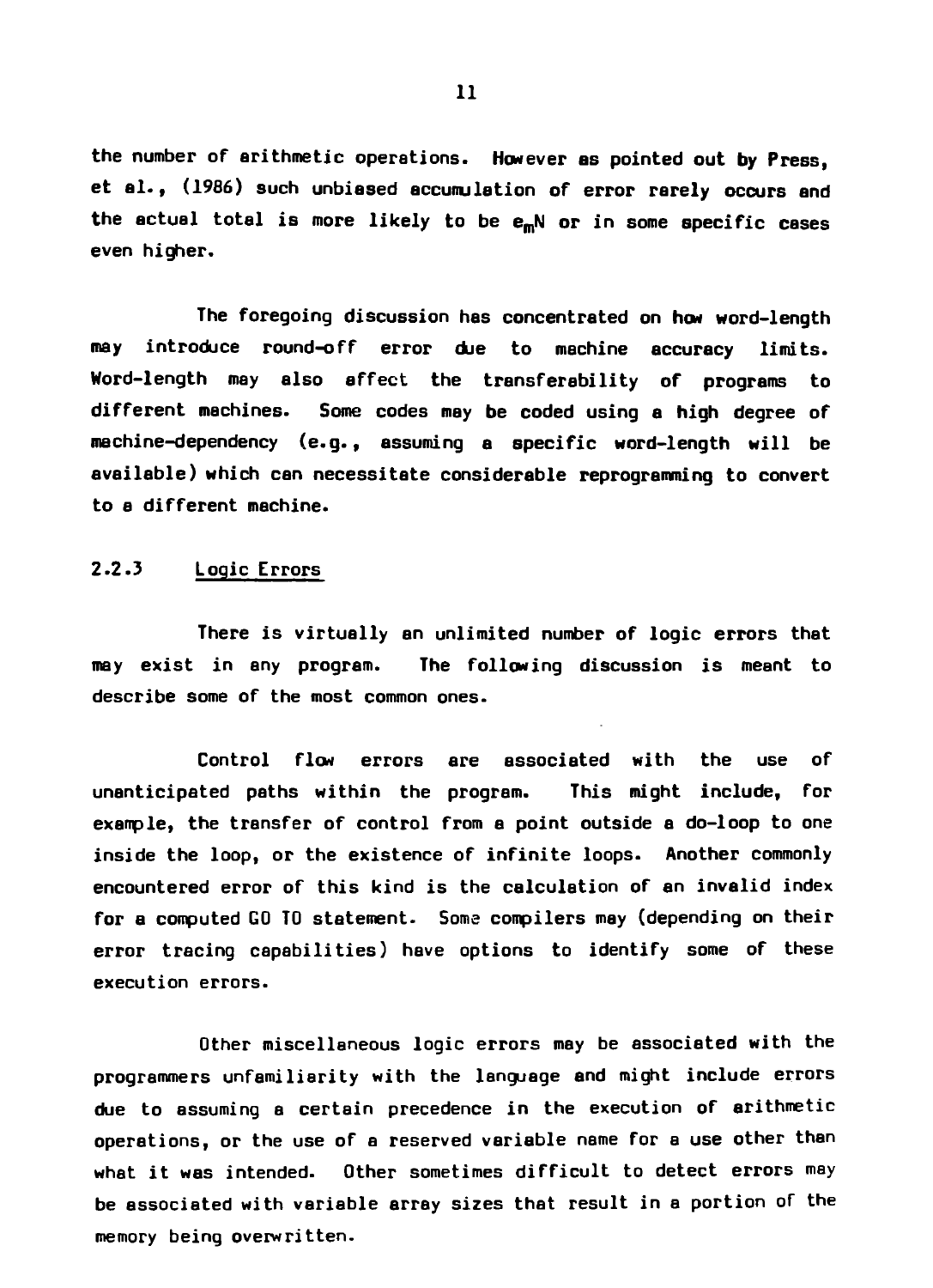#### **2.2.4 Numerical Algorithm Errors**

**Finally, no discussion of the possible errors that might be encountered in waste disposal models would be complete without some discussion of errors associated with the numerical techniques that form a significant subset of the total available models. The exact nature of the errors likely to be encountered will be a function of:**

- **1. the governing equation;**
- **2. the method of solution;**
- **3. the input data.**

**Unfortunately the errors associated with these techniques may or may not result from mutually exclusive combinations of these three factors. For example some of the models of interest may require the solution of sets of simultaneous non-linear equations. One of the most practical ways of solving these equations is by iterating (using perhaps a Newton-Raphson technique) until changes in the dependent variable which constitute the non-linearities are small. Errors associated with this approach may occur if the solution either fails or is slow to converge (a factor in highly non-linear or discontinuous problems). In this case the magnitude of the error will be a function of either a specified tolerance level or specified iteration limit. Although these statements have been made with regards to "outer" iterative schemes the same observations hold true for the use of iterative matrix solution techniques for linear partial differential equations. The poor selection of acceleration parameter in a successive over-relaxation (SOR) technique may result in a failure to satisfy the desired tolerance in the maximum number of iterations. Slow or difficult convergence may also result from the nature of the problem being solved and the selected discretization scheme (this aspect discussed further in Section 2.2.5).**

**Failure of a numerical solution to converge may also be caused by instability. The stability of a solution will depend on the governing equation, the solution algorithm and sometimes data dependent**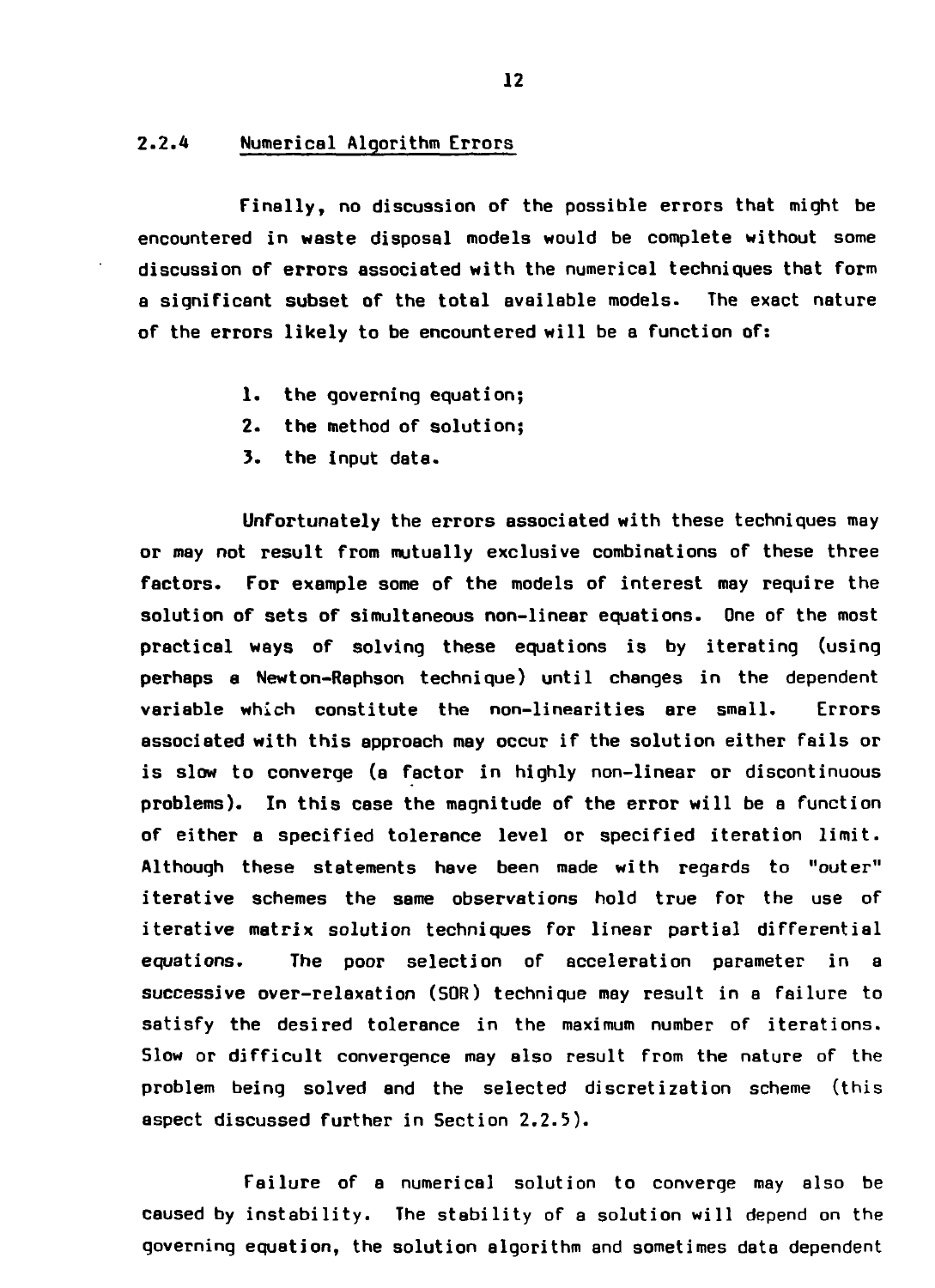**(e.q., discretization) Factors. As en example consider various finite difference approximations to partial differential equations. The centred-in-time (CIT) approximation of the groundweter flow equation is known to be unconditionally unstable, the backward-in-space (BIS), centred-in-time (CIT) approximation for the convection-diffusion equation is conditionally stable and the backward-in-space (BIS), backward-in-time (BIT) approximation is unconditionally stable for the convection diffusion equation (Intercomp, 1976).**

**Additional logic errors may occur because the individual running the model may heve insufficient knowledge to understand the limitations or restrictions of the model or, in particular, the algorithms employed in the model. The ability of finite element or finite difference solutions to a flow equation to accurately depict the piezometric surface will depend on the nature of the problem and the discretization employed to solve it. An ill-conceived or poorly posed problem, one which is overspecified or physically unrealistic, may also lead to erroneous results.**

### **2.2.5 Data Input**

**There exists a wide range of errors that could be classified as data input errors. First, and probably most obvious, are those errors where input data does not correspond, either in type or attribute, to the format of the read statement. Even if the type and attribute of the input variable matches that of the required variable this is no guarantee that the value is within a credible or feasible (from a computational standpoint) range. The lack of suitable argument tests within the source code may result in such errors as division by zero, arithmetic indefinites or exponential over(under) flow.**

**A large percentage of the waste disposal models are numerical in nature and require some form of discretization either in space or time to obtain a solution. The truncation error associated with finite**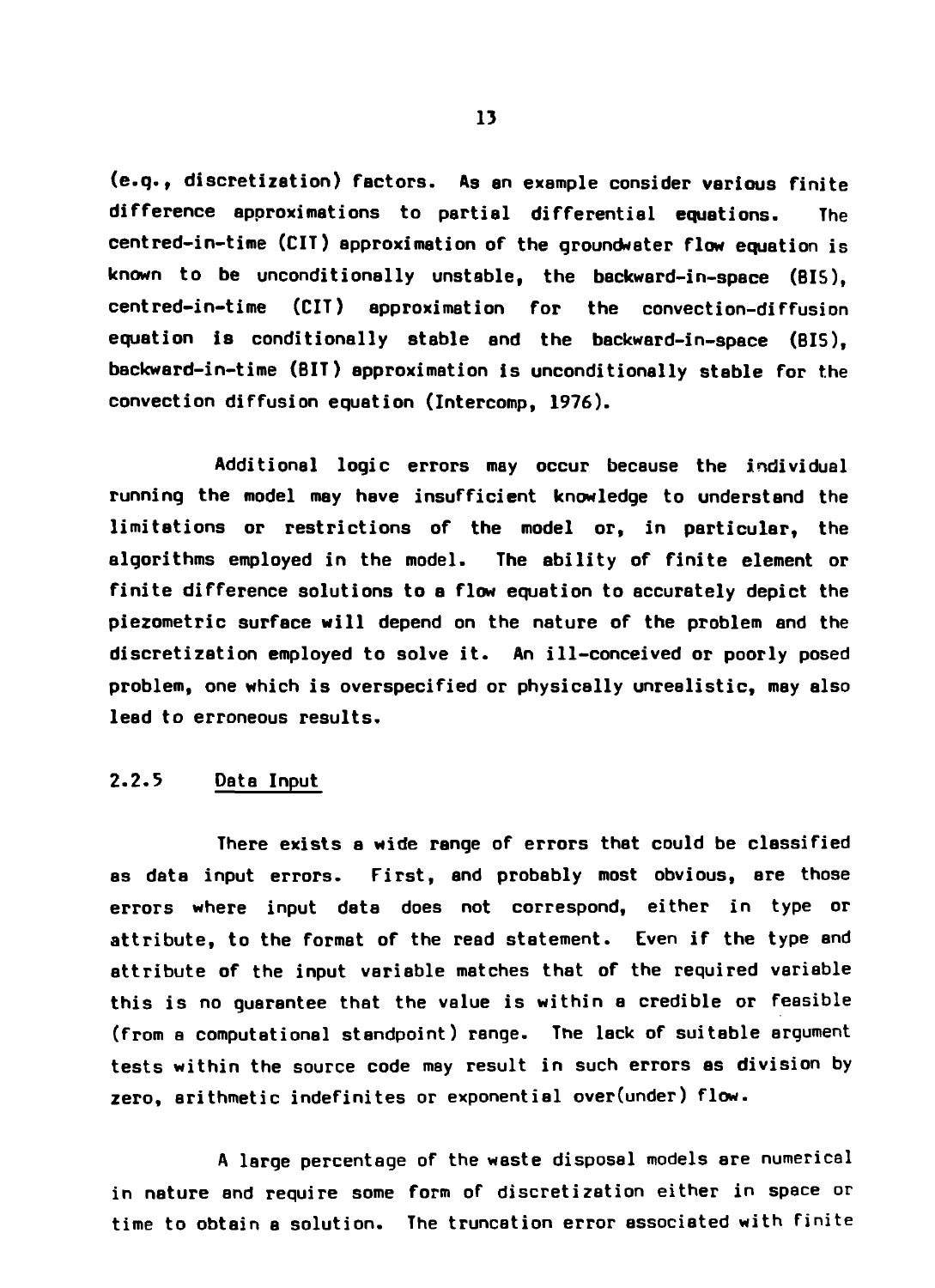**difference algorithms can be evaluated by examining the magnitude of those terms of the series expansion not considered by the finite difference approximation. Centred-in-time (CIT), centred-in-space (CIS) approximations are second order correct whereas a fully implicit upstream weighting is only first order correct. Finite element techniques typically use the same time discretization schemes as finite difference techniques so the previous comments also apply to the time truncation of these methods. The magnitude of the spatial truncation error is more difficult to evalute owing to irregular element geometries and higher order basis functions. For a triangular element grid using linear basis functions it can be shown that the resulting system of equations reduces to the same as those of a CIT CIS finite difference approximation.**

**In solving the partial differential transport equations (e.g., solute or heat) it can be shown that the convective term gives rise to a truncation error which has the same appearance as the physical dispersion (Lantz, 1971). This quantity, known as numerical dispersion, is a function of the velocity and some combination of time or space discretization depending on the difference form (e.g., forward, backward, centred) employed. Table 2.1 summarizes numerical dispersion and stability criteria for finite difference approximations to the transport equations (after Reeves, et al., 1985).**

### **2.3 EVALUATION CRITERIA**

**The criteria developed to evaluate verification methods were selected based on aspects that should be ideally considered by a verification method selected for application to a range of waste disposal models. The criteria were not influenced by limitations that may exist in currently available techniques, but represent the properties of an ideal verification method. The selected criteria include:**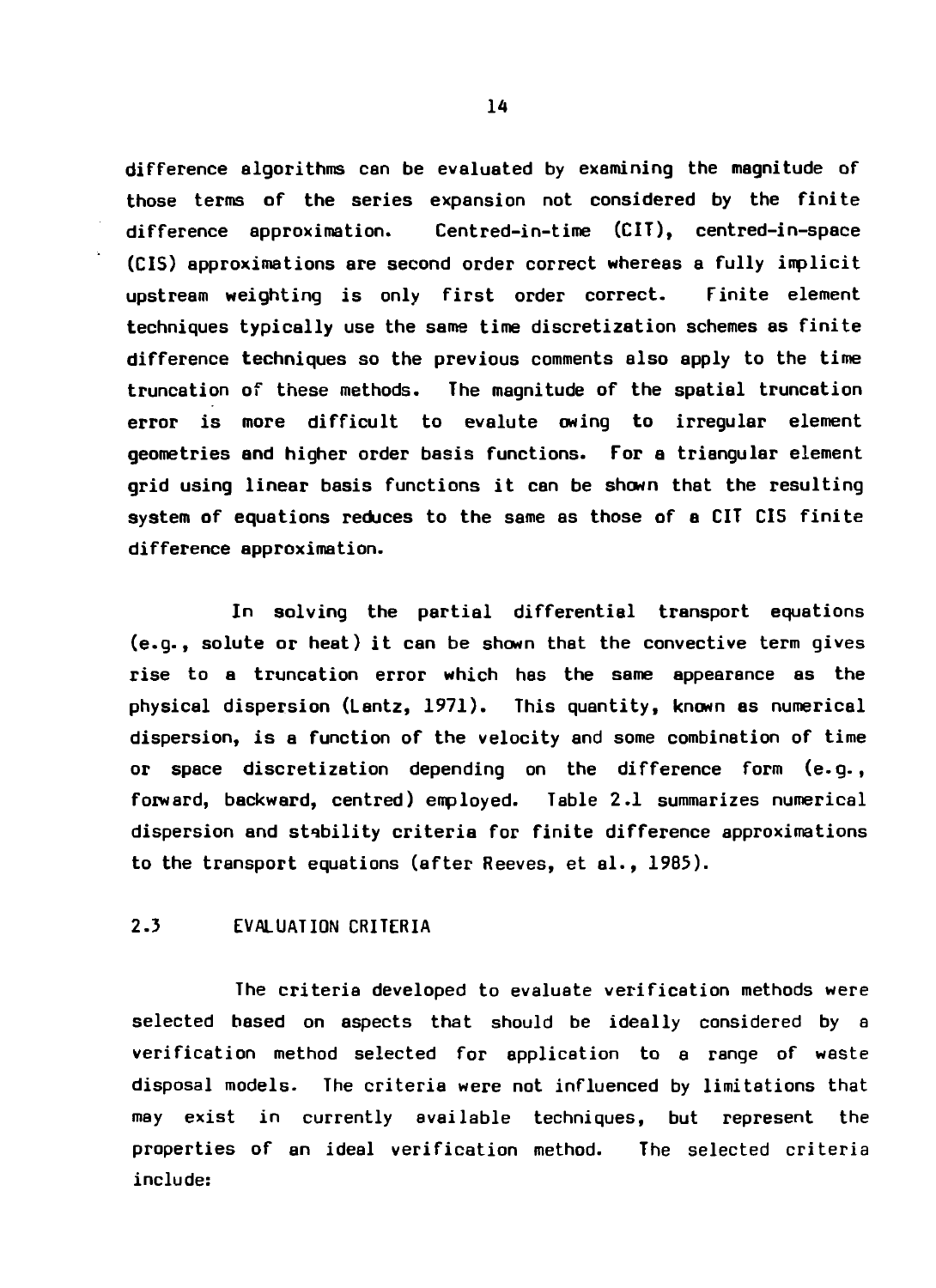| <b>Scheme</b> | Numerical<br>Dispersion     | Dispersion<br>Criterion       | Stability<br>Criterion<br>$v \Delta t / \Delta x + 2D \Delta t / \Delta x^2 < 2$ |  |  |
|---------------|-----------------------------|-------------------------------|----------------------------------------------------------------------------------|--|--|
| CIT-CIS       | None                        | None                          |                                                                                  |  |  |
| CIT-BIS       | $v \Delta x/2$              | $v \Delta x / 2 \ll D$        | $v \Delta t / \Delta x + 2D \Delta t / \Delta x^2 \leq 2$                        |  |  |
| BIT-CIS       | $v^2 \Delta t/2$            | $v^2 \Delta t / 2 \ll D$      | $v_{\Delta x}/2 < D$                                                             |  |  |
| BIT-BIS       | $v\Delta x/2+V^2\Delta t/2$ | v∆x/2+v <sup>2</sup> ∆t/2<< D | None                                                                             |  |  |

**Table 2.1 Numerical Criteria for Brine, Heat, and Radionuclide Transport<sup>1</sup>\* <sup>2</sup> (after Reeves et al., 1985)**

- **Here CIT means centered in time, CIS means central in space, BIT refers to backward in time and BIS refers to backward in space.**
- **Definition of terms:**
	- **V = retarded interstitial velocity**
	- **t = time step**
	- **x = spatial discretization**
	- **D = hydrodynamic dispersion or thermal diffusivity**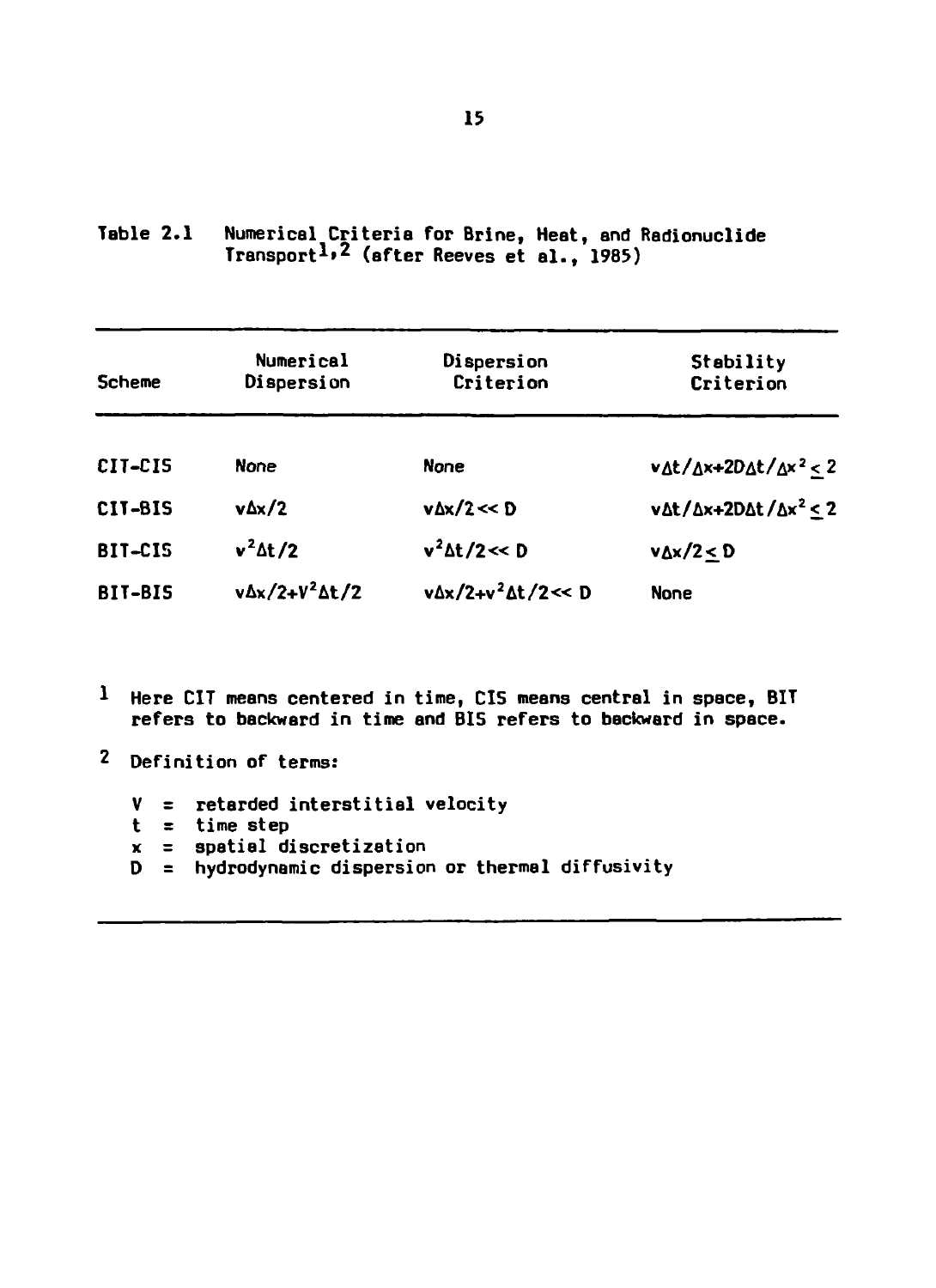- **1. Ability to detect all types of errors;**
- **2. Applicable to all waste disposal models;**
- **3. Machine independence;**
- **4. Ease of use;**
- **5. Identification of percentage of program tested;**
- **6. Cost efficiency;**
- **7. Reliability.**

**The types of errors that may exist in a computer model application were discussed in detail in Section 2.2 and are summarized in Table 2.2. Appendix A presents specific examples of language errors. Ideally the verification method should be able to detect errors arising from all the possible sources, e.g., language, hardware, data input, numerical algorithm and logic errors. While it is recognized that a single verification method is unlikely to fully satisfy the first criteria, its inclusion is warranted because it will serve to identify those errors that will be (or are likely to be) identified by a specific method/technigue.**

**The second criteria, applicable to all waste disposal models, is meant to identify any limitations of the verification method/technique that might restrict its application to certain types of codes. For example techniques may be language specific.**

**The third criteria, machine independence was established for the purpose of identifying any hardware specifics (e.g., word size, memory or I/O requirements) that might restrict the universality of the method/technique. This is useful both from standpoint of knowing whether the method/technique is suitable for installation on AECB's current computer, but also for identifying any ramifications that may be associated with upgrading of these resources.**

**The method/technique should also be evaluated in terms of the degree of difficulty associated with its use. for example the method may require intimate knowledge of the program being tested or knowledge of certain machine languages.**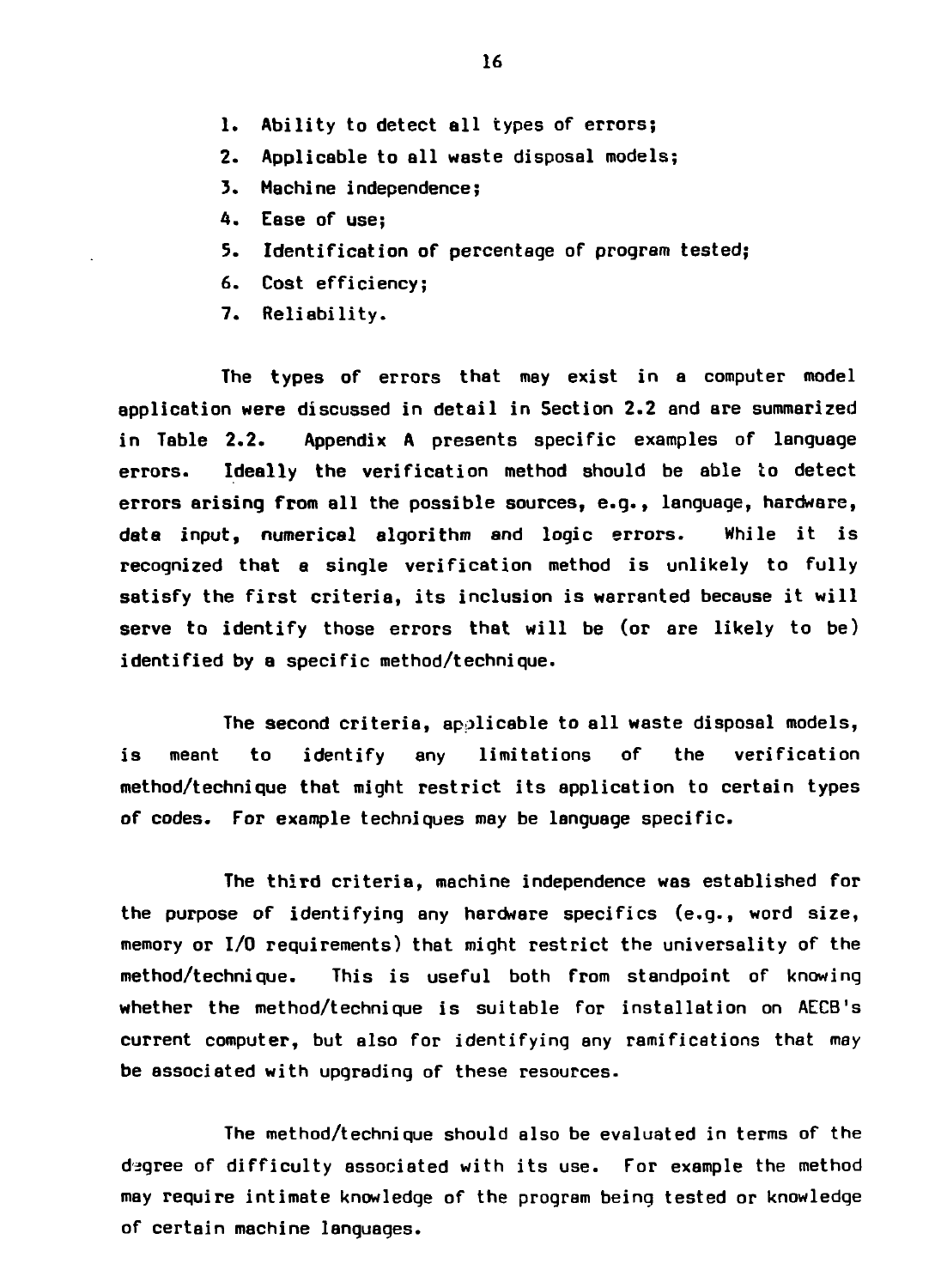**Table 2.2 Types of Errors Found in Computer Models**

| Classification                | Example                                                                       |  |  |  |  |  |
|-------------------------------|-------------------------------------------------------------------------------|--|--|--|--|--|
| Language                      | data declaration<br>data reference<br>interface<br>comparison<br>$1/0$ errors |  |  |  |  |  |
| <b>Hardware</b>               | truncation<br>memory overwrites                                               |  |  |  |  |  |
| Logic                         | control flow                                                                  |  |  |  |  |  |
| Numerical Algorithm<br>Errors | unstable or conditionally stable algorithms<br>convergence                    |  |  |  |  |  |
| Data Input                    | overflow, underflow<br>numerical dispersion<br>format errors                  |  |  |  |  |  |

 $\bar{z}$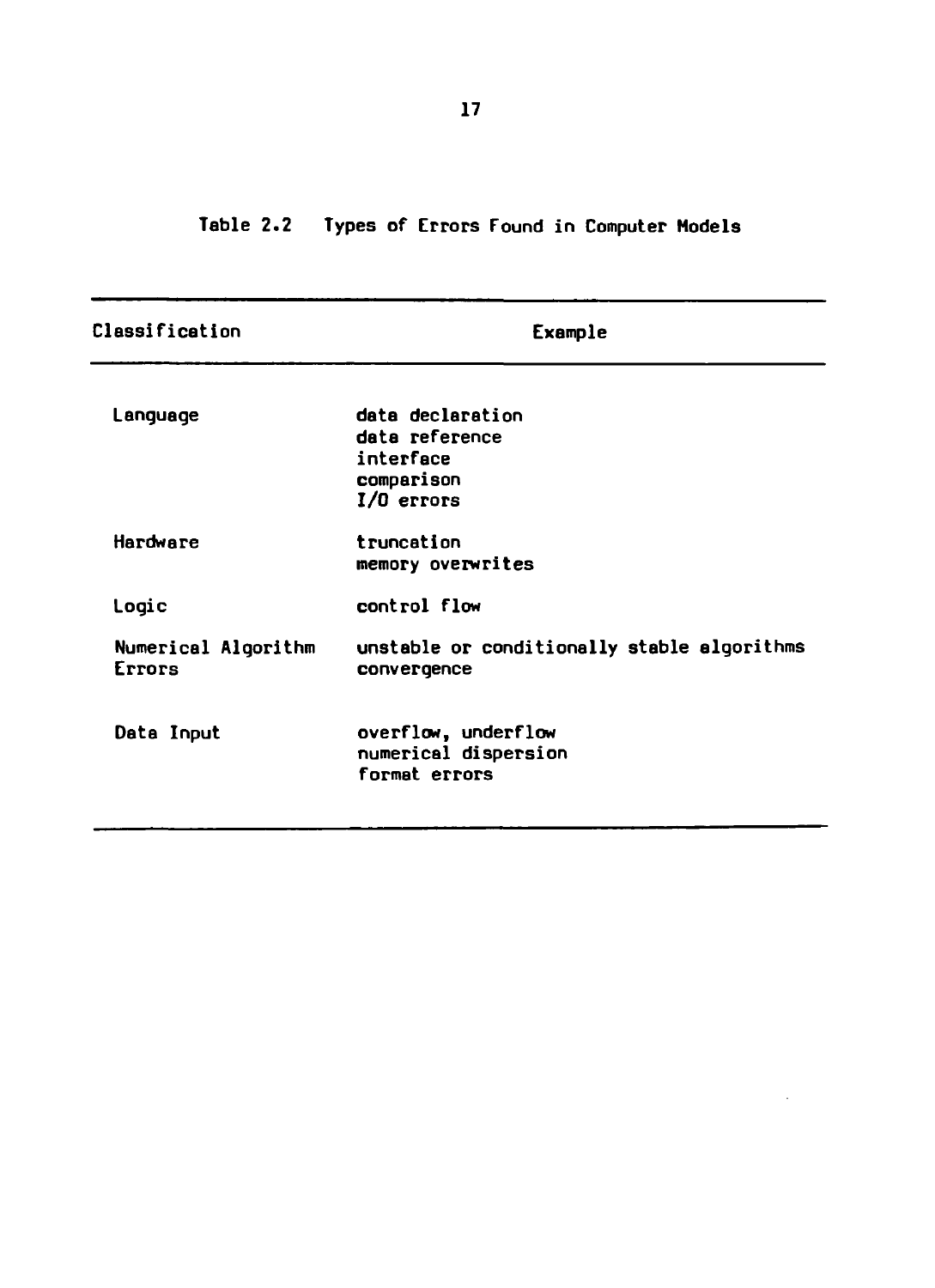**The verification method should also provide an indication of both the portion of the code that has been accessed by the method or technique as well as the percentage of the code combinations that have been exercised.**

**Ideally the verification method should also be inexpensive to acquire and operate. Criteria #6 is meant to address this aspect.**

**The last criteria identified above is the reliability of the method. For example has the method/technique been subjected to some form of QA to ensure that the claims of error detection made by the developer are legitimate. In some cases this may involve using the technique on itself.**

**The criteria described above will be used to assess the applicability of various verification methods/techniques to waste disposal models. They will not be used to pTovide a quantitative total rank of individual methods nor is it intended to provide weighting factors which reflect the relative merits of one category over another. The criteria were not selected based on other considerations, such as ease of implementing into a Quality Assurance program or associated requirements because AECB currently has no such requirements in this area.**

### **2.4 VERIFICATION TECHNIQUES AND TOOLS**

**Verification techniques may be classified as either static, i.e., those that do not require running of the program, or dynamic, i.e., those that do. Static techniques may be further categorized as manual or automated whereas dynamic techniques are sometimes referred to as functional (i.e., those designed to test a specific proqram function) or structural (i.e., those techniques independent of specific program functions). The following sections describe general techniques and present specific examples of each of these categories.**

IB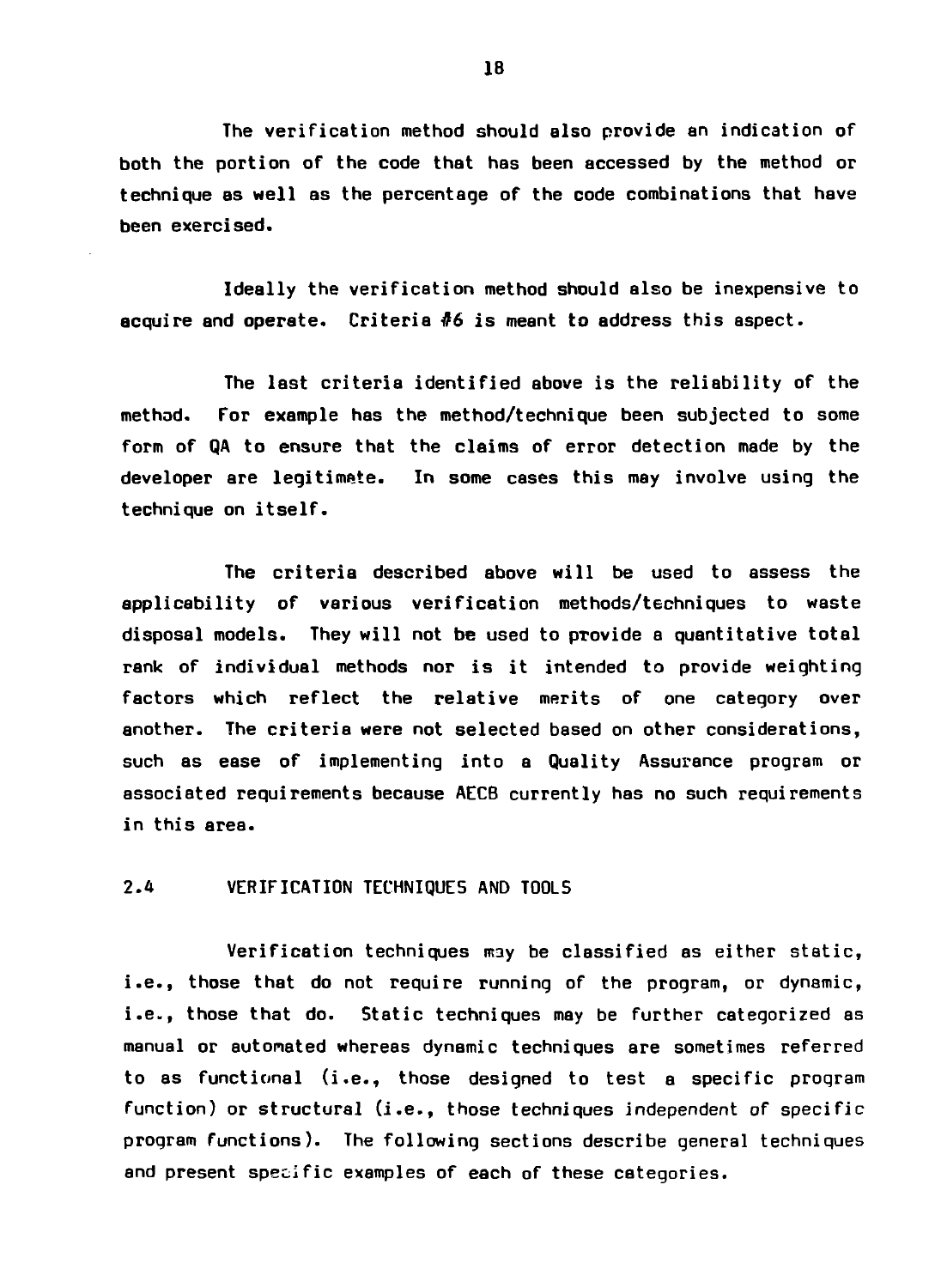## **2.4.1 Static**

2.4.1.1 Manual. A number of manual static evaluation techniques **exist, most of which may be classified as some form of peer review. Walkthroughs and inspections, for example, are most effective when they make use of teams of three or more people. Suggestions of the roles and qualifications of the team members ere numerous (e.g., see Myers, 1979; Andriole, 19B3; Miller, 1981) but should include the designer and coder of the program, a moderator whose purpose is to preserve the integrity of the review, potential users and other programmers not involved with the development of the program. Walkthroughs and inspections are similar techniques in that they both involve the use of teams and that they are (at least potentially) capable of detecting all types of errors (i.e., software, hardware, logic or data input).**

**The two techniques differ primarily in their objectives. Inspections are designed solely for the purpose of detecting errors and usually involve the use of a "checklist" containing common or known problem areas. Walkthroughs on the other hand may have objectives other than, or in addition to, error detection, e.g., program education. Walkthroughs involve the manual simulated execution of various classes of input data. Both of these methods may suffer from their inability to detect a majority of the existing errors with typical efficiencies varying from 30 to 70S for the "total" number of errors (Myers, 1979). IBM was one of the first proponents of walkthroughs and inspections (IBM, 1976).**

**Desk-checking is a one person review of the program which may be similar in nature to either a walkthrough or an inspection. Desk checking, due to the absence of a team, has been judged to be fer less effective then either walkthroughs or inspections (Myers, 1979).**

**A formal program proof is a manual verification technique that involves the mathematical demonstration of consistency between a program and its specifications. At this time the method is largely theoretical and at best can only be used for small programs or**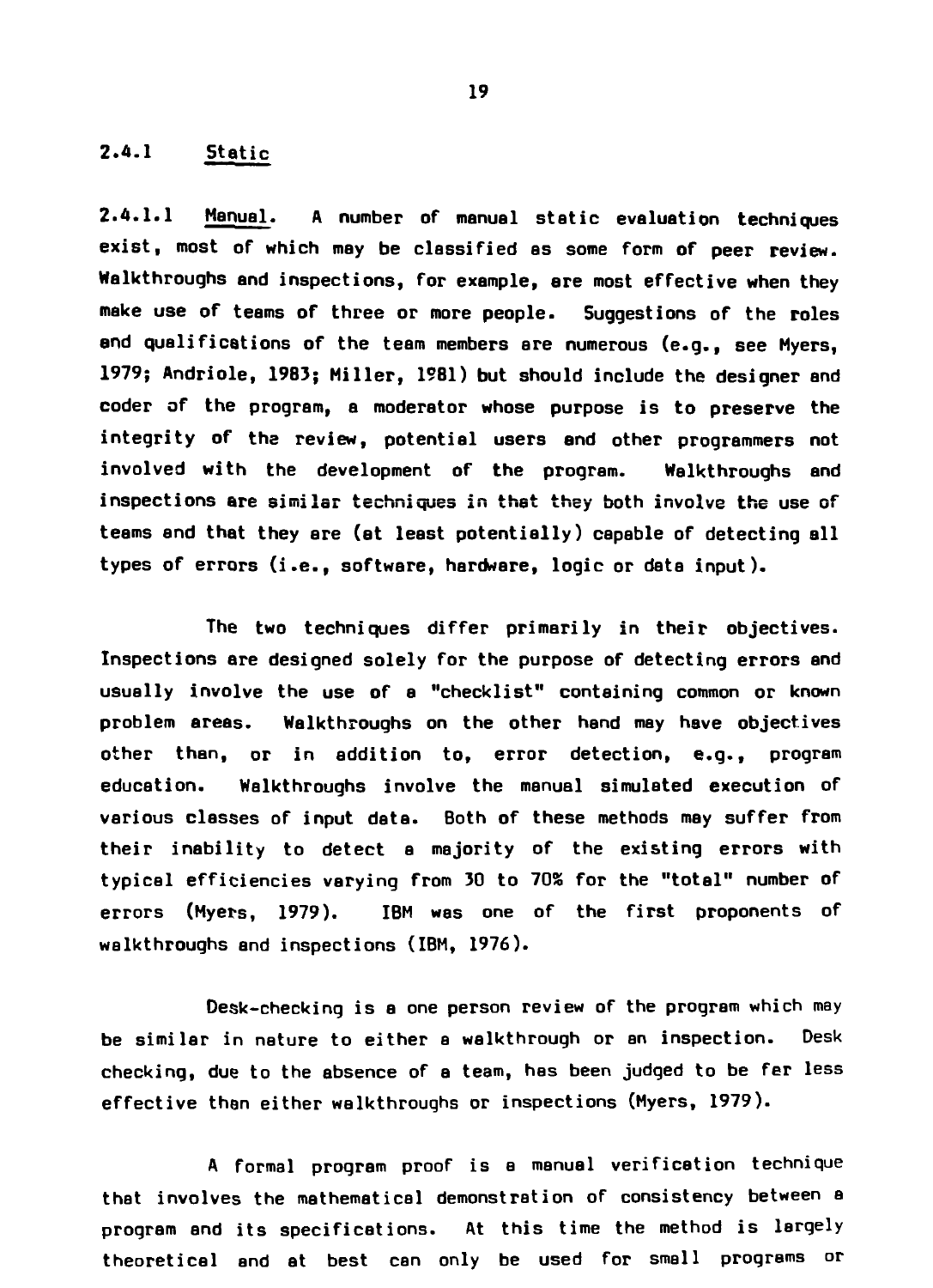**algorithms. The method has the distinct drawback of requiring in depth knowledge of the design and performance specifications. One example of this approach is the method of inductive assertions developed by Floyd (1967). This approach involves testing the solution specification by writing assertions about the program's input and output. In addition, intermediate assertions are developed for all loops within the program and must completely express the transformations that occur at the point of placement of the assertion. Although formal proofs may be used to detect a variety of error types they have certain serious drawbacks. For example, these methods require detailed and rigorous design specifications which in turn lead to the need for large complex lemmas which require intricate proofs which are highly error prone (Andriole, 1983).**

**Symbolic verification may be either manual or automated. The underlying approach of this technique is the development of expressions which describe the cumulative effect of all logical decisions and calculations performed along a program path. The major disadvantage of this method is that it becomes unwieldy for either large or nested programs.**

**2.4.1.2 Automated. A wide variety of automated static analysis techniques exist. Representative techniques include cross-reference mappers, interface analysers, code auditors/verifiers, data flow analysers, control structure analysers, and symbolic verifiers. The following sections discuss each of these techniques, their advantages and limitations and present specific examples of each.**

**A cross-reference mapper is a highly specialized automatic static verification tool designed to detect a specific kind of software error, such as undefined variables, inconsistent use of variable type or attribute, etc- Cross-reference mappers are relatively inexpensive and easy to use and typically are present as options on most compilers.**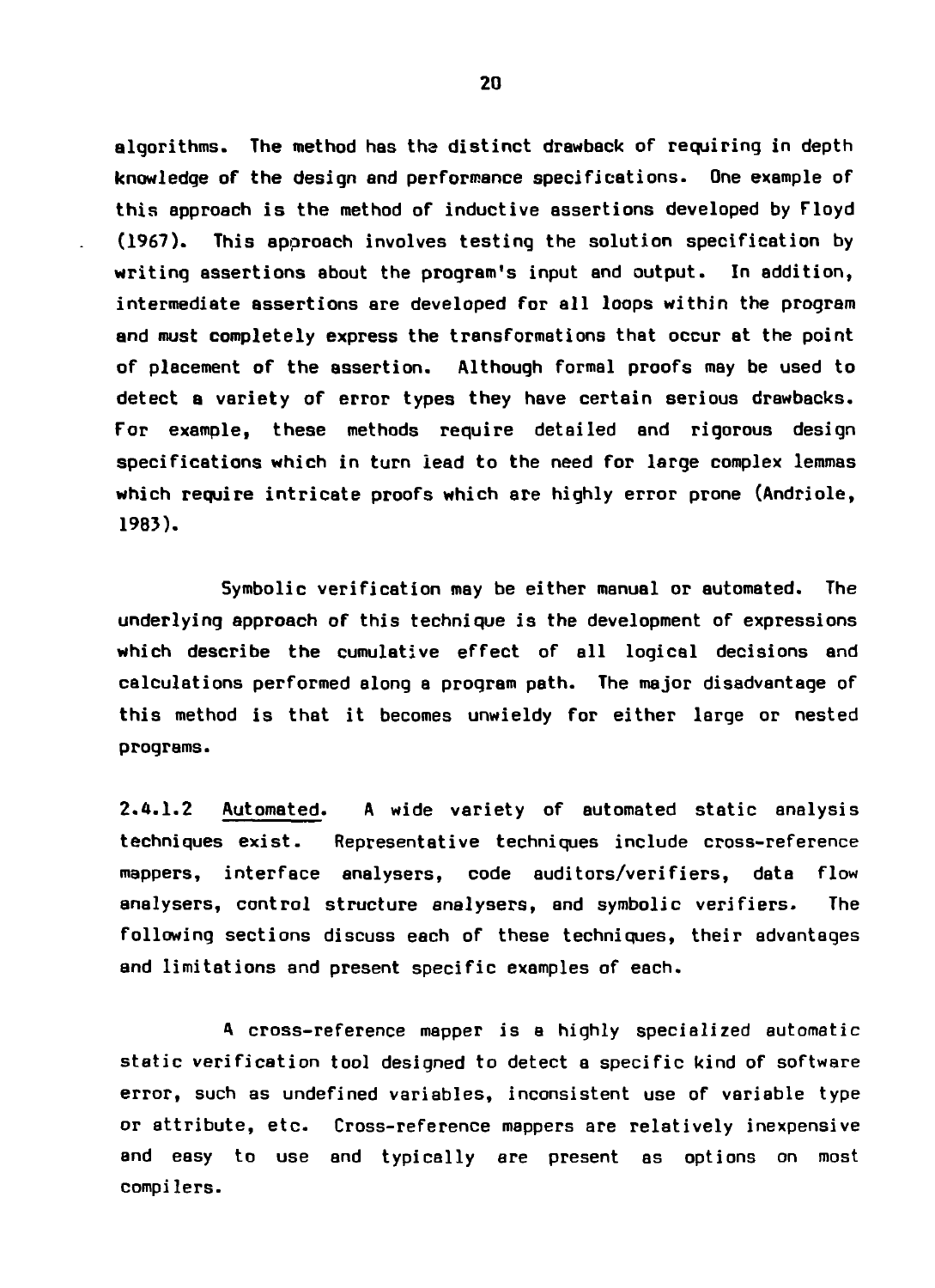**An interface analyser is a highly specialized verification tool that examines solely the transfer of variables between program modules. That is, errors associated with inconsistencies between the number, type or attribute of variables passed between subroutines or functions by either argument list or common blocks. Interface analysers are both easy and inexpensive to use and ere often incorporated with another verification tool (e.g., the PFORT verifier contains both an interface analyser and code auditor). By themselves interface analyzers have the significant limitation of being able to detect only one type of software error.**

**Code auditors (also referred to as verifiers or software evaluation systems) are a tool, usually a program, that checks whether an existing piece of software adheres to certain prescribed standards and practices. This would include, for example, such items as syntax, use of structured programming concepts, existence of comments and various conventions dealing with statement labelling and ordering. As such code auditors are not a verification tool in the strictest sense of the word. Auditors may be constructed to detect a variety of software errors and some logic and data input errors. They are language dependent but verifiers for a variety of languages have been developed. Some of the most notable are the PFORT verifier (Ryder and Hall, 1975) developed for PFORT a portable subset of ANSI FORTRAN 66, PBASIC e verifier for BASIC (Hopkins, 1980) and FACES, a FORTRAN verifier developed at the University of California at Berkley. Code auditors have several promising features, they sre easy and inexpensive to use (Andriole, 1985). Several large developers of software, such as Bell Laboratories and TRW (Fischer, 1974) make extensive use of code auditors.**

**Data flow analysers are automatic static analysis tools that were developed to detect errors resulting from variable usage alonq program paths. Data flow analysers are language specific, a FORTRAN example is the DAVE system of Osterweil and Fosdick, 1976. This particular data flow analyser is representative of the state-of-theart with respect to these techniques. Its major drawbacks are**

**21**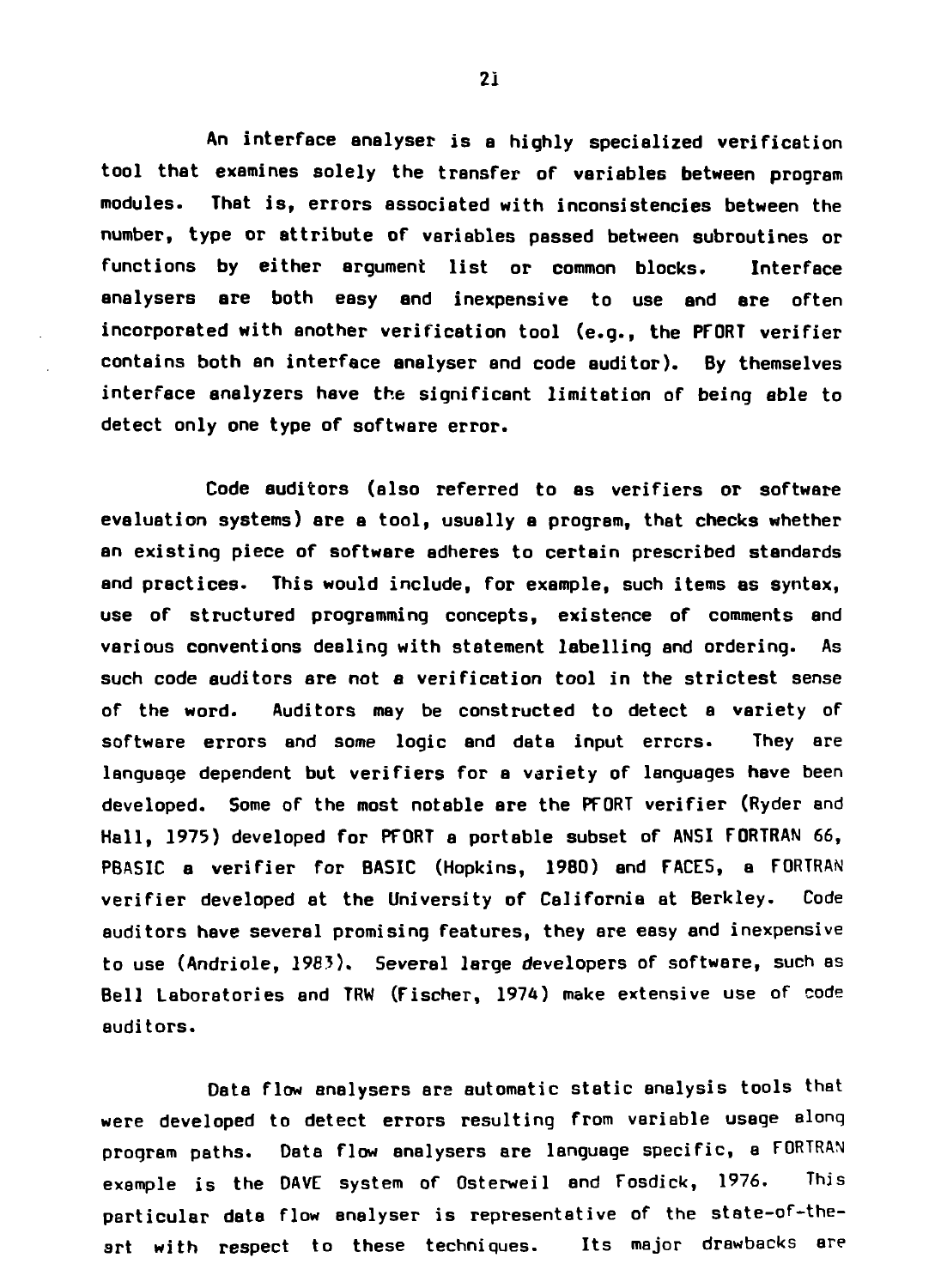**associated with: 1) the specialized nature of the software/logic errors detected;** 2) fictious errors associated with non-executable **paths; 3) inability to handle individual array elements. In addition the technique can be expensive to use although reportedly is relatively easy to learn (Andriole, 1983). At this point in time the approach should still be regarded as experimental in nature.**

**Automatic structure analysers are useful in detecting a variety of software and logic errors, such as improper loop nestings, unreferenced labels, "dead" code and statements with no successors (Ramamoorthy and Ho, 1975). They can also be used to identify control branches and paths. Structure analysers may also be used to examine the logic flow of the program and in this context cannot be thought of as strictly a verification tool. Control structure analysers require that standards be specified for the program flow. As a result the errors that are detected and the reliability of the method overall will be a function of these standards. Andriole (1983) reports that although the method does not require extensive knowledge or training to use, it is only useful in verifying coarse program properties.**

**Symbolic verification may be either manual or automated and is sometimes referred to as a dynamic method although it does not involve execution of the program in the normal sense of the word. As discussed in the previous section, symbolic verification involves the generation of output expressions that are functions of input variables and computation path. A number of symbolic verifiers have been developed including DISSECT (Howden, 1977) and ATTEST for FORTRAN language programs. Significant problems exist with symbolic verification, however, and these automated methods should be regarded as experimental. The difficulties are associated with the handling of such items as loops, subscripts, pointers and branching statements. It is generally not feasible to use symbolic verification for all possible paths and consequently the number of errors will be a function of those**

**22**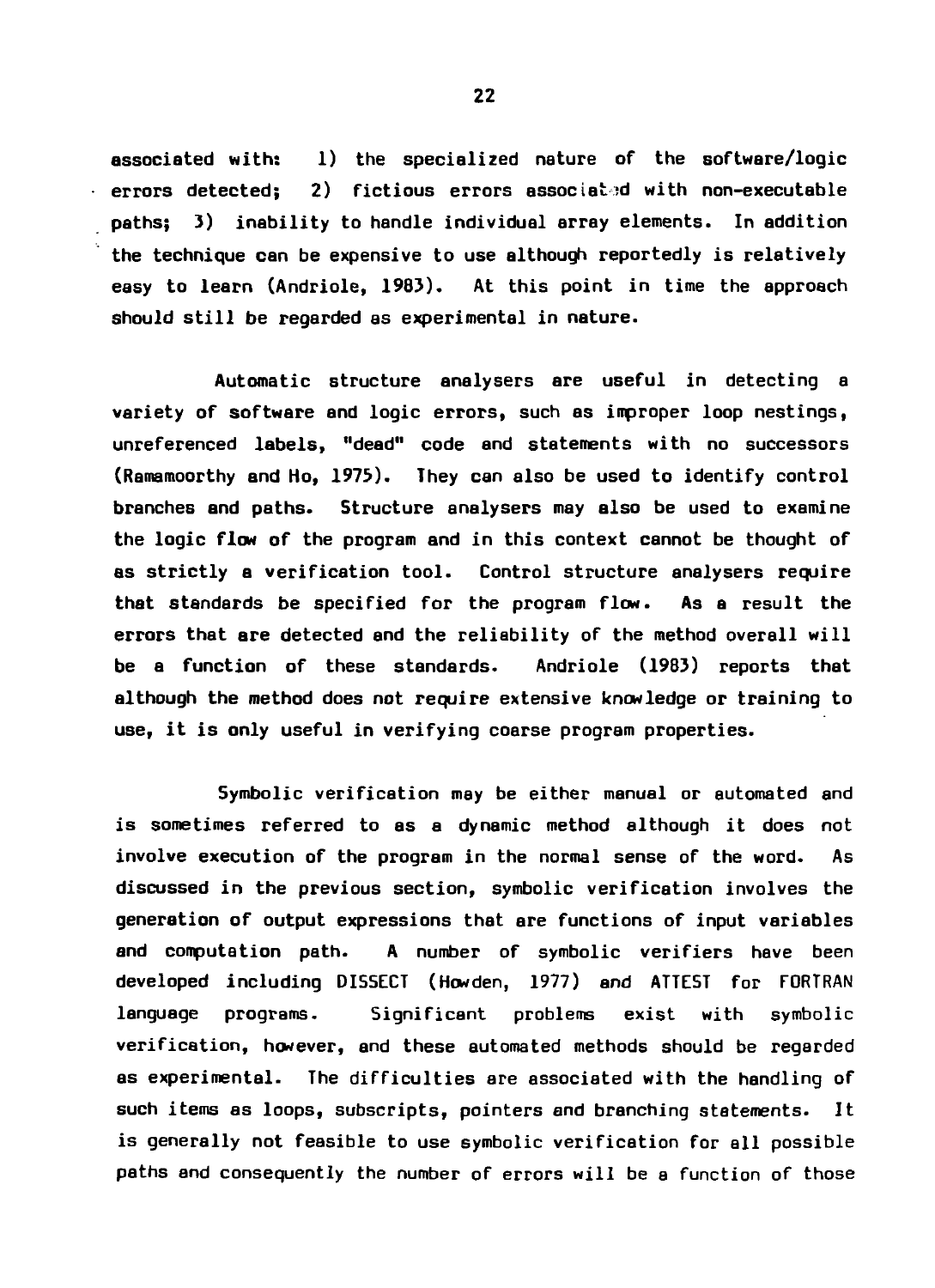**paths selected for testing. Symbolic verification shows significant promise in the detection of many kinds of software and logic errors, although it would be less efficient at detecting input end hardware errors.**

### **2.4.2 Dynamic**

**2.4.2.1 Types of Dynamic Testing. Dynamic testing, unlike static testing, requires the execution of the source code. A number of researchers (e.g., Howden, 1978; Fairley, 1981) have classified dynamic test techniques as either functional or structural.**

**Functional tests involve the testing of specific program functions and are sometimes referred to as "black box" testing because the person performing the test does not require any knowledge about the internal workings of the code. Any testing performed to check design specifications could be classified as functional tests. There are two major activities associated with functional tests, including the identification of program functions (e.g., branching or computational) and the selection execution and verification of test cases.**

**Structural testing is designed with the objective of trying to test specific segments of the program. The segments may be branches, paths or specific statements of the program. Structural testing is sometimes referred as "white box" testing (Myers, 1979) because the person performing the test requires some knowledge of the internal workings of the program.**

**Various types of testing may be classified as either functional or structural. Exhaustive testing is one such example. If test cases are designed to execute all possible loops within e program then the method should be classified, in the strictest sense of the word, as a structural test. If exhaustive test cases are constructed based on the premise of executing all feasible combinations of input**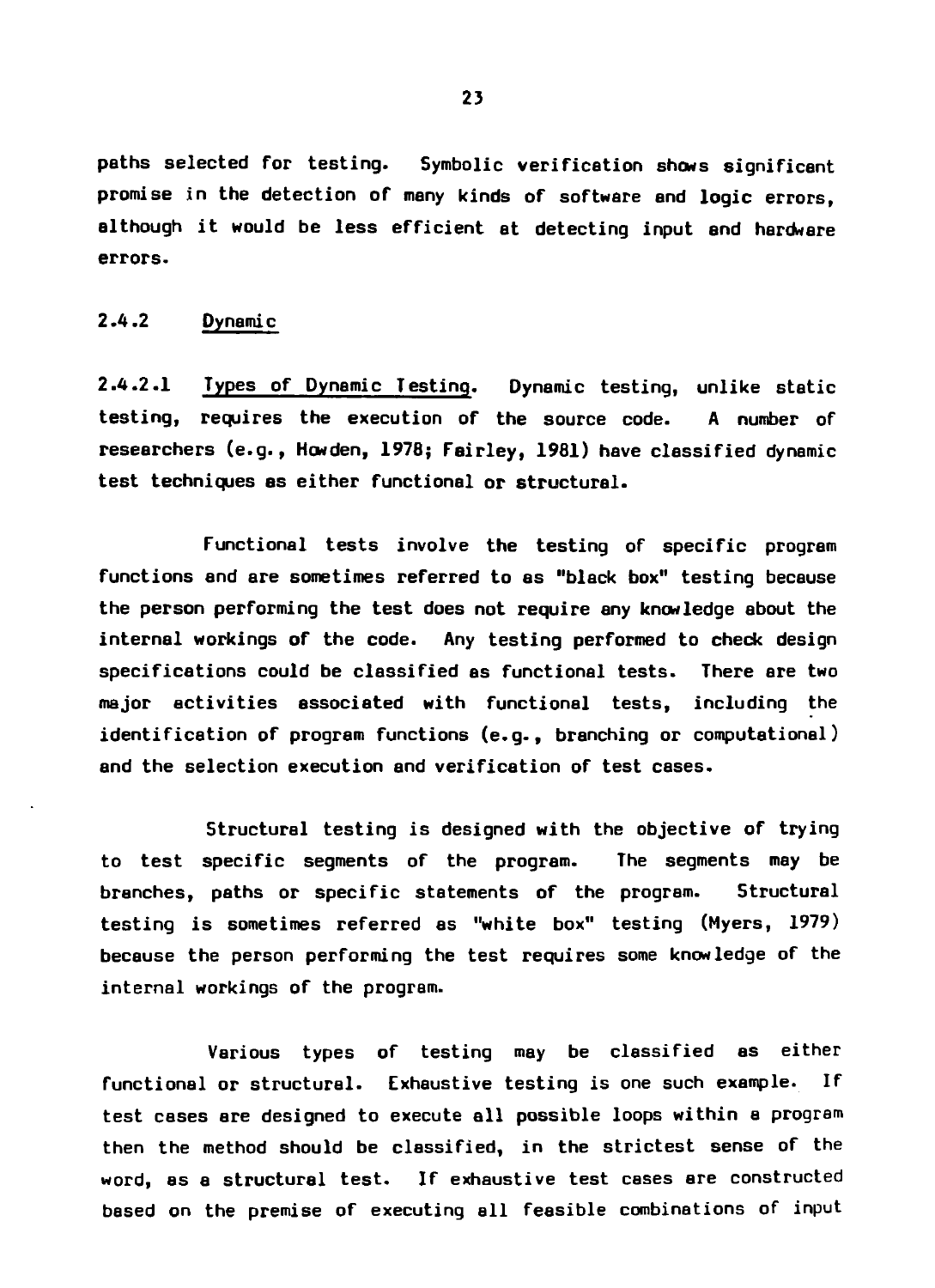**variables then the approach could be classified as a functional technique. The distinction between the two may be a moot point for this particular example. Exhaustive testing is typically impractical for all but the smallest programs.**

**Assertion testing is another example of a test technique that may be either structural or functional. Assertion testing involves the generation and processing of assertions. Assertions are internal checks placed within the code that are used to verify internal operation of trie program. Assertion testing may be considered as functional if its objective is to check intermediate values to determine if they are either in range or computed correctly. If the assertion is a check on a control variable for the purpose of establishing whether a path has been accessed the approach can be classified as structural.**

**A number of miscellaneous dynamic based tools also exist including interactive test aids, compiler based tools and truncation analyses. Interactive test aids (e.g., debuggers) are primarily used for error correction rather than error detection. They can be used to verify memory storage, intermediate calculations and program flow. To be used effectively, interactive test aids should be used in conjunction with a predetermined, organized, testing procedure. Interactive test aids can be applied to most types of source code, however, most currently available tools are language specific. Many large developers of software, such as NASA (Taylor et al., 1979) and the Sperry Rand Corp. (Sperry Rand, 1979) make use of such interactive aids in testing their software.**

**Compiler based tools consist of a set of optional tests which may be conducted during execution arising from conditions set during compilation. The tests are designed to examine such aspects as array index checking, uninitialized value checks, nil pointer checking, and errors arisinq from mathematical operations. Drawbacks with this method are associated primarily with execution speed/code size tradeoffs. Tools associated with compilers are obviously language specific.**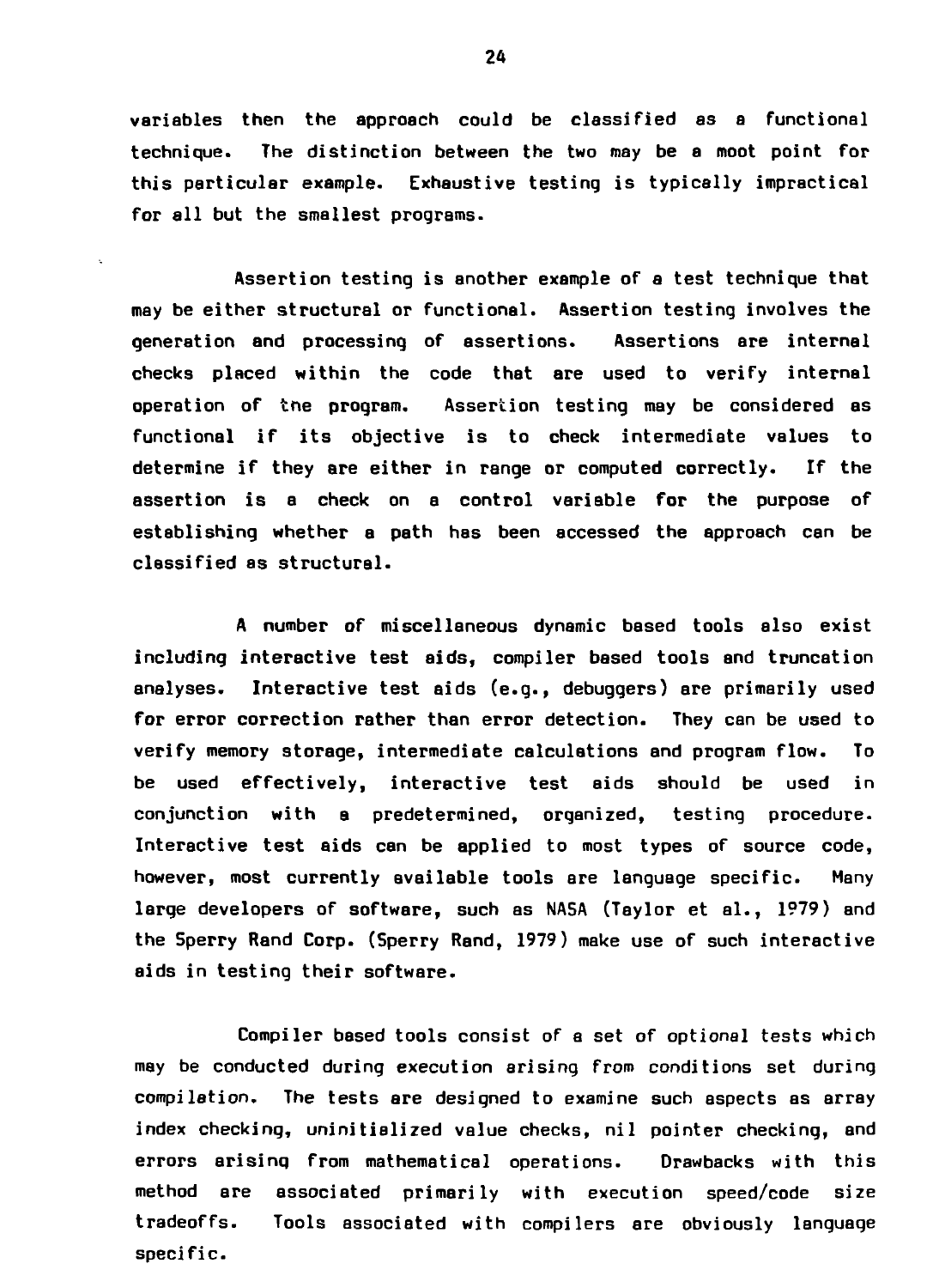**A number of researchers (e.g., see Miller, 1975; Battye end Parsaei, I960) have developed approaches to quantifying the roundoff that occurs for software coding of algebraic processes. While such approaches have demonstrated some merit they have some severe limitations associated with them (e.g., only specific algorithms, inability to handle loops/branches) and at this point in time should only be regarded as experimental.**

**The verification method that is most widely used for waste disposal models is comparison based testing. Testing is performed by analyzing the same problem using two different approaches (one being the program to be verified) and comparing the results. The second set of results may be obtained by use of another (hopefully already verified) program or possibly by evaluating an analytical solution. Difficulties associated with this method include:**

- **1. Selection of input date that will adequately test all aspects of the program;**
- **2. Ability to find a suitable analytical solution or alternate program for comparison**
- **3. Resolving differences between two unverified programs (i.e., which one, if any, is correct?)**

**Multiple code comparisons, such as INTRACOIN and HYDROCOIN (Andersson, 1985; INTRACOIN, 1984; Jensen and Hewitt, 1986), are one approach towards resolving items 2 and 3. Such code comparisons also point to the need for sets of carefully planned test cases to adequately test various aspects of a model.**

**2.A.2.2 Difficulties of Dynamic Testing. Regardless of the classification of the test, all dynamic testing involves the generation of input data, execution of the program and verification of the results. Input data may be generated using a number of approaches (Howden, 1978; Myers, 1979) including boundary value or extremal testing and special (e.g., error guessing) testing. Some date**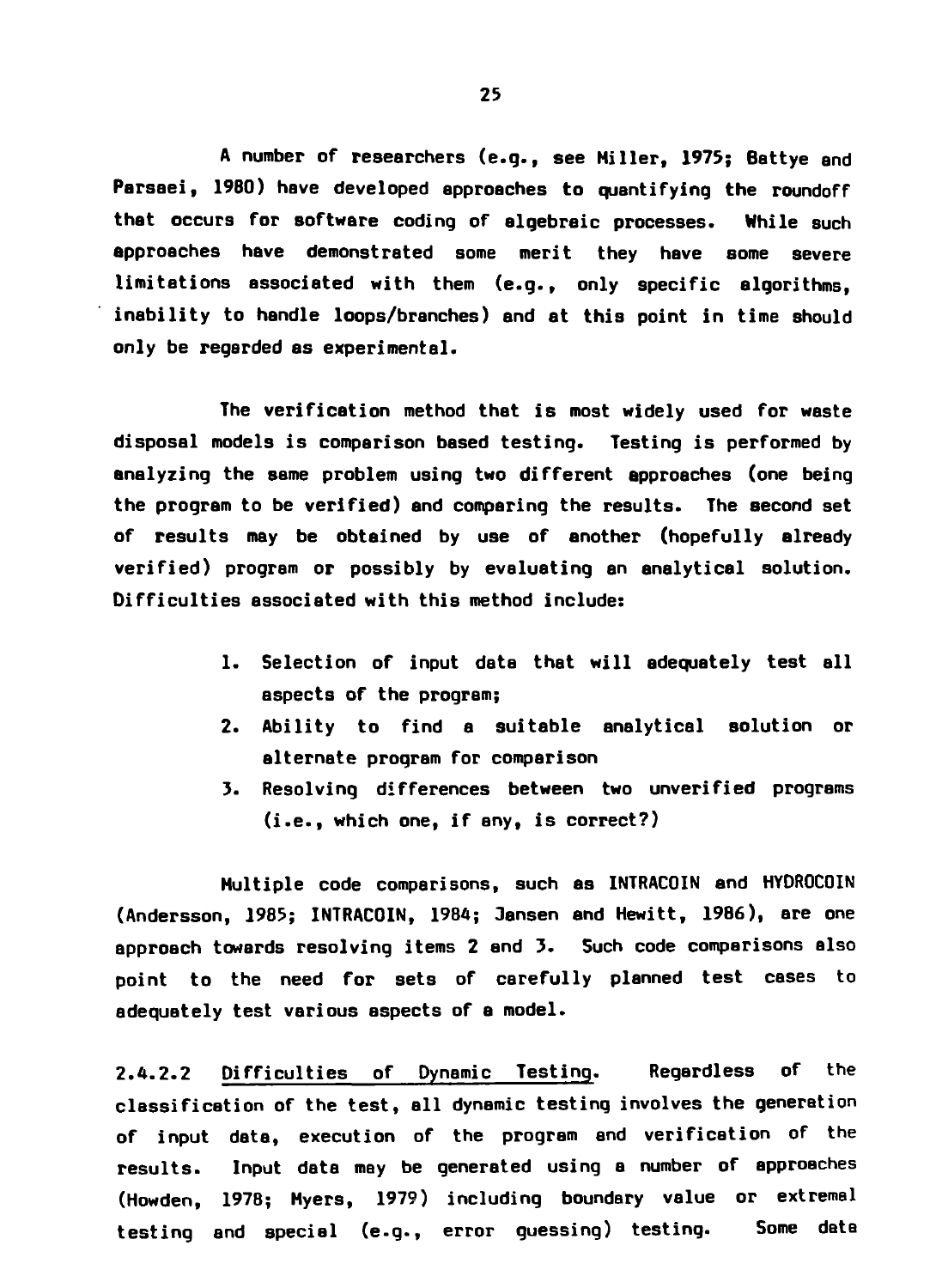**generating approaches have been automated to generate the data in a more systematic deterministic manner (Howden, 1973). Regardless or the method or philosphy used to generate input test data, a number of problems are associated with dynamic testing techniques:**

- **1. Ascertaining the correctness of the output results;**
- **2. Estimating the effectiveness of the test.**

**The first of these, the ability of ascertain whether the output is correct, is a major difficulty especially in the area of waste disposal models. Unless the program either fails to execute (i.e., due to an execution error) or produces obviously erroneous results (e.g., negative concentrations), it may be extremely difficult to establish the correctness of the program output. For numerical models analytical solutions may, under certain circumstances, be used to confirm the correctness of the output. For multi-dimensional coupled process applications (the kind likely to be encountered in a waste disposal program) however, few analytical solutions exist to verify the output and generally it is assumed that the multi-dimensional aspects are coded correctly if a one or two-dimensional solution can be proven correct.**

**The second major problem area associated with dynamic tests is the ability to assess the effectiveness of the generated input data sets in "trapping" program errors. One approach to this problem is mutation analyses or error seeding (Budd, 1981). In this approach, a number of errors are artificially placed within the program. The number of these artificial errors discovered by the input data sets will provide (ideally) an estimate of the effectiveness of the specific set of test data. Unfortunately, one of the major difficulties associated with such an approach is the manner for selecting the errors to be introduced. The questions of whether the "seeded" errors are biased or are representative of the errors that exist naturally in the program are difficult to answer and, at this point in time, have not been fully addressed.**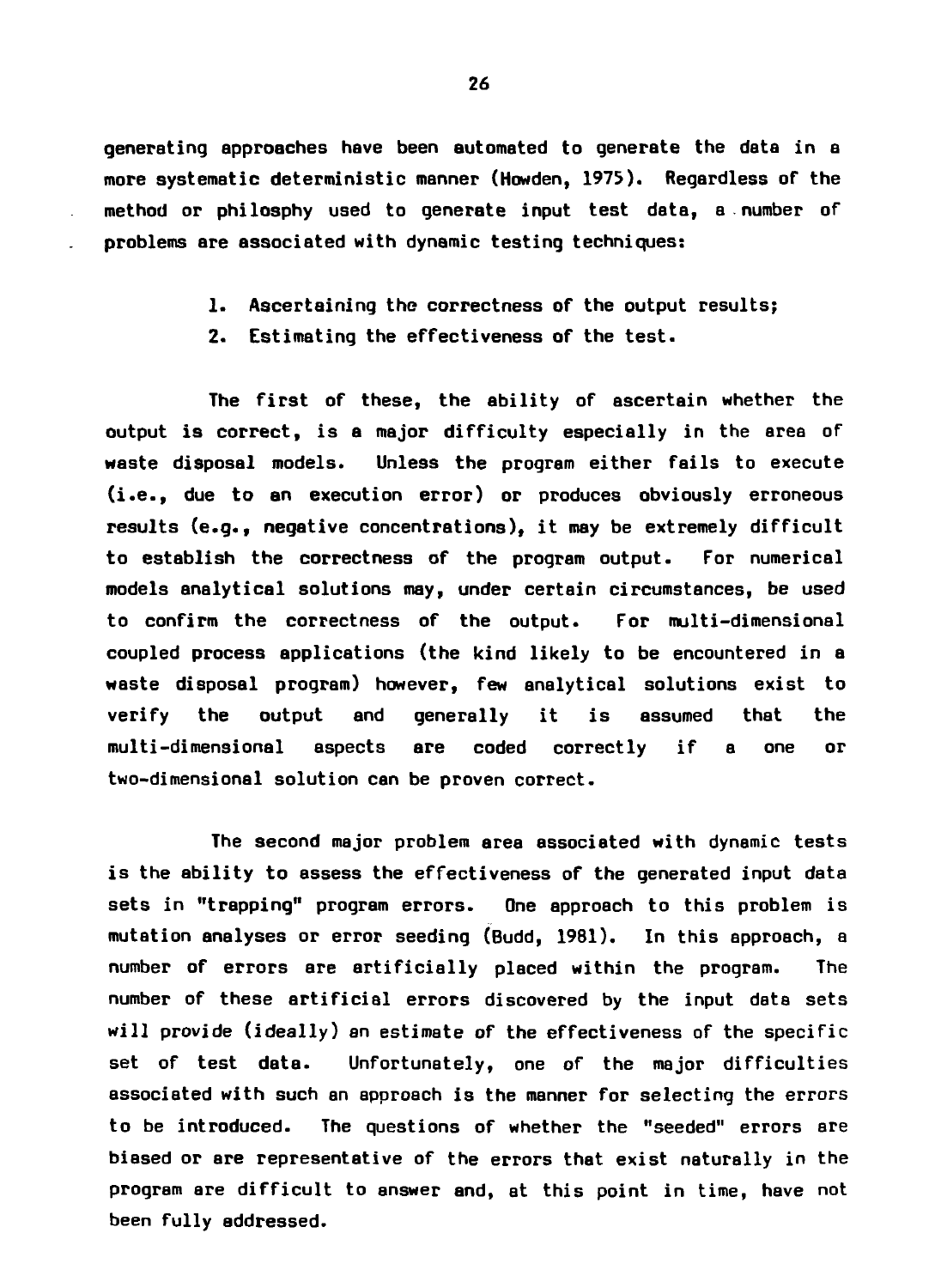**An other approach used to evaluate the effectiveness of test data sets are coverage metrics (Stucki, 1973). This approach involves the use of a measure to estimate the percentage of the statements accessed by the test date. Unfortunately, the difficulty associated with establishing the correctness of the output remains the major limitation of these methods. Still, the method is useful in identifying the fraction of the code that has been totally untested.**

**The automated generation of test data also has problems associated with it. Andriole (19B3) reports that the benefits obtained through the use of such techniques rarely justifies the significant costs associated with their development. He goes on to say that such tools are seldom used in actual test environments end that they are among the most expensive testing tools that exist today.**

### **2.4.3 Overview of Verification Techniques**

**Table 2.3 presents a summary of representative generic testing techniques and their ability to satisfy the criteria developed in Section 2.3. It became apparent from our review that most techniques are very specialized, designed to test specific aspects of the code. This is especially true of automated techniques, such as cross-reference mappers, interface analyzers, deta flow analyzers and control structure analyzers. Manual static techniques, such as walkthroughs and inspections are (or at least can be) more general in terms of the types of errors that can be uncovered.**

**It also became apparent that many techniques (some of which showed significant promise) were still experimental in nature and some could only be described as being theoretical, having little practical use. This would apply, for example, to such verification approaches as formal proofs or symbolic verification.**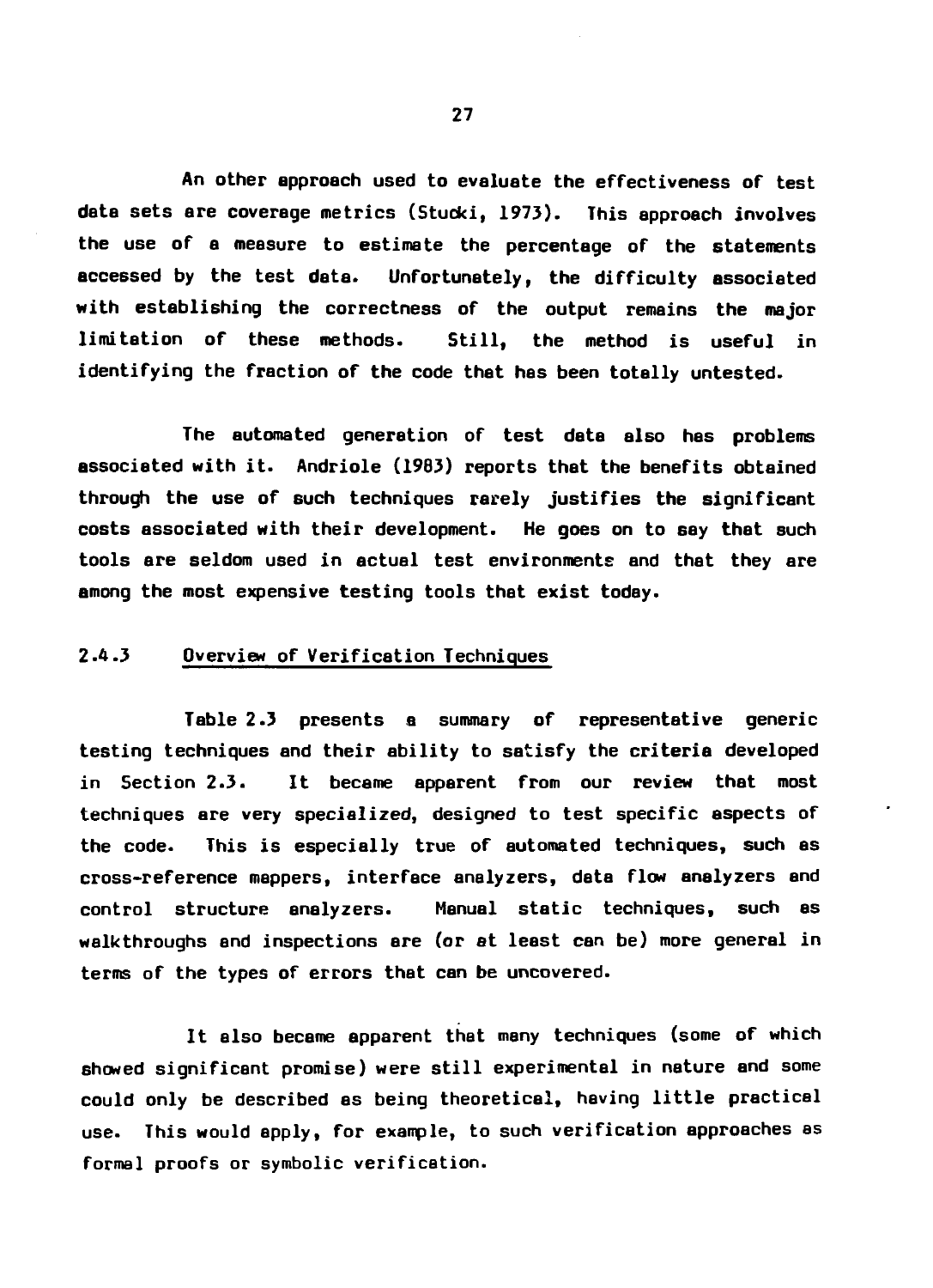| Test Technique/<br>Taal               | lype <sup>1</sup> | Example                                          | Errors<br><b>Detected</b>                                                  | Program<br>Restrictions                           | Machine<br>Restrictions | Ease of<br>Use              | Test<br>Estimate | Cost <sup>2</sup> | <b>Reliability</b> | <b>Comments</b>                                                   |
|---------------------------------------|-------------------|--------------------------------------------------|----------------------------------------------------------------------------|---------------------------------------------------|-------------------------|-----------------------------|------------------|-------------------|--------------------|-------------------------------------------------------------------|
| Walkthrough                           | M, S              | ۰                                                | A11                                                                        | none                                              | none                    | easy                        | no               | \$                | variable           | effectiveness a<br>function of team                               |
| Inspection                            | M, S              | $\blacksquare$                                   | A11                                                                        | none                                              | none                    | easy                        | no               | \$                | variable           | effectiveness a<br>function of checkllst                          |
| Deskcheck I ng                        | M, S              | $\qquad \qquad \blacksquare$                     | All                                                                        | none                                              | none                    | easy                        | no               | \$                | noor               |                                                                   |
| Proof of<br>Correctness               | M, S              | $\blacksquare$                                   | All                                                                        | none                                              | none                    | difficult                   | na               | \$\$ to<br>\$\$\$ | moderate           |                                                                   |
| Cross-<br>Reference<br><b>Mappers</b> | S,A               | Compiler<br>Options                              | Language<br>- undefined<br>variables<br>- mismatched<br>type.<br>attribute | language<br>specific                              | not<br>specified        | евзу                        | no               | \$                | good               | very specialized for<br>one error type                            |
| Data Flow<br>Analyzers                | 5.A               | DAVE<br>(Oster-<br>weil and<br>Foadich.<br>1976) | Language<br>– data flow<br>type                                            | language<br>specific                              | none                    | easy                        | no               | \$55              | moderate           | only detects<br>specific error types                              |
| Interface<br>Analyzers                | 5,4               | PSL/PSA                                          | Only Language<br>Interface                                                 | language<br>specific                              | not<br>apecified        | easy                        | no               | \$                | moderate           |                                                                   |
| Cont rol<br>Structure<br>Analyzer     | 5, A              | Howden.<br>1976                                  | Language,<br>Lonic<br>- program<br>control                                 | none                                              | not<br>specified        | moderate                    | no               | \$                | moderate           | can only verify<br>coarse program<br>properties                   |
| <b>Code Auditor/</b><br>Verifier      | 5.A               | PT OR T<br>(Ryder<br>and Hall,<br>1975)          | Language<br>Logic                                                          | language<br>specific                              | not<br>specified        | easy                        | no               | \$                | gaad               |                                                                   |
| Symbolic<br>Verifier                  | 5.M.A             | <b>DISSECT</b><br>(Howden,<br>1977)              | Language<br>Logic                                                          | language<br>specific<br>- simple<br>codes<br>nnly | not<br>specified        | moderate<br>to<br>difficult | no               | \$ to<br>\$\$\$   | moderate           | unwieldy for large<br>programs or loops.<br>theoretical tool only |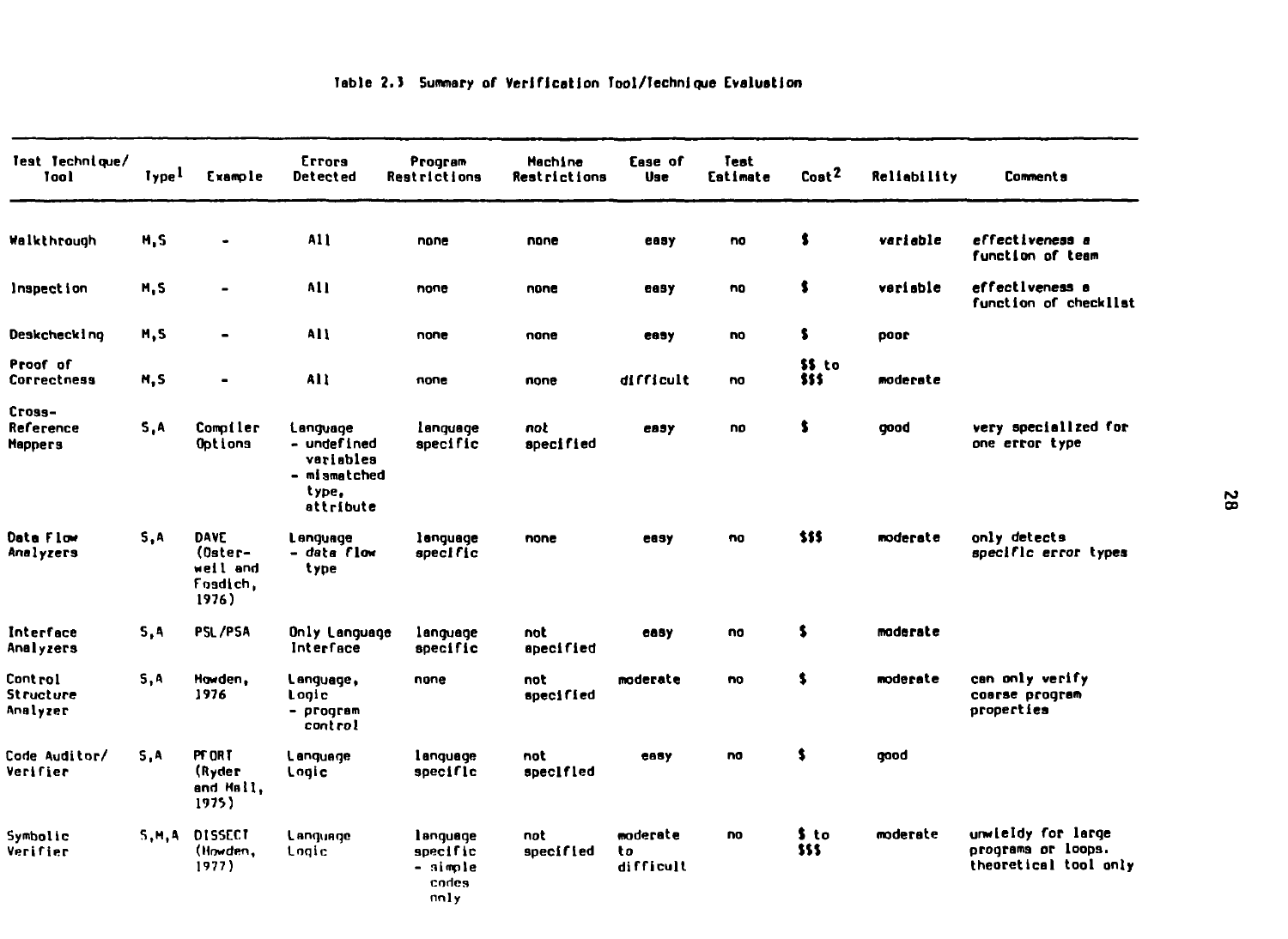| Test Technique/          | Tool                      |                                        | Type <sup>1</sup>                             | Exemple                                                  | Errors<br>Detected                                                                     | Program<br>Restrictions          | <b>Hachine</b><br>Restrictions | Ease of<br><b>Use</b>       | Test<br>Estimate    | Cost <sup>2</sup> | Reliebility                      | <b>Comments</b>                                                               |
|--------------------------|---------------------------|----------------------------------------|-----------------------------------------------|----------------------------------------------------------|----------------------------------------------------------------------------------------|----------------------------------|--------------------------------|-----------------------------|---------------------|-------------------|----------------------------------|-------------------------------------------------------------------------------|
| Assertion<br>lesting     |                           |                                        | D                                             | Stucki &<br>Fushee,<br>1975                              | Logic<br><b>L</b> ennuage                                                              | no                               | no                             | moderate                    | na                  | \$\$ to<br>555    | verisble<br>$\ddot{\phantom{a}}$ | few automatic tools<br>available                                              |
| Interactive<br>Test Aids |                           |                                        | D                                             | debuggers                                                | <b>Hardware</b><br>e.q., memory<br>allocation<br>Logi c<br>Software                    | language<br>specific             | no                             | easy                        | no                  | \$\$              | variable                         | only effective as<br>part of an overall<br>test strategy                      |
| Compiler<br>Besed Tools  |                           |                                        | D.A                                           | compiler<br>option                                       | Language<br>- artay index<br>- initializa-<br>t I on<br>- nil pointer<br>- math errors | language<br>specific             |                                | easy                        | no                  | \$ to<br>555      | qood                             | costs lovelve execu-<br>tion time/code size<br>tradeoff                       |
| Roundoff<br>Analyses     |                           |                                        | D,M                                           | Miller.<br>1975                                          | Hardware                                                                               | elgorithm<br>specific            | no                             | moderate<br>to<br>difficult | no                  |                   | variable moderate                | very specialized.<br>does not address all<br>aspects of numerical<br>solution |
| Input Data<br>Generators |                           |                                        | D,A<br>н                                      | Panzi,<br>1978                                           | Language<br>Logic                                                                      | some are<br>language<br>specific |                                | easy                        | program<br>coverage | \$\$\$            | <b>2000</b>                      | difficult to<br>escertain correct-<br>ness of output                          |
| Comparison               |                           |                                        | D                                             | – to<br>enalytical<br>solutions<br>- code<br>comparisons | Language<br>Logic                                                                      | no                               | no                             | enny                        | no                  | \$ to<br>SSS      | variable                         | reliability a<br>function of test<br>cases                                    |
| $\mathbf{1}$             | 5.<br>D<br>Α<br>М         | $\blacksquare$<br>e.<br>÷.             | $z$ static<br>dynam! c<br>automated<br>manuel |                                                          |                                                                                        |                                  |                                |                             |                     |                   |                                  |                                                                               |
| $\mathbf{z}$             | $\mathbf{f}$<br>11<br>555 | $\blacksquare$<br>ė.<br>$\blacksquare$ | inexpensive<br>moderate coat<br>expensive     |                                                          |                                                                                        |                                  |                                |                             |                     |                   |                                  |                                                                               |

 $\sim 100$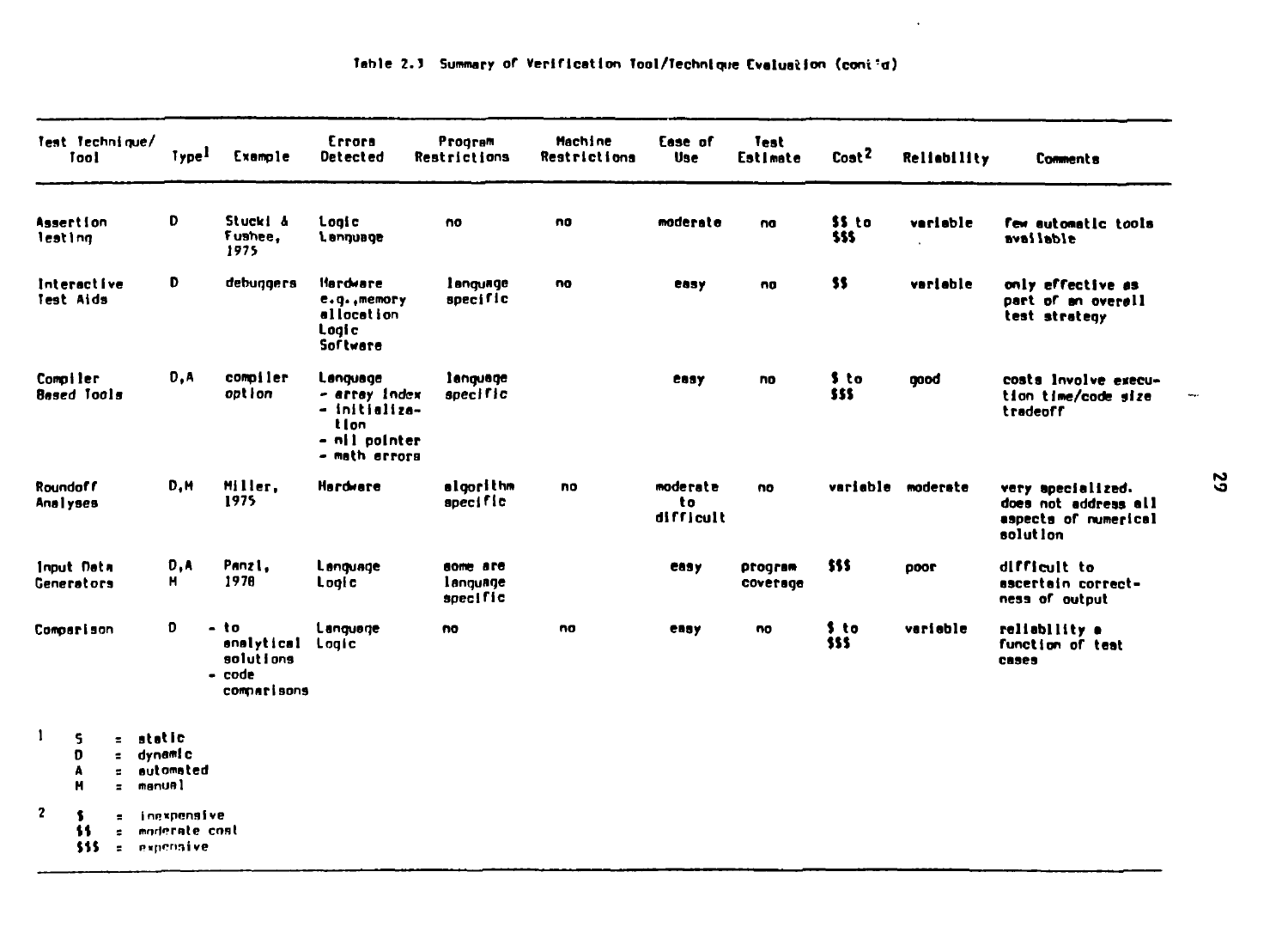**Dynamic testing techniques have the major difficulty of establishing whether the output is correct. This fact limits the usefulness of automatic input data generators for waste disposal models. Roundoff analysis tends to be too highly specialized to be of practical use. The fact that assertion testing requires significant training in order to generate meaningful assertions and the lack of automated processors renders this approach less attractive than others. Interactive test aids (such as debuggers) can provide valuable assistance in performing verification tests but cannot be viewed as stand-alone technology. They should be used as a component in an overall test strategy. Compiler based tools, although sometimes very specialized are worthwhile for consideration because they can typically be included at marginal cost. Comparison based testing is perhaps one of the most appropriate for waste disposal models. The comparison format overcomes the difficulties of verifying the correctness of the output. The major difficulty associated with the approach is the selection of suitable test cases that will exercise all important program functions.**

### **2.5 VERIFICATION OF WASTE DISPOSAL MODELS - STATE-OF-THE-ART**

**As part of this study, INTERA undertook a survey of agencies and organizations that use and/or develop waste disposal models. The agencies were requested to provide information describing any official verification and validation requirements or standards to which they were subjected and the approaches or procedures adopted to meet these standards. Table 2.4 lists the agencies that were contacted and summarizes their response.**

**In general, it was found that although most of the respondents recognized the need for a formal verification and validation plan that could be applied to waste disposal models only a handful had actually taken steps to implement such a program. Of these**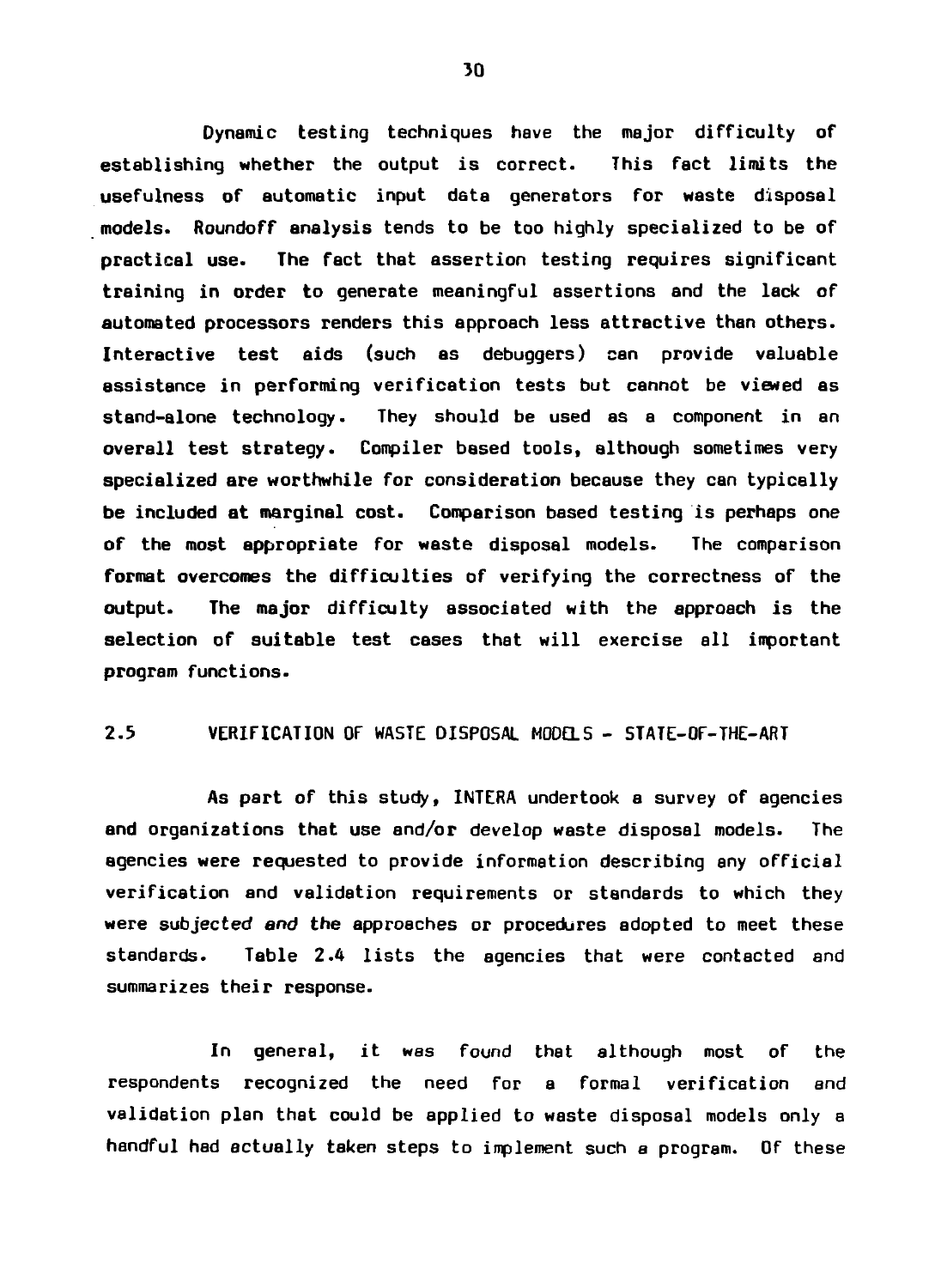| Organization                                                               | Description                                                                                                                                                                                             |
|----------------------------------------------------------------------------|---------------------------------------------------------------------------------------------------------------------------------------------------------------------------------------------------------|
| <b>AECL</b><br>(Atomic Energy of Canada Ltd.)                              | $\sim$ draft documentation unavailable at $\sim$ is time<br>- QA program developed specifically for SYVAC<br>- verification consists primarily of inspection, comparison<br>- validation to be resolved |
| BWIP (PNL)<br>(Basalt Waste Isolation Program<br>- Pacific Northwest Labs) | - draft documentation submitted to USDOE (Richland)<br>- USDOE unwilling to release                                                                                                                     |
| <b>EPA</b><br>(U.S. Environmental Protection Agency)                       | - no formal verification/validation requirements<br>- responsibilities lies with individual project managers                                                                                            |
| <b>LBL</b><br>(Lawrence Berkeley Labs)                                     | - no formal verification/validation requirements                                                                                                                                                        |
| uu<br>(Lawrence Livermore Labs)                                            | - no formal verification/validation requirements                                                                                                                                                        |
| L AL<br>(Los Alamos Labs)                                                  | - no formal verification/validation requirements                                                                                                                                                        |
| <b>NUTP</b><br>(National Uranium Tailings Program)                         | - no formal requirement<br>- all actions taken exclusively for UTAP<br>- includes peer review and code comparison<br>- no validation planned; only application intended at this time                    |
| <b>NRC</b><br>(U.S. Nuclear Regulatory Commission)                         | - verification/validation requirements summarized in Requlatory<br>Guide 1.152                                                                                                                          |
| ORNL<br>(Oak Ridge National Lab)                                           | - draft program in place to satisfy NQA-1<br>- consists of review panel and hand calculations<br>- unverified portions must be identified                                                               |

**Table 2.4 Status of Verification/Validation Plans of Agencies using/developing Waste Disposal Models**

 $\sim$   $\sim$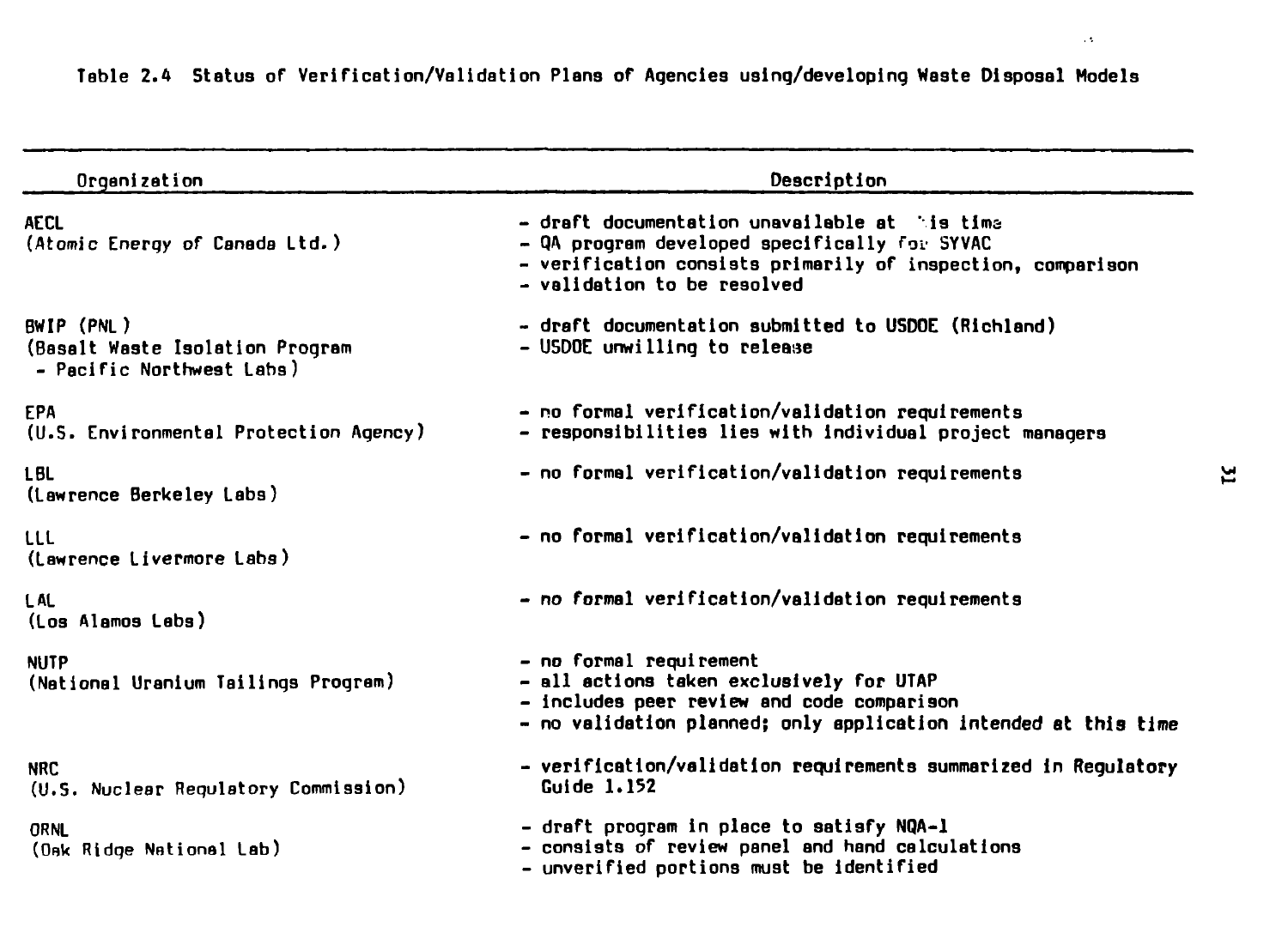| Organization                                                     | Description                                                                                                                                                                    |
|------------------------------------------------------------------|--------------------------------------------------------------------------------------------------------------------------------------------------------------------------------|
| OWID (formerly OCRD)<br>(Office of Waste Technology Development) | - draft plan in place<br>- addresses most of NQA-1 requirements<br>- documentation unavailable                                                                                 |
| Salt site assessment - INTERA                                    | - program in place<br>- verification consists of internal and external peer review<br>and comparison based testing                                                             |
| WIPP - Sandia<br>(Waste Isolation Pilot Plant)                   | - contractor furnished software subject to EP401422 which<br>provides for execution of test cases<br>- formal QA plan to satisfy NRC requirements proposed in<br>NUREG/CR-4369 |
| <b>SRL</b><br>(Savannah River Labs)                              | - no formal requirements                                                                                                                                                       |
| SK I<br>(Swedish Nuclear Power Inspectorate)                     | - no information received                                                                                                                                                      |

**Table 2.4 Status of Verification/Validation Plans of Agencies using/developing Waste Disposal Models (cont'd)**

 $\epsilon$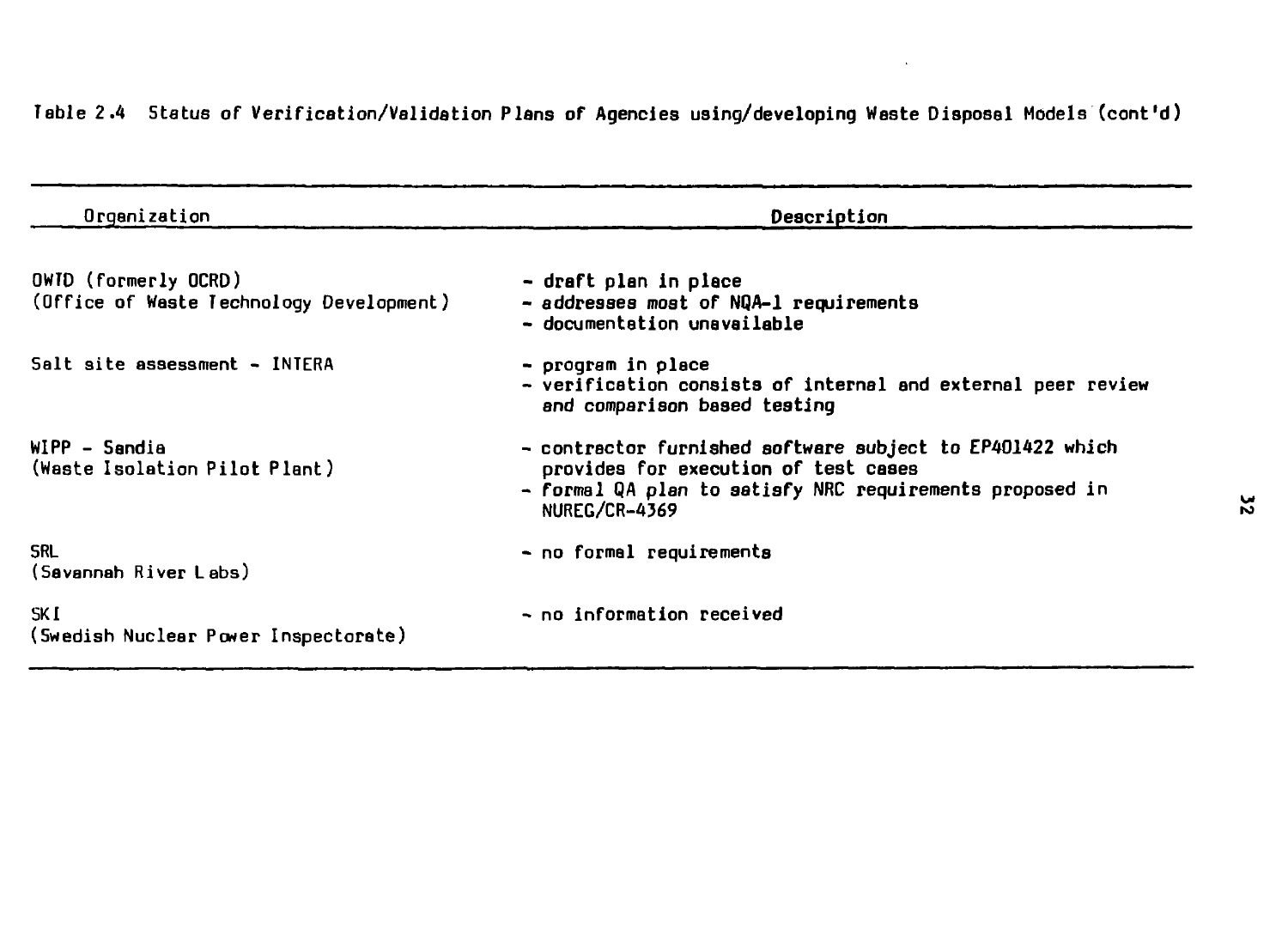**the majority of the verification and validation protocols were part of a draft or preliminary Quality Assurance (QA) Plan. Several of the respondents (e.g., AECL, Pacific Northwest Laboratories, Office of Waste Technology Development (formerly OCRD)) were unwilling to release any such preliminary information. Some draft information was obtained from Oak Ridge National Laboratories, from the information received and INTERA's familiarity with waste disposal models, i t would appear** that the vast majority of computer models developed in this area have **been subjected to littl e formal verification or validation. In the United States the responsibility for this area lies with the United States Department of Energy (DOE) or its contractors as part of its compliance with the United States Nuclear Regulatory Commission's high level waste regulation 10 CFR 60 or the United States Environmental Protection Agency Standard 40 CFR 191. Neither of these rules however, address verification or validation requirements specifically, and as a result the onus would appear to be placed on DOE and its subcontractors to demonstrate the "reasonable assurances" required by such rules.**

**For this reason DOE has selected various standards and regulations as the basis of its requirements for its contractors. The standards would appear to be based on those recommended under NRC's Regulation 1.152 which provides criteria for programmable digital computer system software systems of nuclear power plants. The adopted standards and regulations vary slightly from program to program but generally include:**

- **Title 10 Code of Federal Regulations, Part 50, Appendix B, "Quality Assurance Criteria for Nuclear Power Plants and Fuel Reprocessing Plants", January, 1977.**
- **ANS1/ASME NQA-1, "Quality Assurance Program Requirements for Nuclear Facilities", 1986.**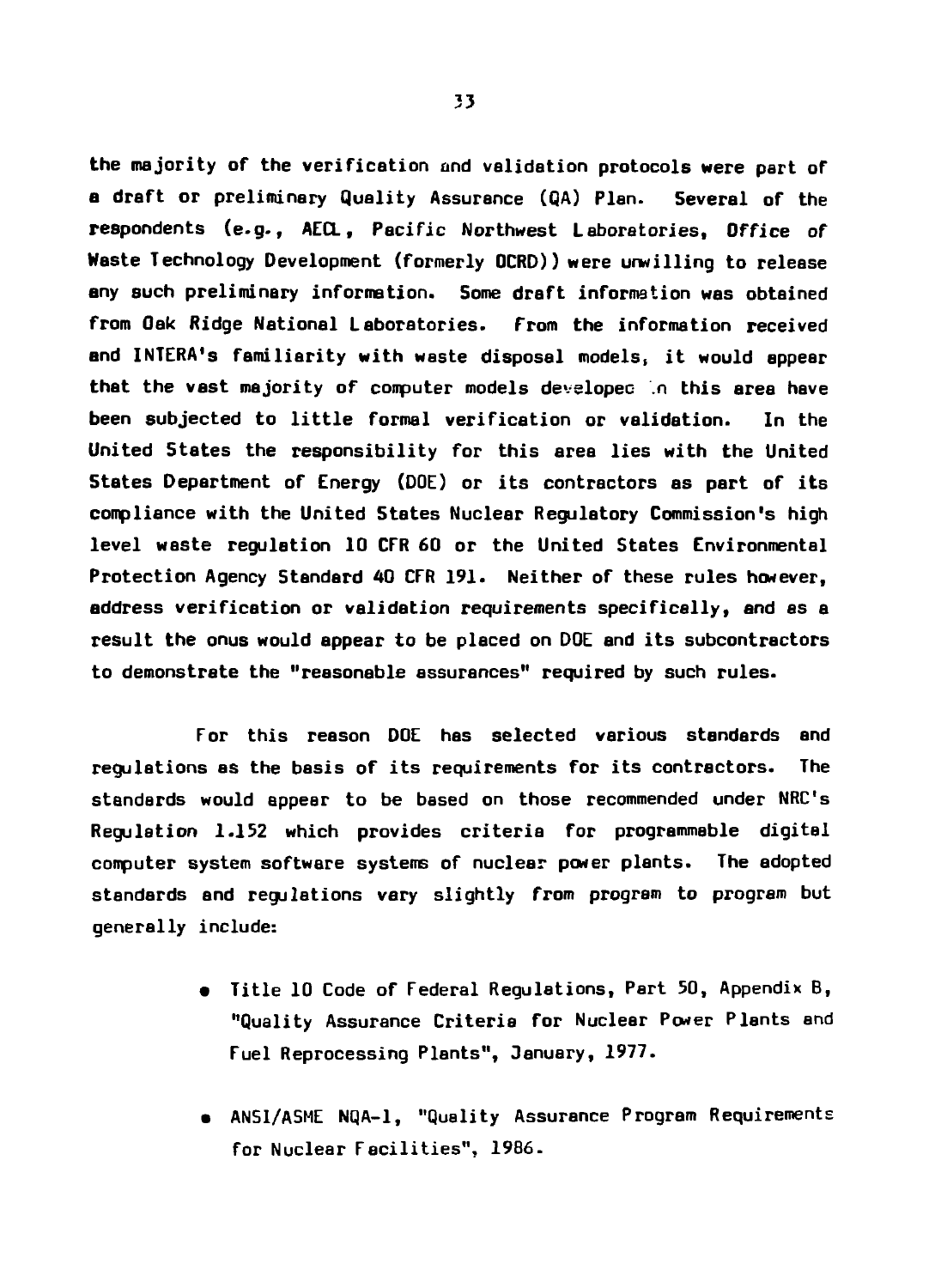**• NUREG-0B56 (ANSI Standard No. 413)," Final Technical Position on Documentation of Computer Codes for High Le«el Waste Management", June, 1983.**

**In addition, program specific standards include:**

- **Quality Assurance Specification for Oak Ridge National Laboratory, September, 1986.**
- **Engineering Procedure, Quality Program requirements for contractor furnished software, Sandia National Laboratories, September, 1983.**
- **ONWI QA Spec. E512-11600 (including attachement B) .**

**The requirements imposed by these standards in the area of model verification are typically very general and involve providing a definition of the process and a statement of the requirement. ANSI/A5ME NQA-1, for example, defines verification as "the art of reviewing, inspecting, testing, checking, auditing or otherwise determining or documenting whether items, processes, services or documents conform to specified requirements". The application of computer programs is covered by Section 3 of the standard which states that individual verification is not required provided (in part) "the computer program has been verified to show that it produces correct solutions for the encoded mathematical model within defined limits for each parameter employed".**

**10 CFR 50 Appendix B is equally as general in providing quality assurance criteria for nuclear power plants. This regulation does not address either verification or validation of computer software directly but does provide overall quality assurance criteria for nuclear power and reprocessing plant "structures, systems and**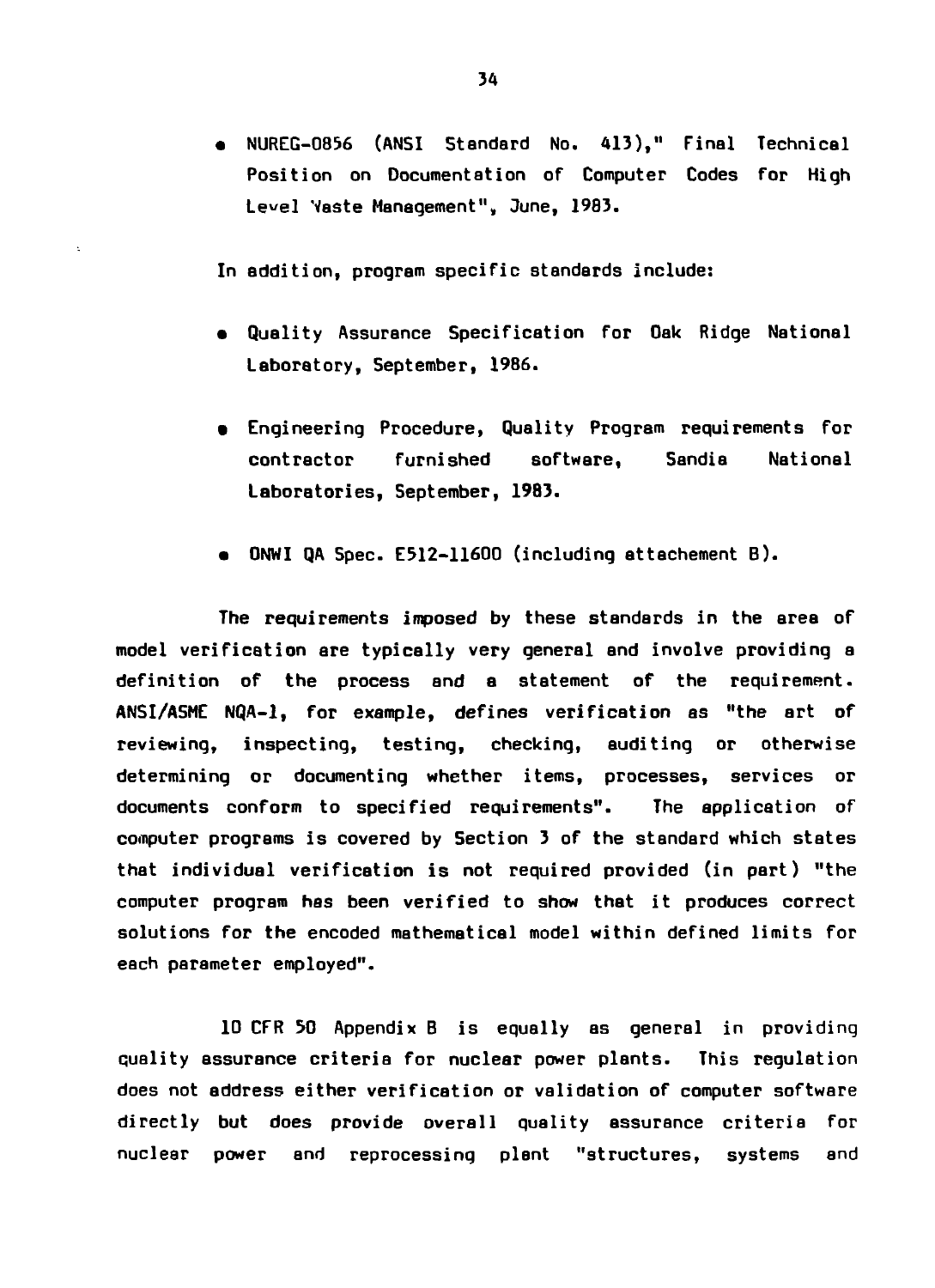**components". It goes on to state that one of the quality assurance functions is "verifying, such as by checking, auditing, and inspection, that activities affecting the safety related functions have been correctly performed". The regulation does not specify however either how this is to be accomplished or what constitutes adequate verification.**

**NUREG 0856 summarizes NRC's position on the documentation of computer models. As such, it is not a regulation per se but merely a suggested guideline. It recommends the creation of a document describing model assessment and support. This should include a description of both tests performed by the code developer and independent assessment and should include input decks, descriptions, and results for specific tests. The aspect of the model addressed by each test and the models performance should also be discussed.**

**The Salt Repository Project Office has placed the following software verification requirements on its contractors:**

- **The contractor shall test and verify computer software by:**
	- **1. Comparison of results with those of other verified software;**
	- **2. Comparison of results with those from analytical solutions.**
- **Verification procedures shall consist of a test plan** identifying the test cases, input data and expected **results;**
- **New software shall be tested for those input and conditions necessary to fully exercise the software and identify acceptable boundaries.**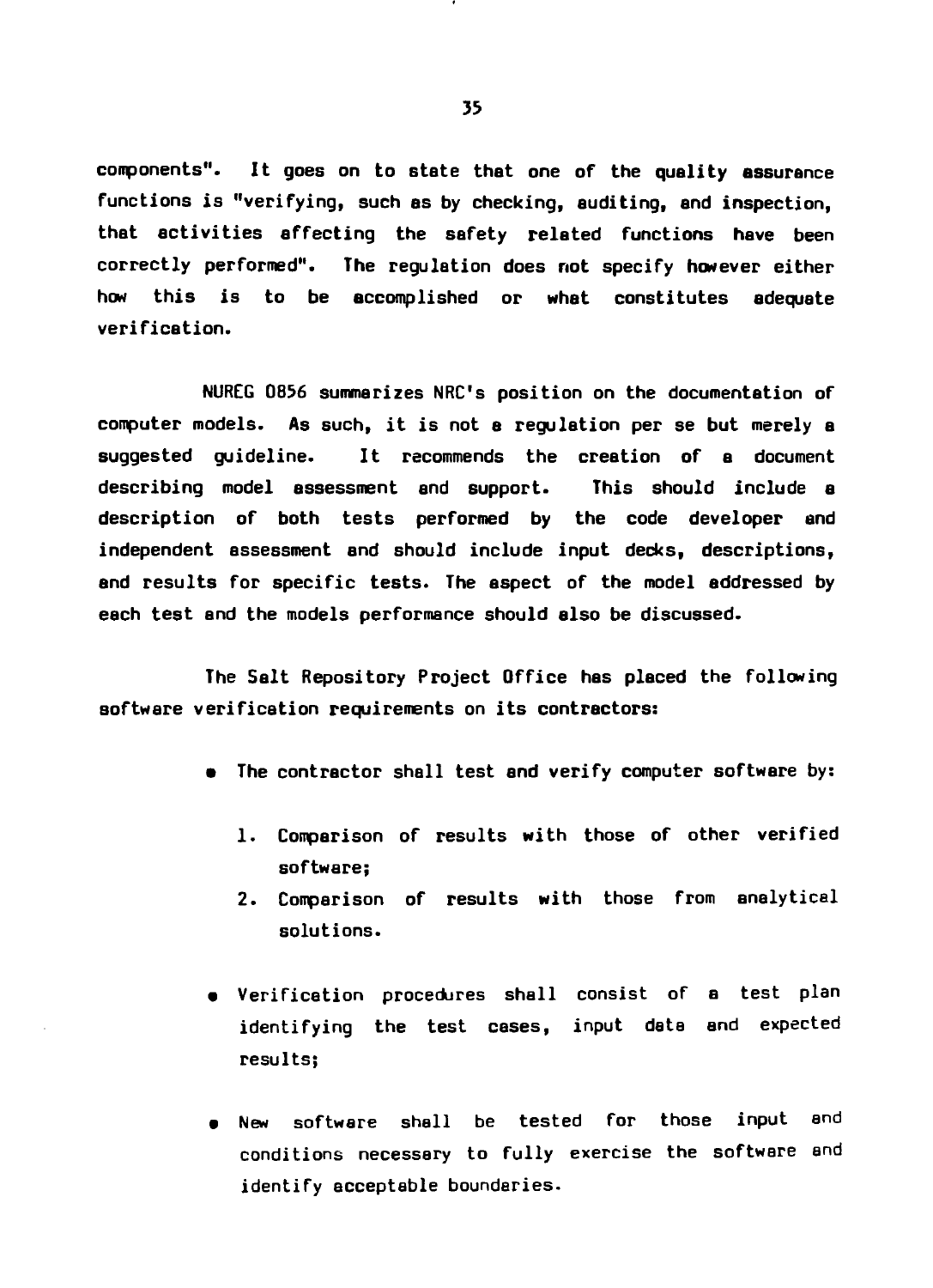The Salt Repository Office does not provide any more detail as to how these requirements are to be satisfied.

Sandia National Laboratoires places a similar set of general requirements upon its contractors as those of NQA-1. The requirements define verification as "a process that demonstrates the consistency, completeness and correctness of the software". The requirement goes on to specify that the contractor shall provide for verification, including activities, such as:

- inputting of both normal and abnormal data and exercising **the** software under expected use conditions;
- testing to identify the operating boundaries of the software and establish a benchmark for future comparisons;
- documenting the results of the verification exercises;
- documenting and storing verification procedures and test cases for future use in verification of revised versions of the software."

The above paragraphs describe the requirements imposed by the United States Department of Energy on its contractors. The following section describes plans that were developed to meet these requirements. Generally, the verification and validation aspects are part of a larger quality assurance plan.

The draft quality assurance plan of Oak Ridge National Laboratories provides procedural instructions for verification of computer codes. The program identifies three approaches to verifying a computer code: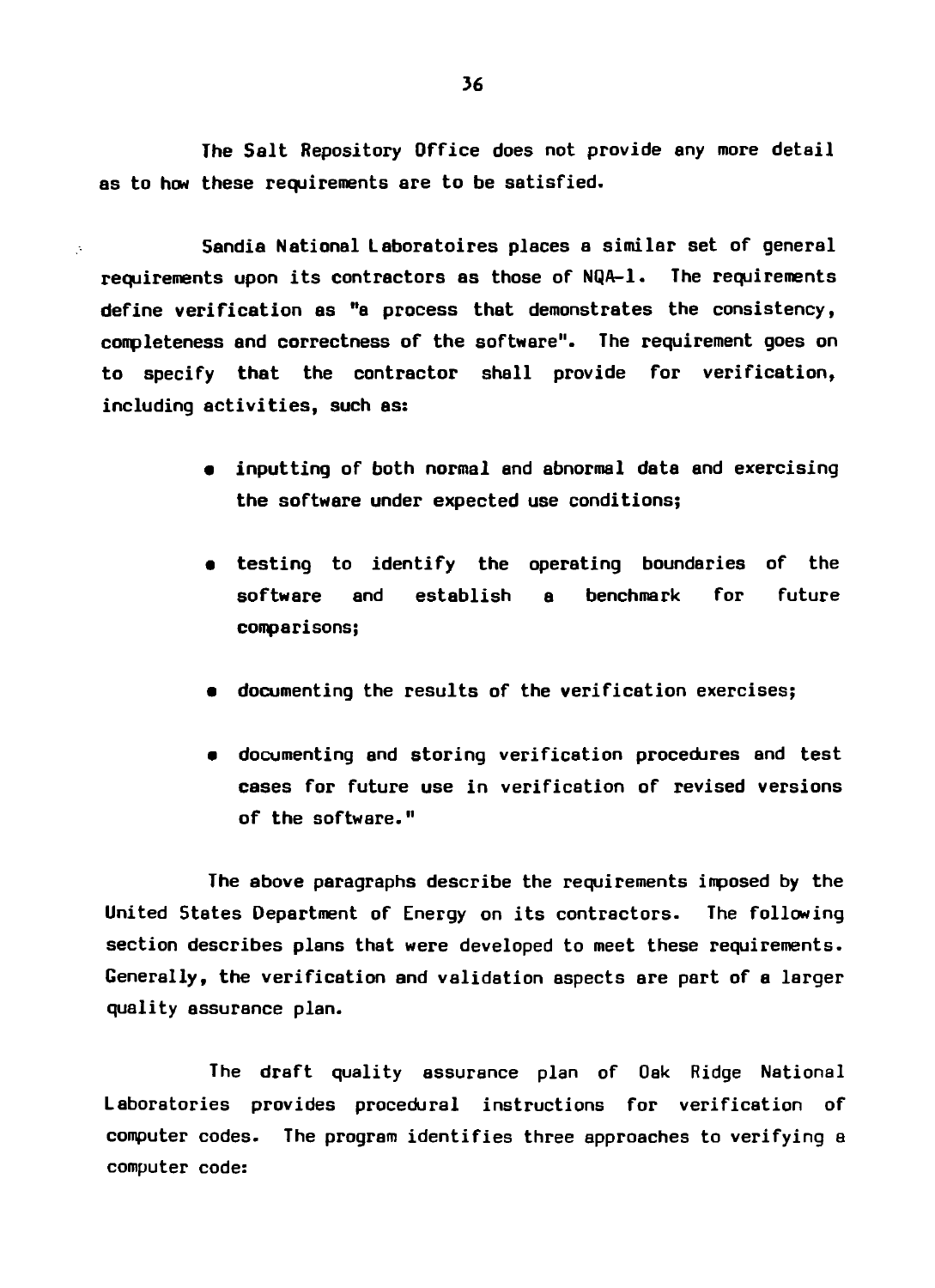- 1. Comparison to hand calculations:
- **2. Comparison to an analytical solution or approximation;**
- **3. Comparison to a verified code designed to perform the same type of analysis.**

**The verification procedure involves the development of a code specific plan. The plan must identify the computer code, the approach to be followed and the documentation that will be required. The plan should also describe the mathematical models and numerical methods of the code. In a very complex code, the verification may proceed on a piece by piece basis. The verification plan shall be submitted to the responsible manager for review and approval. The program recommends that either the staff member performing the verification or the reviewer should be independent of the code development effort.**

**The results of the verification must be summarized in a report which describes:**

- **1. The computer code being verified (including name and version);**
- **2. Verification method;**
- **3. Verification results including how the code must be modified if the verification were unsuccessful or, if the verification was successful.**
	- **i) the conditions (i.e., input ranges) for which the code has been verified,**
	- **ii) conditions which remain unverified (code segments, run options and ranges of input variables).**

**Sendie National Laboratories (SNL) was responsible for the development of a Uuality Assurance Program for computer software created at SNL for the NRC. It is anticipated that the NRC will make use of these computer codes when assessing DOE license applications. The program developed at SNL for NRC specifies the verification**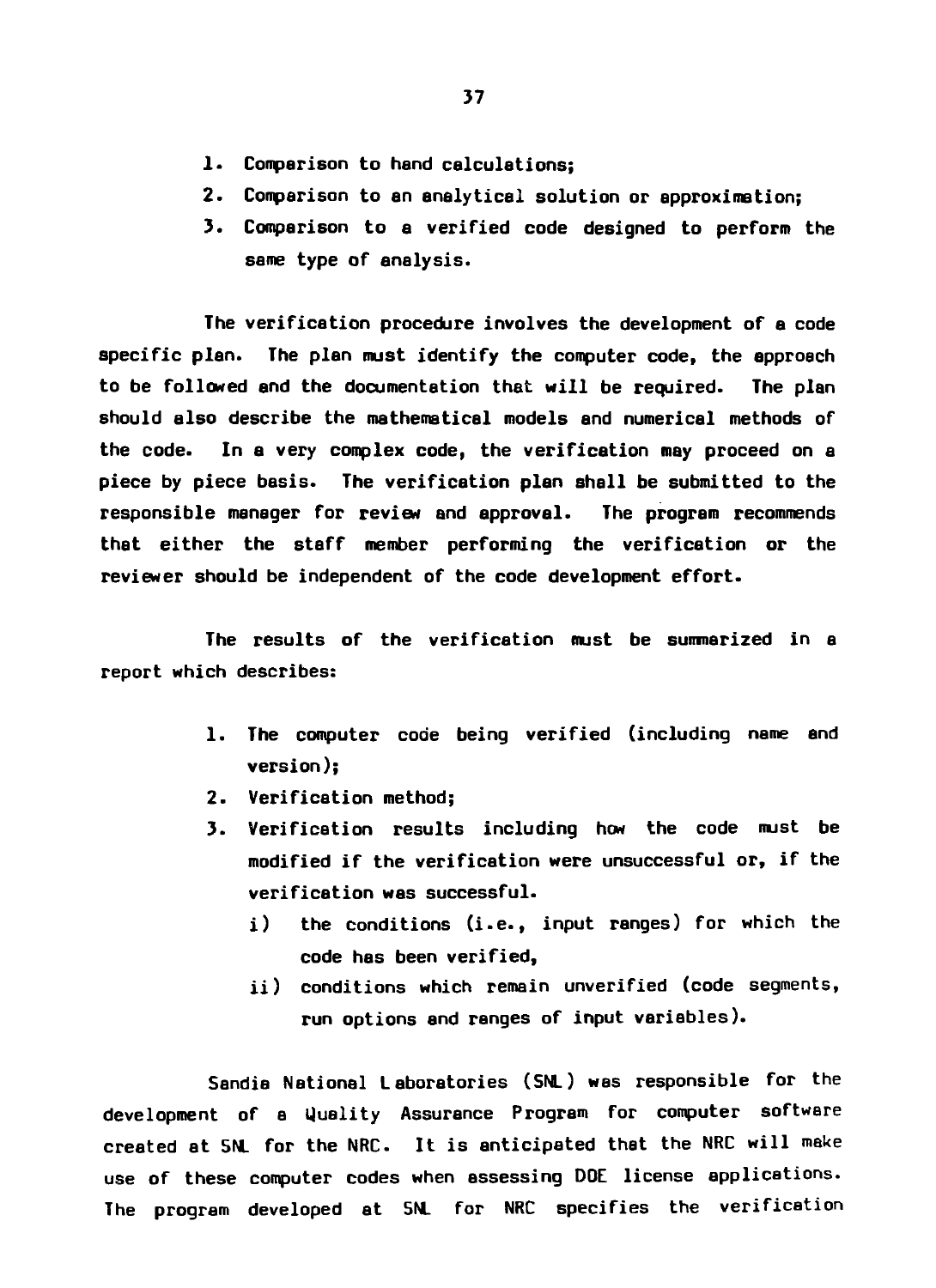**requirement as including "adequate tests to demonstrate that the program satisfactorily performs its stated capabilities". The QA plan goes on to acknowledge that because each program is different, an exact definition of program testing requirements cannot be specified and, as a result, it places the responsibility of whether a code has been adequately tested onto the principal investigator.**

**The Salt Site Performance Assessment Project Quality Assurance Program was developed by INTERA Technologies Inc. for the DOE's Office of Nuclear Waste Isolation (ONWI). The plan addresses the verification of computer software by requiring that results are verified for consistency with:**

- **1. problem assumptions;**
- **2. numerical techniques or algorithms selected for solution;**
- **3. defined and specified boundaries, range limits for variables, parameters and constants employed.**

**The Salt Site Performance Assessment QA plan is also specified in terms of the relevant sections (and levels) of INTERA<sup>1</sup>s own QA program. With regards to software verification, this includes defining the scope of the procedure, providing definitions of the variables, outlining the responsibilities of the personnel involved, the procedure to be followed and the acceptance criteria. Data to be used in the verification process should:**

- **1. be realistic for the intended model application;**
- **2. be the best practically available;**
- **3. be fully documented as to source, method of acquisition, accuracy, and reliability.**

**The program also outlines the documentation and archival requirements of the verification test.**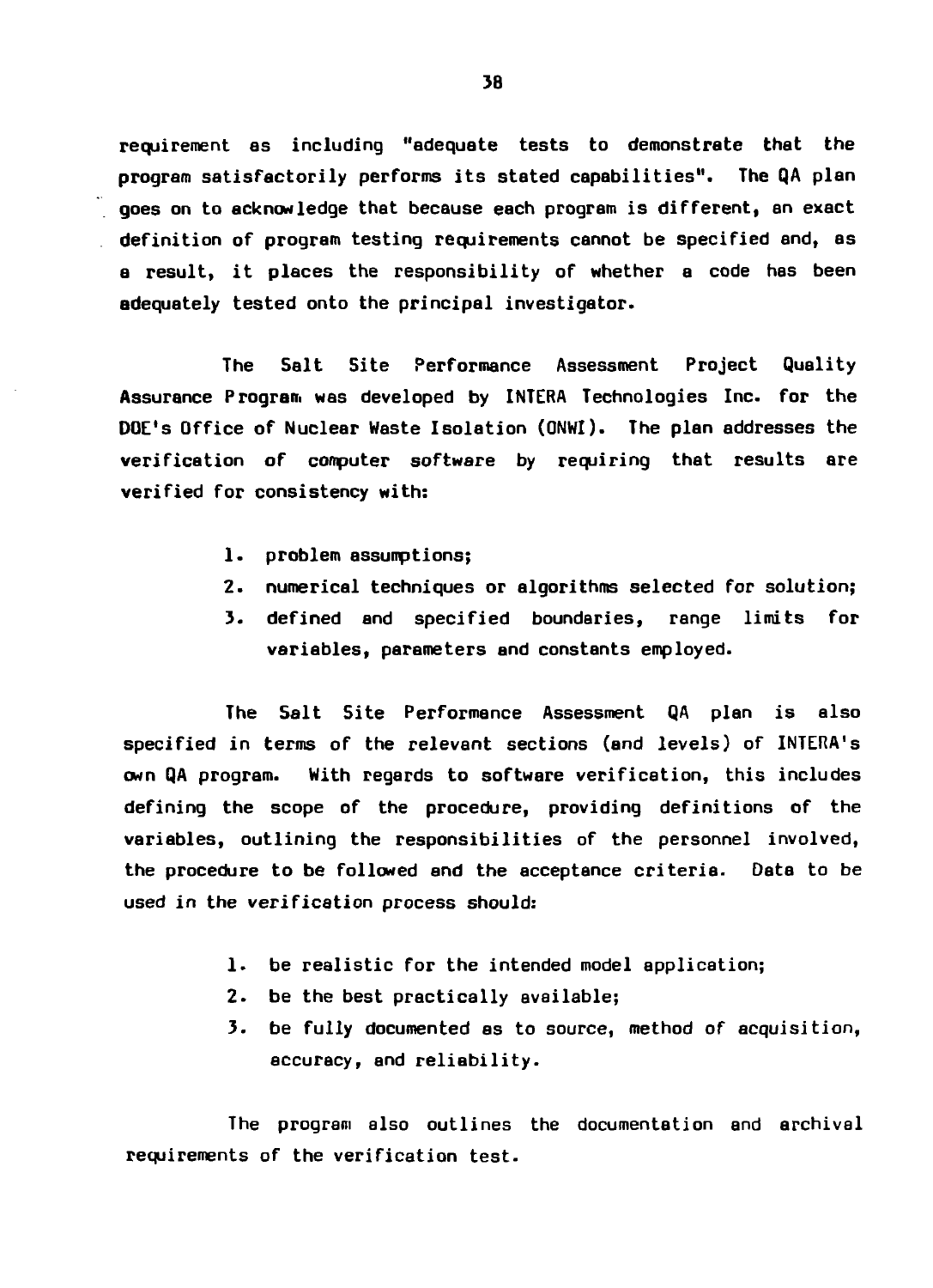**Based on our review or formal verification and validation requirements and plans of agencies and organizations using and/or developing waste disposal models, this area has only recently received any significant attention. In most cases, Quality Assurance programs that are meant to address these concerns are just now being formulated. Based on the draft information that was reviewed, the standards/ requirements and the plans/approaches are written in very general terms. While key items are sometimes identified in the standards, the specific approaches to be followed and the criteria to judge the verification effort are not specified. This short-coming may not be industry specific. Software development standards for the U.S. military ere equally as vague with regards to ascertaining whether formal tests adequately satisfy design requirements (U.S.D.O.D., 1985).**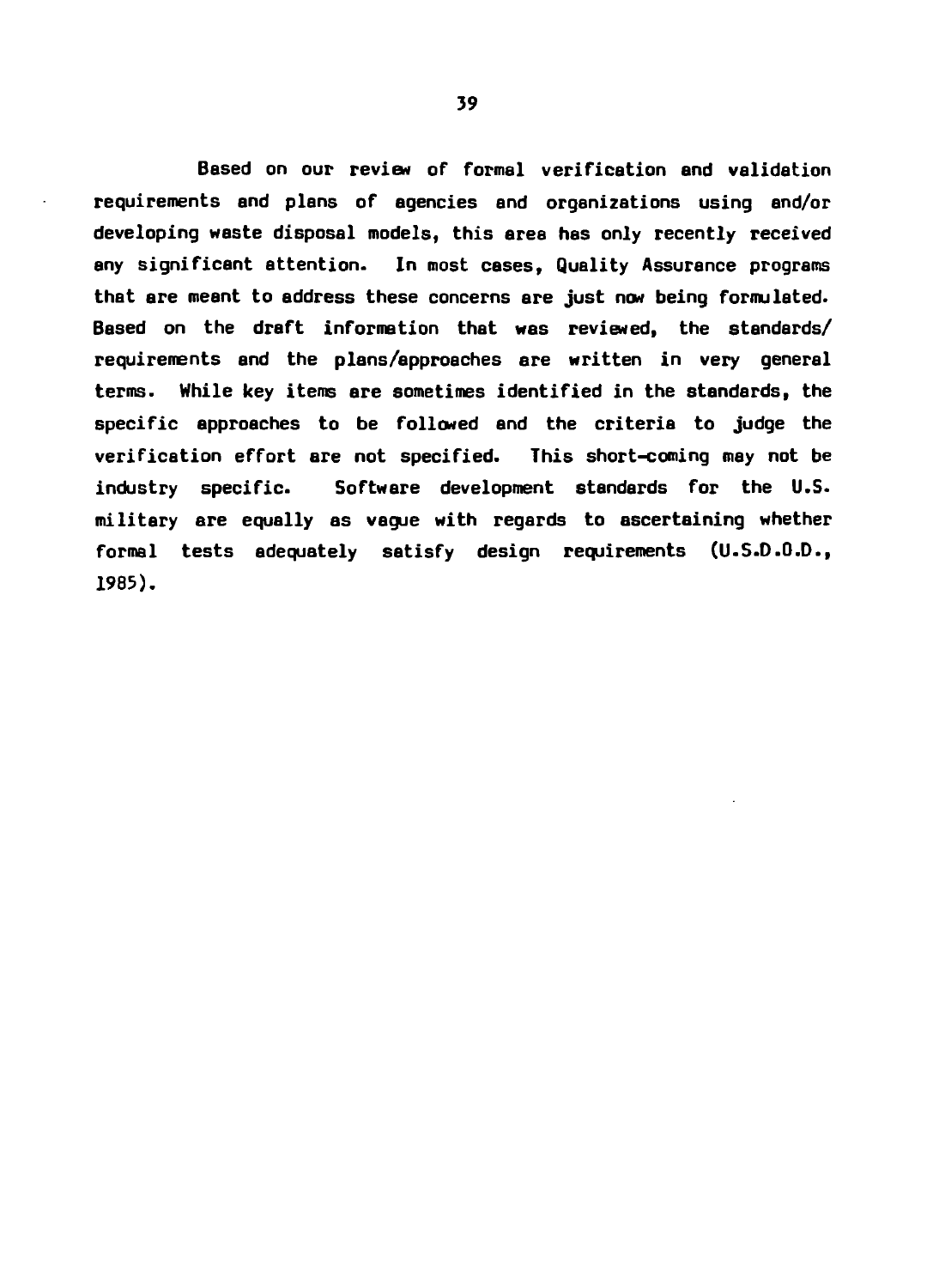#### **3 . VALIDATION**

### **3.1 DEFINITION**

**Validation, like verification, is a word which has no universally accepted definition. Quite often validation is used interchangeably with verification. For the purpose of this study validation has been defined as the process by which one becomes confident that the predictions of the model describe the real behaviour it is asserted to represent. Boehm (1984) uses the following questions to differentiate between the two processes:**

> **Verification - am I building the product (model) right? Validation - am I building the right product (model)?**

**It is important to recognize that this definition of validation implies that it is a function of the application. Consequently, a model which is valid for one application may be invalid (or totally inappropriate) for another. Validation forms an essential element of the overall program benchmarking process, as described in Section 2.1.**

**3.2 COMPONENTS OF AN IDEAL VALIDATION**

**In general, the only accepted validation approach is comparison to data or observations. This comparison must be done without adjusting the input data or model parameters to achieve a better fit, which would reduce the validation to a calibration exercise. An ideal validation would correspond to a system where the calculated output could be compared to measured data corresponding to the same conditions. Unfortunately, for waste disposal models, validations are typically much less than ideal.**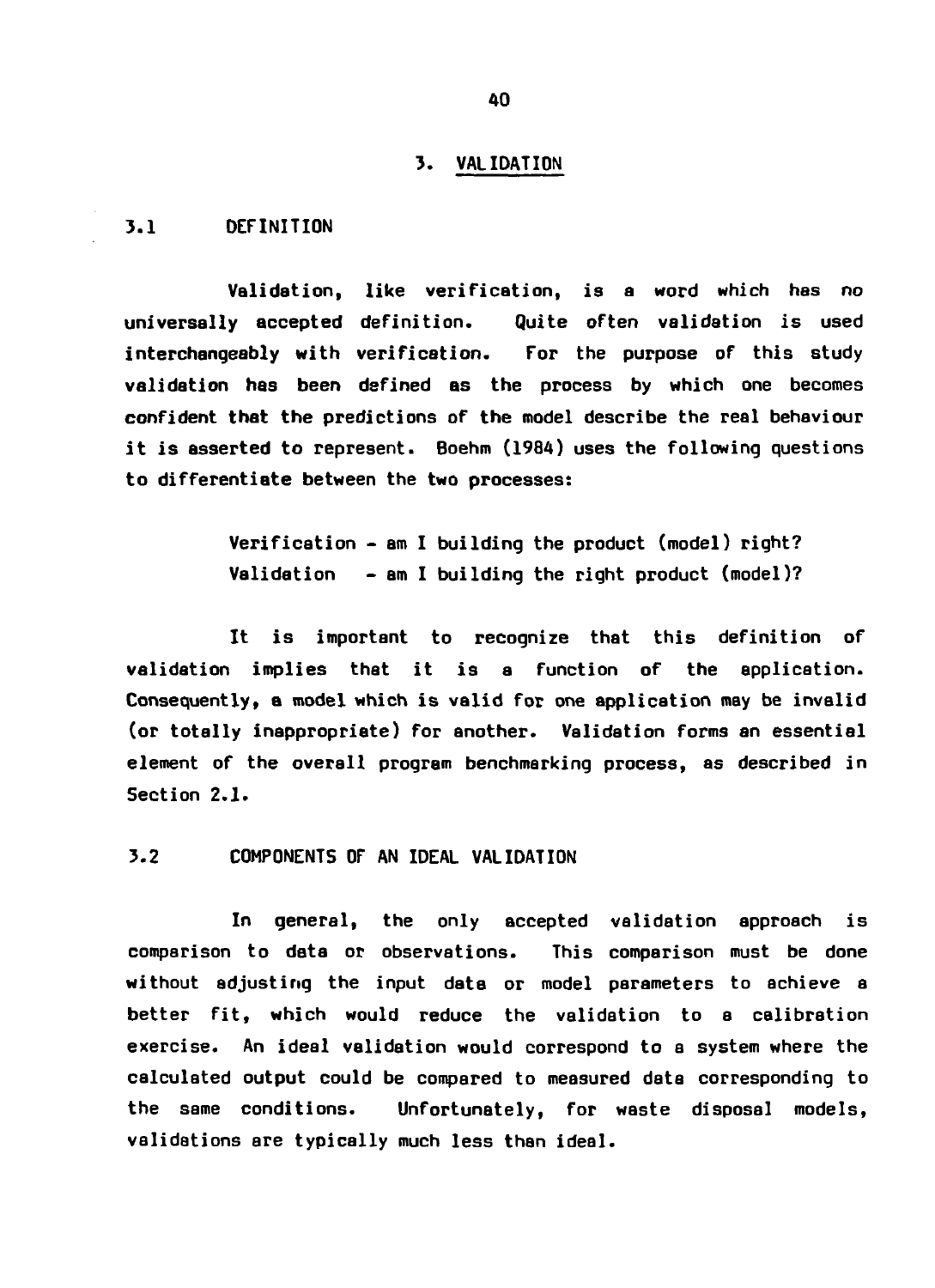**It must be recognized that the validity of e model to represent a specific process is a function of both the model and its application. A model cannot be validated apriori for all applications and considerable onus must be placed on the person using the model to ensure that model and its application are compatible. Under ideal conditions, the following would have to be demonstrated to ensure that the model is validated:**

- **1. Demonstrate that the processes and mechanisms relevant to the application are described adequately by the model. Ideally each and every process/mechanism should be validated both independently end in conjunction with other processes.**
- **2. Demonstrate that the assumptions inherent in the model will not be violated by the intended application.**
- **3. Define the range of the input variables over which the model can be estimated to perform reliably.**
- **4. Estimate the reliability and/or bias of the answers provided by model (quantitatively) and how this reliability might change as a function of input variables or violation of assumptions.**

**It should be emphasized that the requirements outlined above are idealistic and may not be feasible or practical in reality. To adequately fulfill the first requirement for a groundwater transport model which is being applied to potential repository would ideally require application of the model to the site for the purpose of validating the transport processes over the time and spatial scales** relevant to the end objective. This is clearly infeasible given that **the time and spatial scales of interest are on the order of 1000 to 10,000's years and 10's to 100's of kilometers.**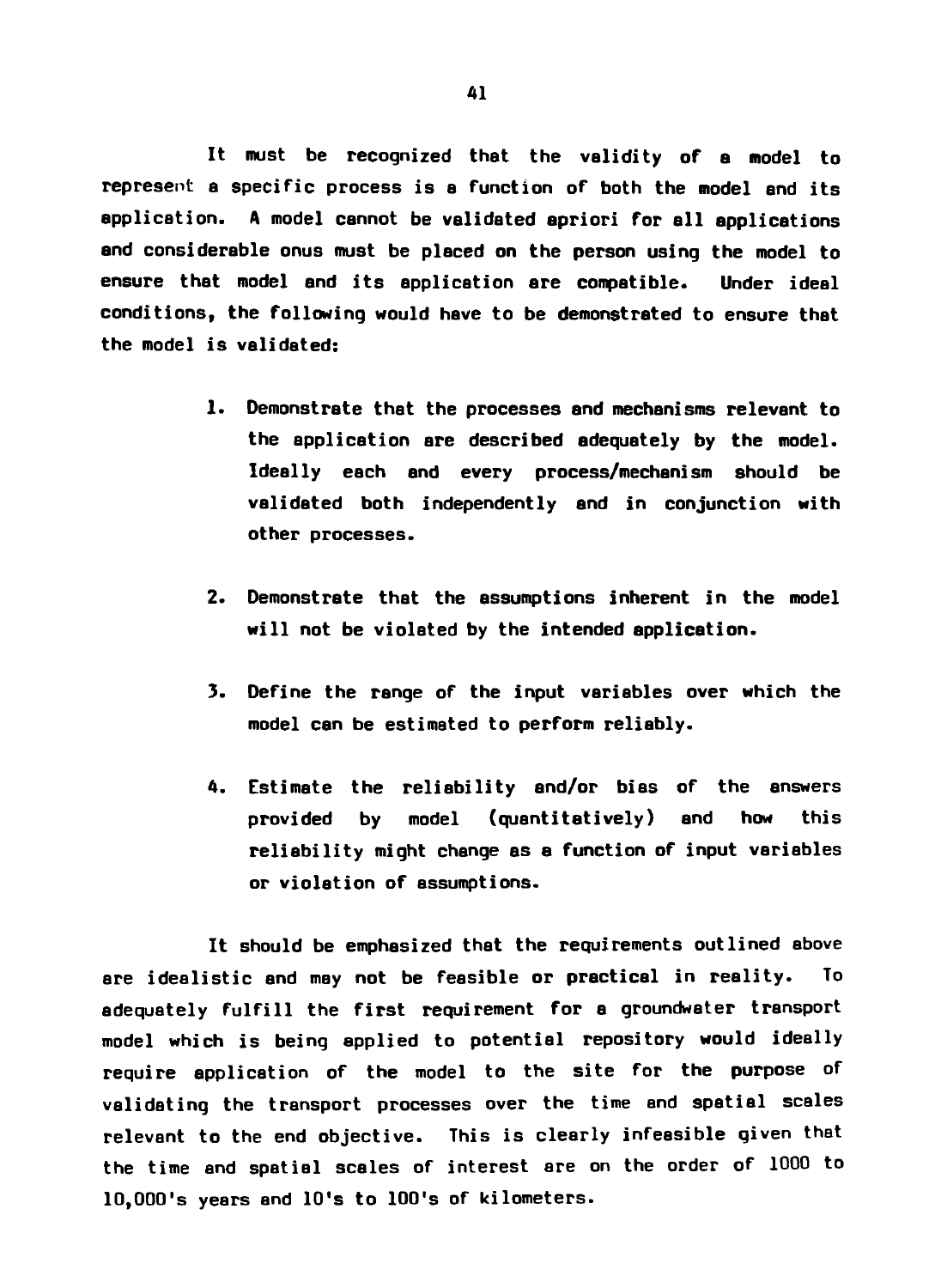**The second and third requirements identified above recognizes the fact that many of the models are theoretically based and make use of ideal behaviour or conditions or that the laws governing the relationship are valid over a finite range. In fluid flow problems, for example, different relationships are used to describe energy losses depending on the Reynolds Number of the system. In the solid mechanics field, the same can be said for elastic versus plastic deformation problems.**

**The fourth requirement is intended to provide an indication as to the overall ability of the model to represent real physical processes. The reliability of the model will be determined by the error that exists between model output and observed data. This error will be due to a number of factors, such as the accuracy of the data (e.g., measurement error) and the validity of assumptions and approxi mat i ons.**

# **3.3 DIFFICULTIES ASSOCIATED WITH VALIDATION OF WASTE DISPOSAL MODELS**

**There are a number o? problems that exist that are specific to the validation of waste disposal models. Some of these problems are associated with the fact that validation is application specific. Other difficulties are associated with the fact that the processes governing the migration of nuclear waste are still poorly understood and often the models constructed to represent these processes do not yield unique solutions. Both of these aspects are discussed in detail in the following sections.**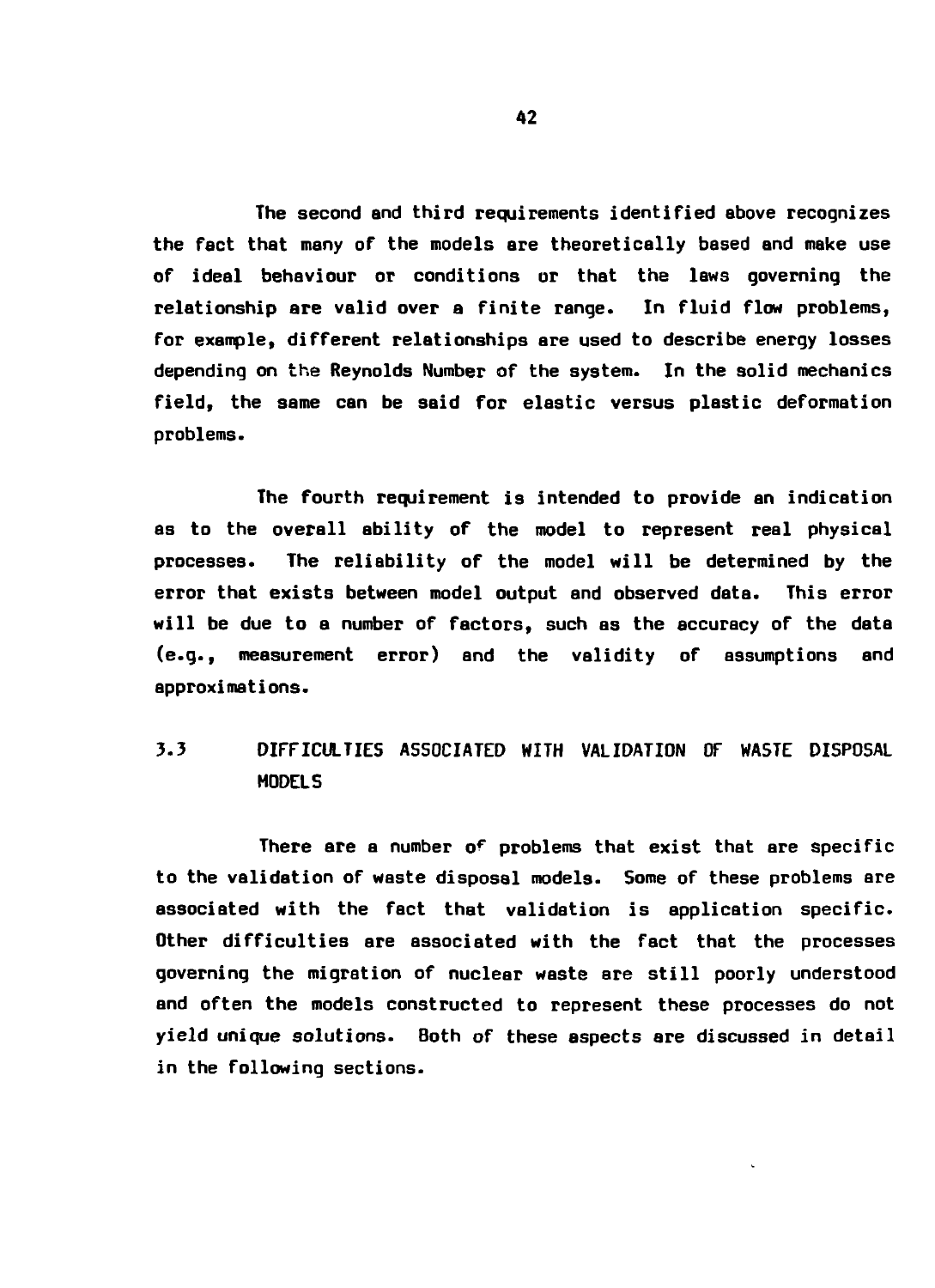## **3.3.1 Application Difficulties**

**Part of the difficulty associated with waste disposal model validation is that a number of different processes contribute to the total contaminant migration process. Under one set of conditions (or application) a specific set of processes may govern waste migration while for another a totally different set may dominate. Consider for example a shallow low level waste facility. If the facility is located in a fairly permeable medium (e.g., sand) then convection end dispersion will dominate the transport process. If the facility is located in lower permeability material (e.g., clay) then diffusion may well control the rate of contaminant transport.**

**In addition to the question of whether the processes controlling the migration are valid, the question of whether they are representative over the scale of the application must also be addressed. It has been theorized, for example, that certain waste transport parameters, such as dispersivity may be scale dependent (Pickens and Grisak, 1981; Schwartz, 1977). Although the incorporation of scale dependent parameters into a solution of the transport equation may be straightforward, the major difficulty lies in acquiring sufficient data to allow the formulation of a correct relationship.**

**The same difficulties of scale also pertain to the time domain as well as that of space. In fractured porous media, for example, it is now believed that matrix diffusion will represent a significant sink for migrating dissolved solute. Although relationships describing this phenomena have been formulated end compared to field data (Moreno et al., 1983) it remains to be seen whether such relations would be representative of long term matrix diffusion. The vast majority of tests investigating matrix diffusion effects have been conducted over relatively short time scales end the fitted models basically assume an infinite rock matrix. Whether such an assumption would be valid over thousands or tens of thousands of**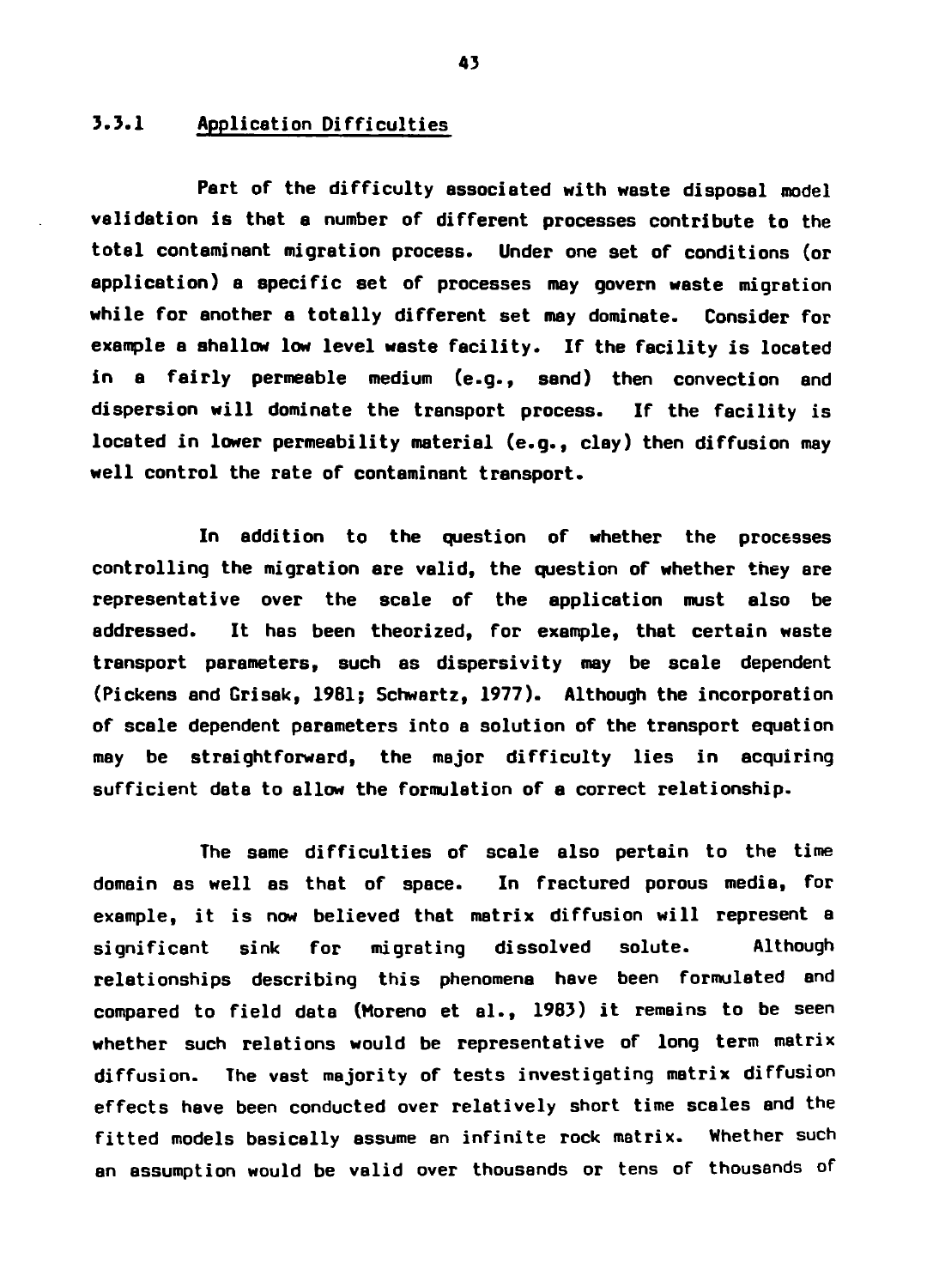**years has not been demonstrated. Another difficulty associated with the relatively short term data available to describe matrix diffusion effects is the amount of potential "noise" in the data. Short term diffusion tests only utilize the rock matrix in the vicinity of the fracture surfaces. This rock is more likely to be influenced by the fracture (e.g., density of micro-cracks) than the bulk rock matrix. In addition such phenomena as surface adsorption or ion-exchange may play a larger role at the fracture interface and their effects may be mis-interpreted as matrix diffusion.**

**The examples cited above highlight another validation difficulty associated with model application - the ability to collect sufficient data to characterize the site. Even once the processes governing waste transport are known it may be difficult to collect sufficient data to adequately characterize the site. The heterogeneities that exist in natural geologic systems and the scale over which they are required to be characterized may render definition of the hydrogeologic regime difficult. In addition, even if a site were completely defined through field investigations, existing computer hardware restrictions may limit the ability to incorporate this data into a model.**

**To some extent therefore the question as to whether a model has been suitably validated must be answered by the individual using the model or reviewing its application. He or she must decide if the validation tests conducted to date are satisfactory for the application at hand. This would involve checking such items as dominant processes, time and space scales, range of input parameters and adequacy of data base.**

44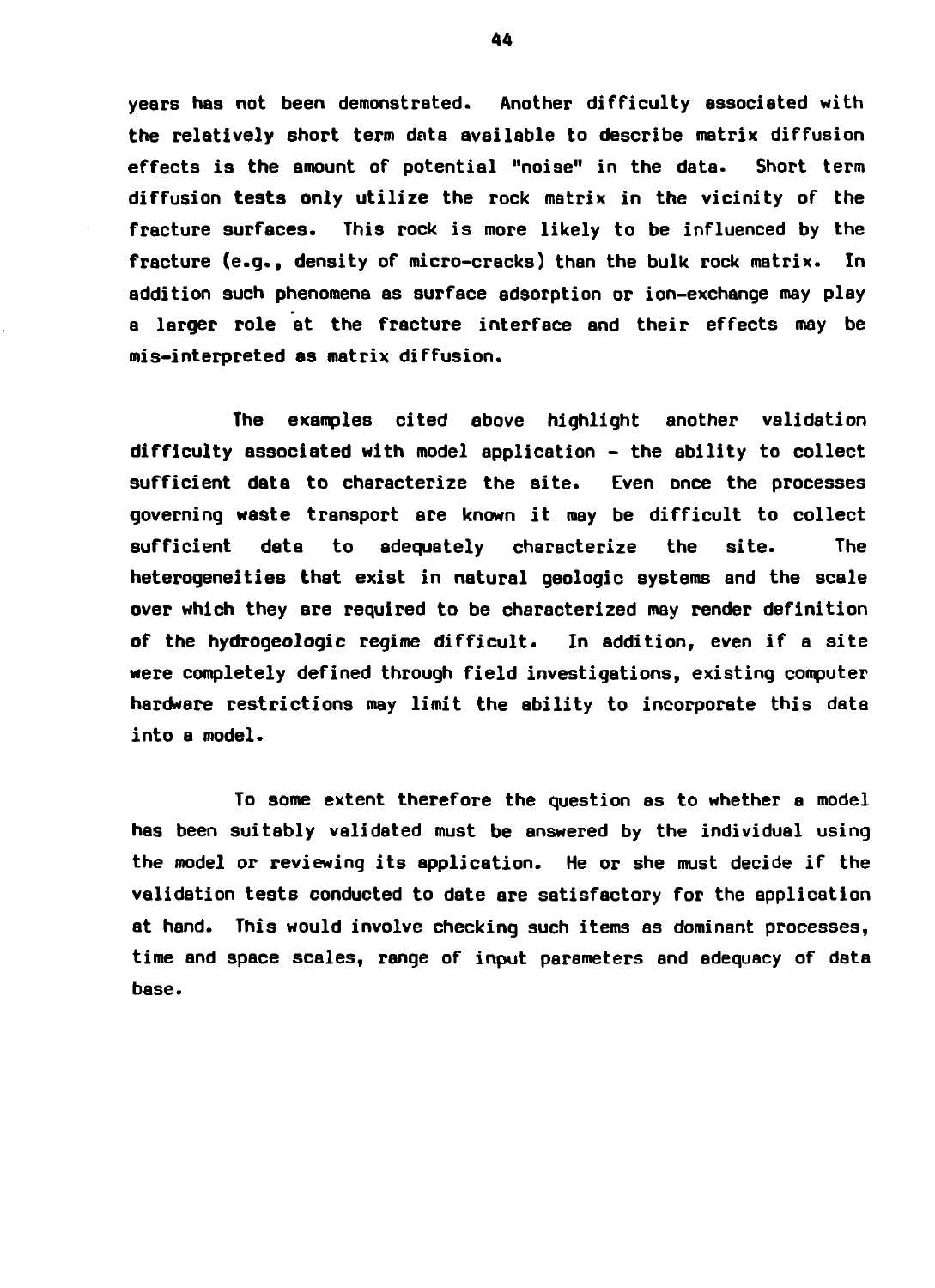## **3.3.2 Uniqueness**

**The forgoing discussion highlighted the fact that For some waste transport problems the processes controlling waste migration are poorly understood. This has contributed to the number of poor quality validations reported in the literature. Some researchers have constructed models that have new mechanisms added into them in order to** better fit the observed data. Often, however, such mechanisms have **little scientific basis and in these instances the model application becomes little more than a curve fitting exercise. Moreno et al. (1983) demonstrated the ability of four different models, including four different combinations of mechanisms, to replicate the breakthrough concentration of strontium and iodine tracer tests. The question of which model (if any) adequately represents the physical system remains unresolved.**

**The experiments of Moreno et al. (19B3) indicate the existence of another problem area in model validation, that of uniqueness. Too often "validation" of models consists of a single application and comparison to field data. The concept of uniqueness is typically not addressesd. As Moreno et el. (1983) demonstrated it is easy to obtain multiple parameter fits to single data sets. Only once the number of degrees of freedom can be established can a sufficient number of tests be designed to ensure model validation. Barring this approach it should be recognized that confidence in model validation increases with the number of tests fit by the model. Increased confidence is alsc associated with a model that has been used to predict a phenomena as opposed to post-experiment curve fitting or calibration.**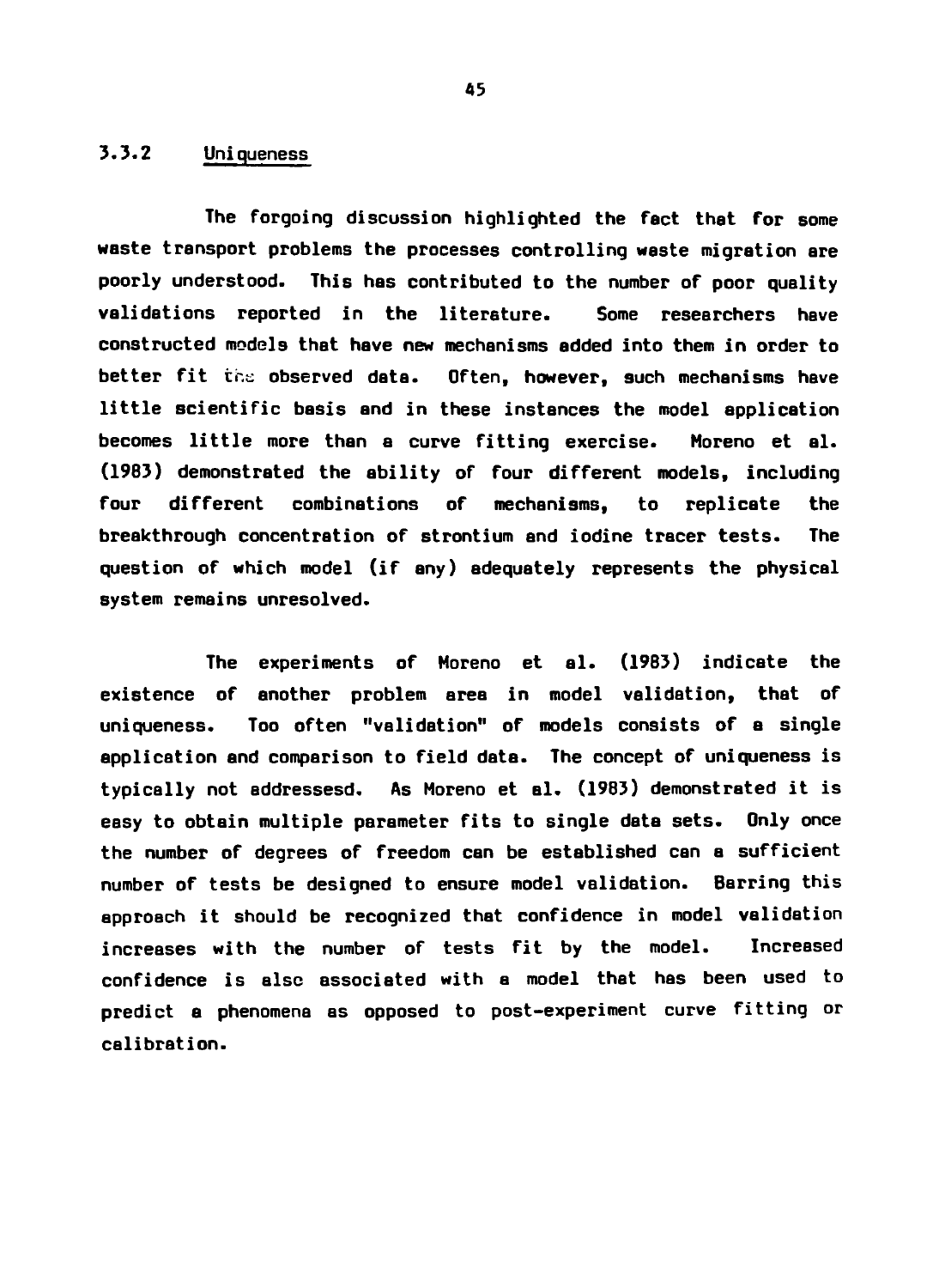**3.4 VALIDATION OF WASTE DISPOSAL MODELS - STATE-OF-1HE-ART**

**As discussed earlier (Section 2.3), a survey was conducted to determine the verification and validation requirements of agencies and organizations using and/or developing waste disposal models and the approaches/plans adopted to meet these requirements. The standards/regulations that dictate the validation requirments are generally the same as those that govern the verification requirements. Briefly these include:**

- **10 CFR 50, Appendix B, "Quality Assurance Criteria for Nuclear Power Plants and Fuel Reprocessing Plants", January, 1977.**
- **ANSI/A5ME NQA-1, "Quality Assurance Program Requirements for Nuclear Facilities", 1986.**
- **NUREG-0856 (ANSI Standard No. 413)," Final Technical Position on Documentation of Computer Codes for High Level Waste Management", June, 1983.**

**Organization specific requirements include:**

- **Quality Assurance Specification for Oak Ridge National Laboratory, September, 1986.**
- **Engineering Procedure, Quality Program requirements for contractor furnished software, Sandia National Laboratories, September, 1983.**
- **ONWI QA Spec. E512-11600 (including attachement B) .**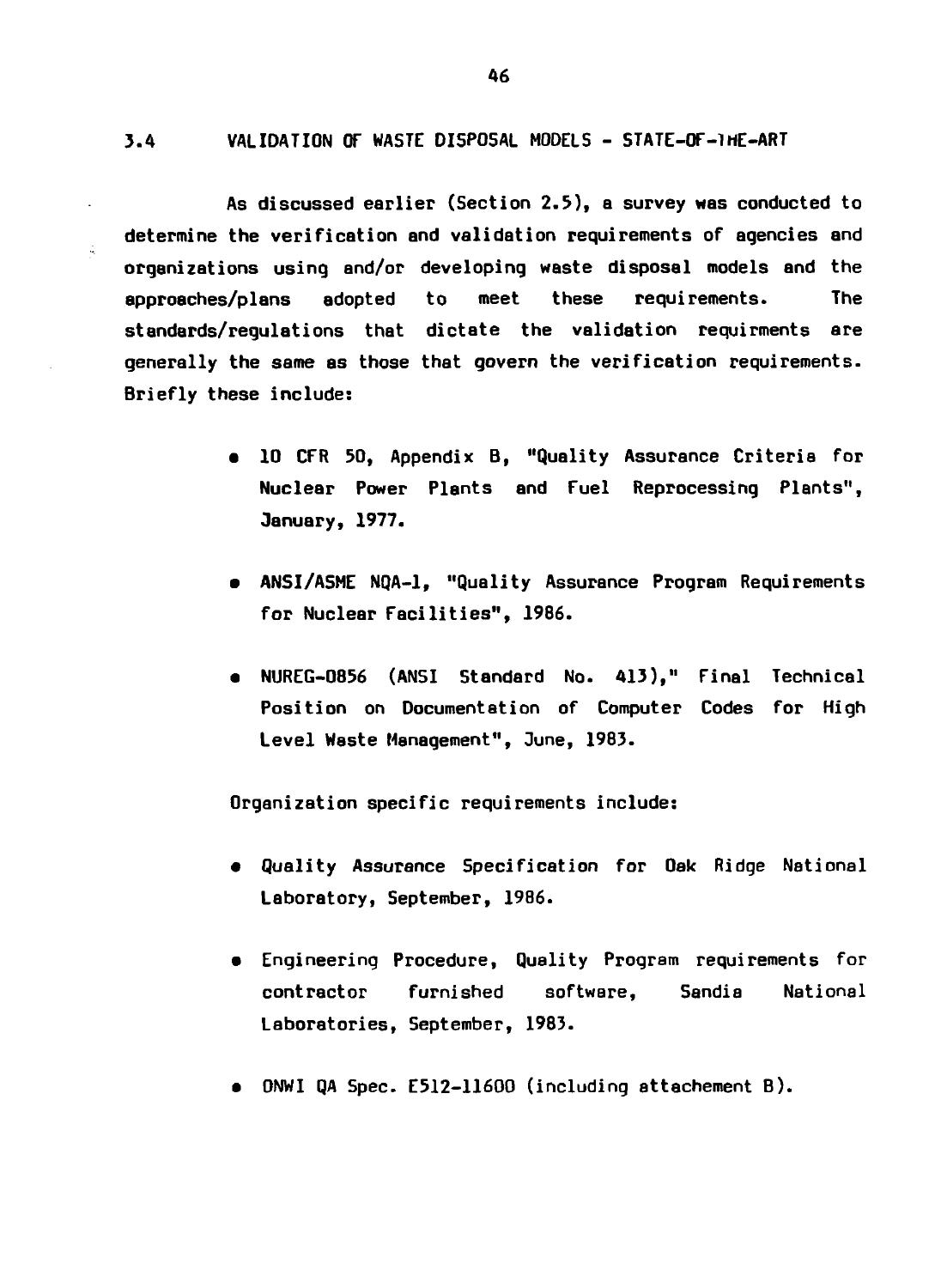**As with verification, the requirements imposed by these standards in the area of model validation are very general. For example, ANSI/ASME NQA-1 states that a condition for computer programs being used for design analysis is that "the encoded mathematical model has been shown to produce a valid solution to the physical problem associated with the particular application".**

**NUREG-O856 provides general guidelines on how descriptions of code validation should be included in its documentations, e.g., "Describe the program for evaluation and validation of the code. Include past, ongoing, and planned future activities. Give descriptions, input files and results for specific tests".**

**The Salt Repository Project Office has placed the following software validation requirements on its contractors:**

- **Validation must consist of demonstrating the adequacy of the software and resultant data by comparing software results against verified and traceable dats obtained from laboratory experiments, field experiments or observations or in situ testing. Data used in the development process is precluded from being used in the validation process.**
- **If data from the sources identified above is unavailable alternate approaches (e.g., peer review, comparisons with the results of similar analysis) shall be documented including an evaluation of the degree of validity of the model.**

**5andia National Laboratories has the following specific requirements in the area of software validation (5andia, 1983):**

47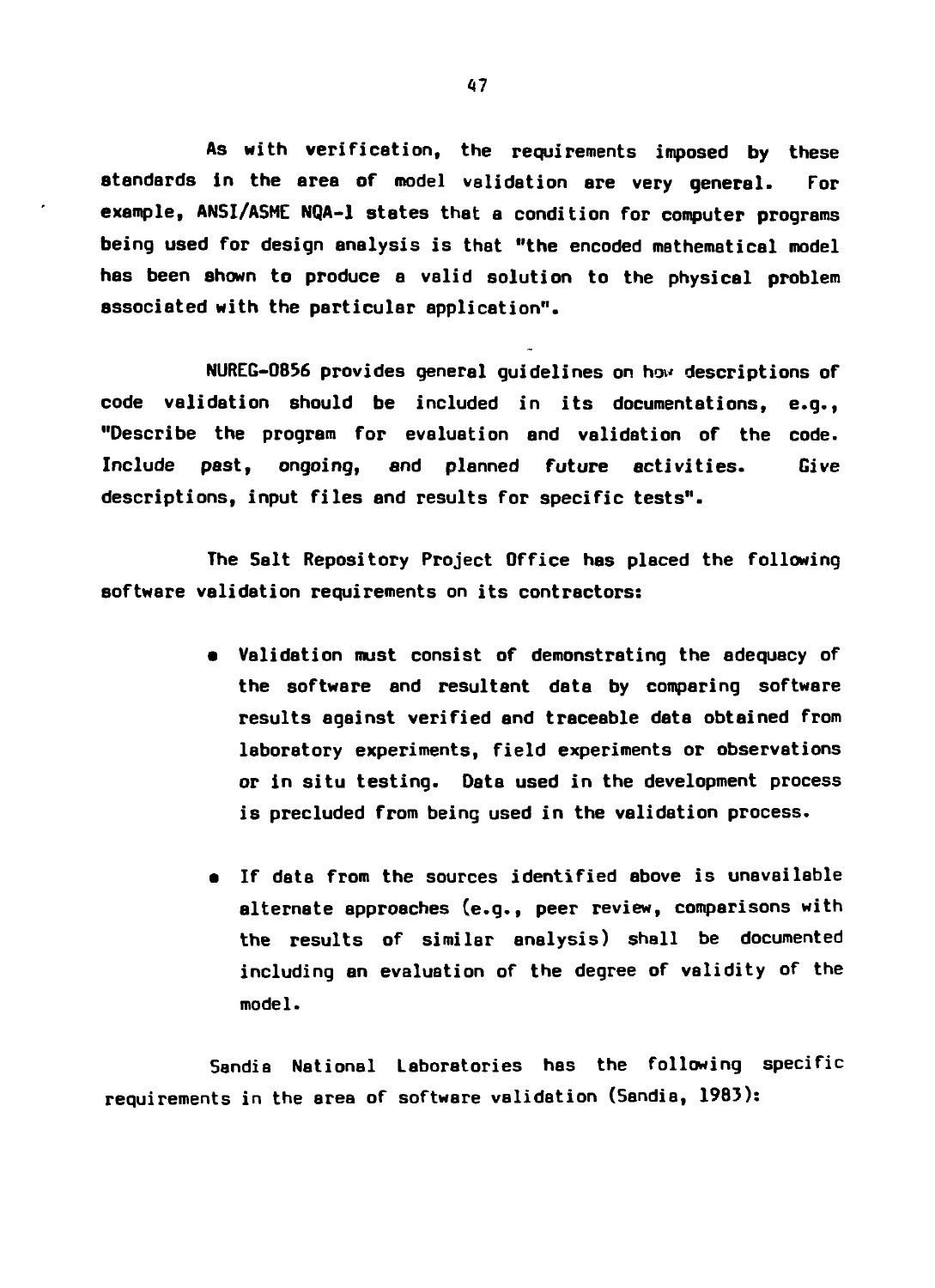- **The contractor shall provide for validation of the software in actual use in processing data supplied by or developed for Sandia under contract. Validation includes such activities as:**
	- **1. Inputting of typical data representative of the application being validated and exercising the software under expected use conditions;**
	- **2. Correlating the software results with actual data, such as that obained in the field;**
	- **3. Documenting the results of the validation exercises.**

**The above sections describe typical requirements of agencies developing/using waste disposal models. To address these (and other) requirements Quality Assurance (QA) plans have been developed. The following paragraphs discuss the validation aspects of some representative QA programs.**

**The draft quality assurance plan of Oak Ridge National Laboratories provides procedural instructions for the validation of computer codes. The procedure involves:**

- **1. Assigning responsibilities;**
- **2. Preparation of a validation plan which:**
	- **a) identifies the computer code (and version) to be validated**
	- **b) describes the approach to be followed in validating the code**
	- **c) describes the documentation which is required**
	- **d) If the validation is partial, identify which code functions or parts will be validated;**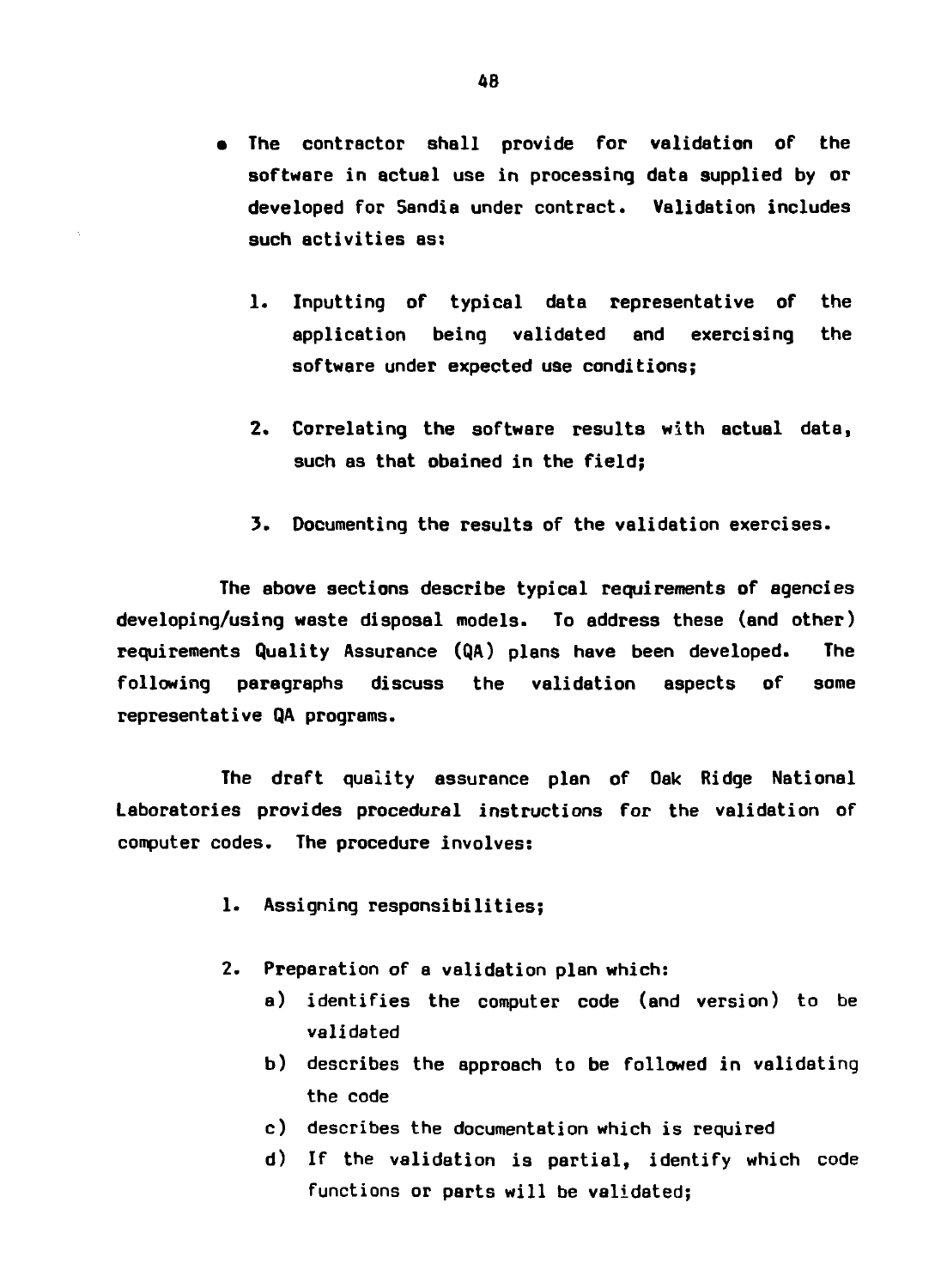- **3. Submit end receive approval from responsible manager;**
- **4. Establishment of a review panel;**
- **5. Performing calculations in accordance with QA procedures;**
- **6. Documenting in a report:**
	- **a) computer code and version;**
	- **b) method of validation**
	- **c) results and success of validation**
	- **d) conditions (optione, ranges of input) for which the model has been validated. Conditions for which the model/code remain unvalidated;**
- **7. Review of the validation by the review panel, resolution of difficulties and approval of validation report;**
- **B. Archiving validation plan and report.**

**A Quality Assurance (QA) program was developed by Sandia National Laboratories (SNL) to be applied to computer software developed at SNL for the NRC. The quality assurance program makes an interesting comment on the state-of-the-art with respect to validation of waste management models:**

**"In waste management applications, the object of validation is the assurance that the model embodied in a computer program is a correct representation of the process or system for which it is intended. Validation is generally accomplished by using computer programs to simulate field or laboratory experiments. For cases where these experiments are well defined, validation is possible. However, parameters that control experiments involving qroundwater flow and contaminant transport, especially in fractured rock, at this stage are**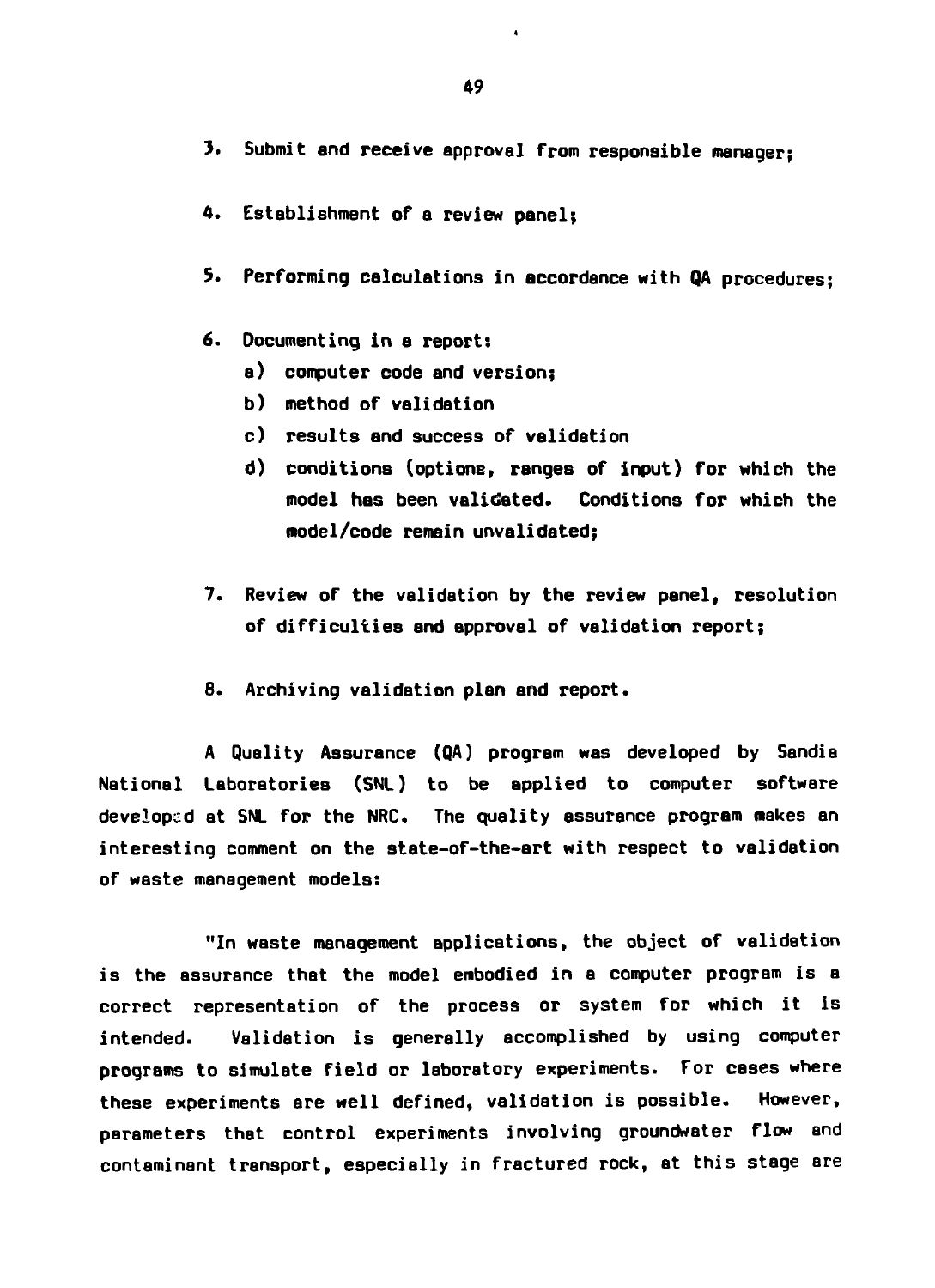**too poorly defined to allow for the validation of computer programs. In these cases, the exercise of applying the programs to field experiments is still a valuable test but falls short of validation".**

**As a result the Sandia program developed for NRC does not specify any actions for validating computer software.**

**The Salt Site Performance Assessment Project QA program addresses the validation of software by specifying:**

- **software shall be validated through comparison of results against fully verified and traceable data from laboratory experiment, field experiments or observations or in situ testing;**
- **approaches other than those specified above shall be documented and an estimate of the degree of validity of the model shall be made;**

**The validation requirements are specified in terms of INTERA's own QA program. Specific aspects identified include defining the scope of the validation procedure, outlining responsibilities of the personnel involved, the procedure to be followed, development of acceptance criteria and the documentation of the validation exercise. The documentation shall include a description of the limitations/restrictions of the model. Archival requirements for the validation procedure are also identified.**

**The above discussions summarize the formal validation requirements and approaches to the waste disposal model validation area. In addition to these formal approaches, it is useful to examine commonly employed approaches for validating such models. In general, the only accepted and practised validation approach is comparison to**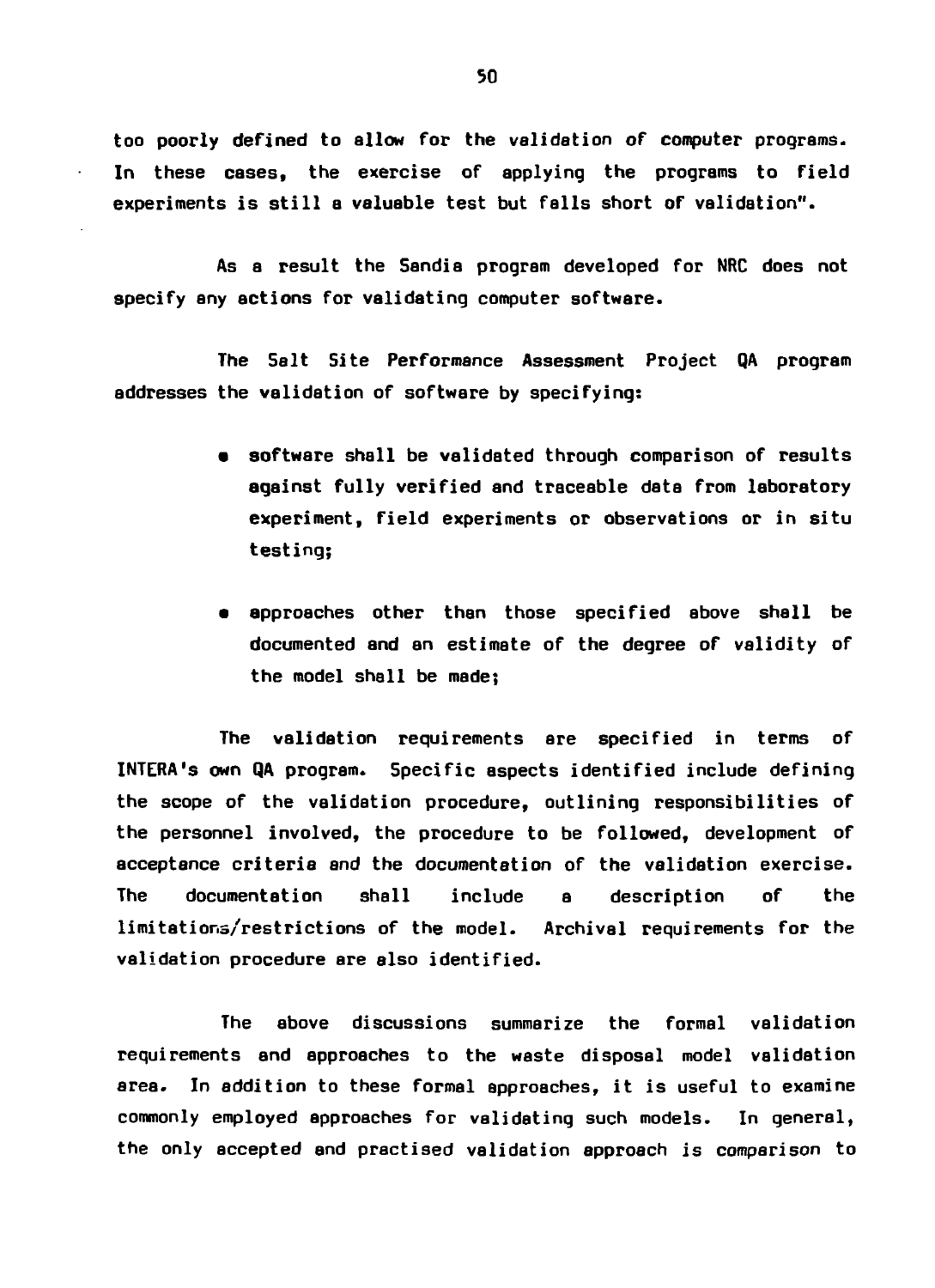- **1. Laboratory Experiments;**
- **2. Field/In situ Experiments;**
- **3. Natural Analogues;**
- **4. Reasoned estimates and bounding analyses.**

**Laboratory and field experiments both suffer from problems of the representativeness of the spatial and/or temporal scales compared to those associated with the area and times of influence of a waste repository. Another common difficulty associated with experiments and field studies is the lack of quality control. The need for tightly controlled experiments to provide reliable data cannot be overemphasized. In spite of these difficulties, and due to the lack of data at more representative scales, the "validation" of waste disposal models using data from these sources is commonplace.**

**Another source of data used in validating waste disposal models is natural analogues. National analogues, such as the natural reactor at Oklo or the geothermal anomoly at Marysvilie, have the** advantage of a more representative time-scale than that associated with **laboratory or field data. A number of data deficiencies have been identified for most natural analogues (Andersson, 1985) including insufficient data to characterize initial conditions and to define the hydrologic regime over the time period of interest. In spite of these difficulties, it should be recognized that natural analogues can play a useful role in the validation of waste disposal models. Difficulties associated with data deficiencies can, to some extent, be overcome by analyses based on either bounding or most likely parameter values.**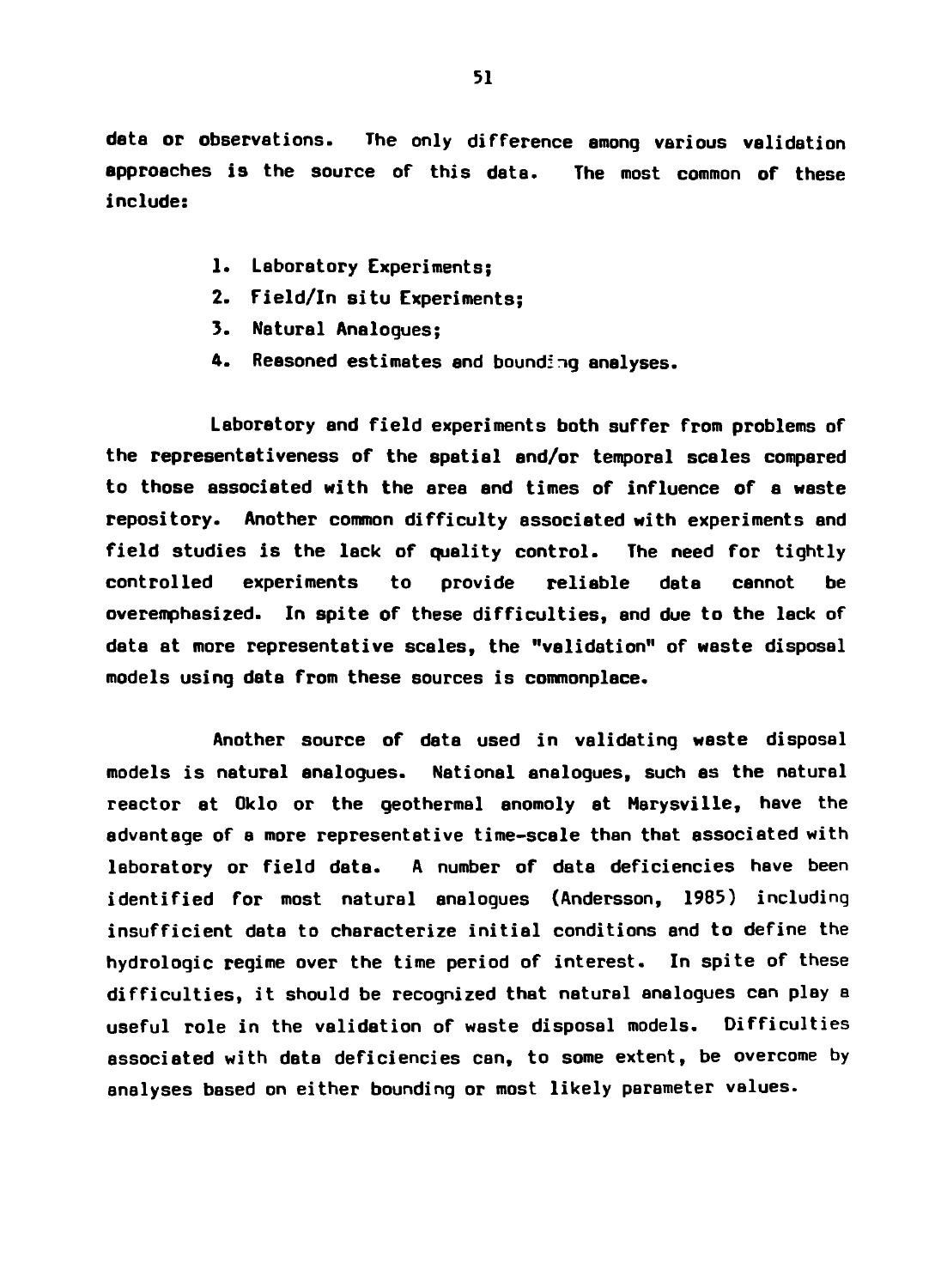**Reasoned estimates and bounding analyses are sometimes used as an approach to estimating data that cannot be measured directly. Reasoned estimates involves the use of individuals who are knowledgeable about the dominant processes to estimate the anticipated behaviour. Bounding analyses are calculations that are performed using upper limits on unknown data.**

**The comparison of an unvalidated program to one that is validated cannot be viewed as a separate validation approach. The second model is bound by all the restrictions/limitations imposed by the data used to validate the first model. Hence this approach is nothing more than validation by the original data.**

**The data deficiencies identified above point to the need for ways of completing the data base. One such method is through the use of peer review groups or expert opinion. While it is recognized that many experts may disagree on the interpretation of data or forecasting of conditions, it must also be recognized that such opinion may currently represent our best and perhaps only alternative to having the data in hand. Expert opinion, however, should not be viewed as a standalone validation technique but should be used to augment the existing data base and could change or evolve during a validation exercise.**

# **3.5 VALIDATION CRITERIA**

**Given that it is unlikely that a waste disposal model can ever be considered as fully validated and will continue to remain a function of the application, a set of criteria has been developed to assist the AECB in its evaluation of validations reported in the literature as well as assessing the model's suitability to a specific application. These criteria are meant to be used to evaluate specific validation exercises as opposed to different approaches (due to the**

**52**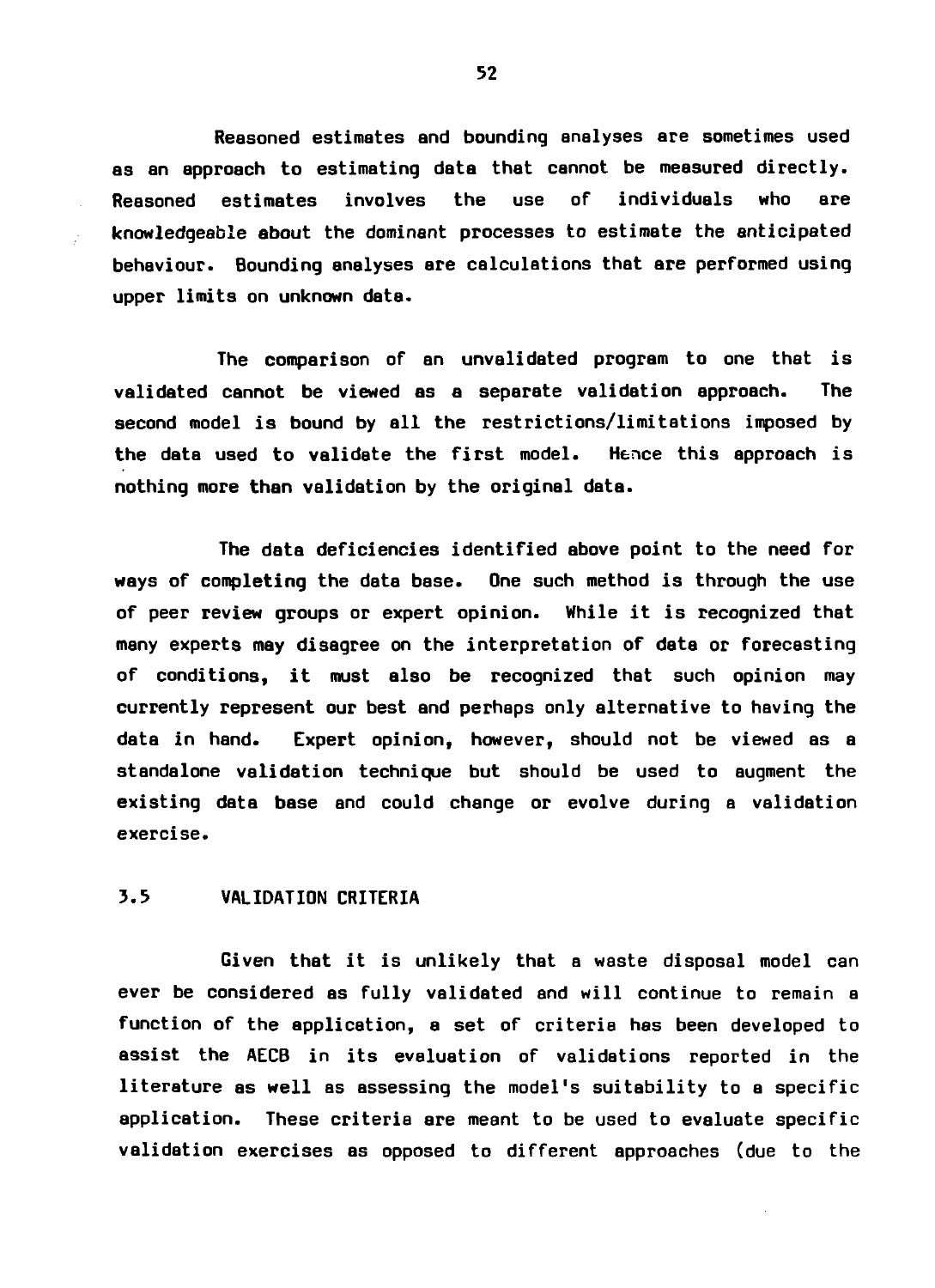**fact only one approach - comparison with data is in use). The criteria can best be presented in terms of a number of questions to be asked by the reviewer:**

- **1. Does the validation identify restrictions/limitations of the data? This would consist of identifying the dominant processes and mechanisms represented by the date and their time dependence (steady state versus transient), scale (temporal and spatial) and dimensionality. The range of input data covered by this validation should be identified or, at least, specific values that would not be covered should be identified. The source of the data (e.g., reasoned estimates, measured values) and the accuracy of the data due to measurement, equipment limitations as well as uncertainties resulting from unknown or assumed data (e.g., homogeneous, isotropic with respect to permeability) should be identified. Large error ranges that could potentially mask calculated trends should be a consideration under criteria for acceptance. This concern points to the need of using data from well controlled experiments. The existence of any empirical coefficients should be identified and the difficulty associated with their evaluation as well as the output sensitivity should be described.**
- **2. Does the validation identify the theoretical basis, the processes it is intended to represent and any restrictions/limitations of the model on the validation exercise? This would require the identification of fundamental assumptions associated with the governing equations, such as constant density and viscosity, isothermal, valid flow regimes, trace contaminant concentrations, equilibrium adsorption, etc. The ability**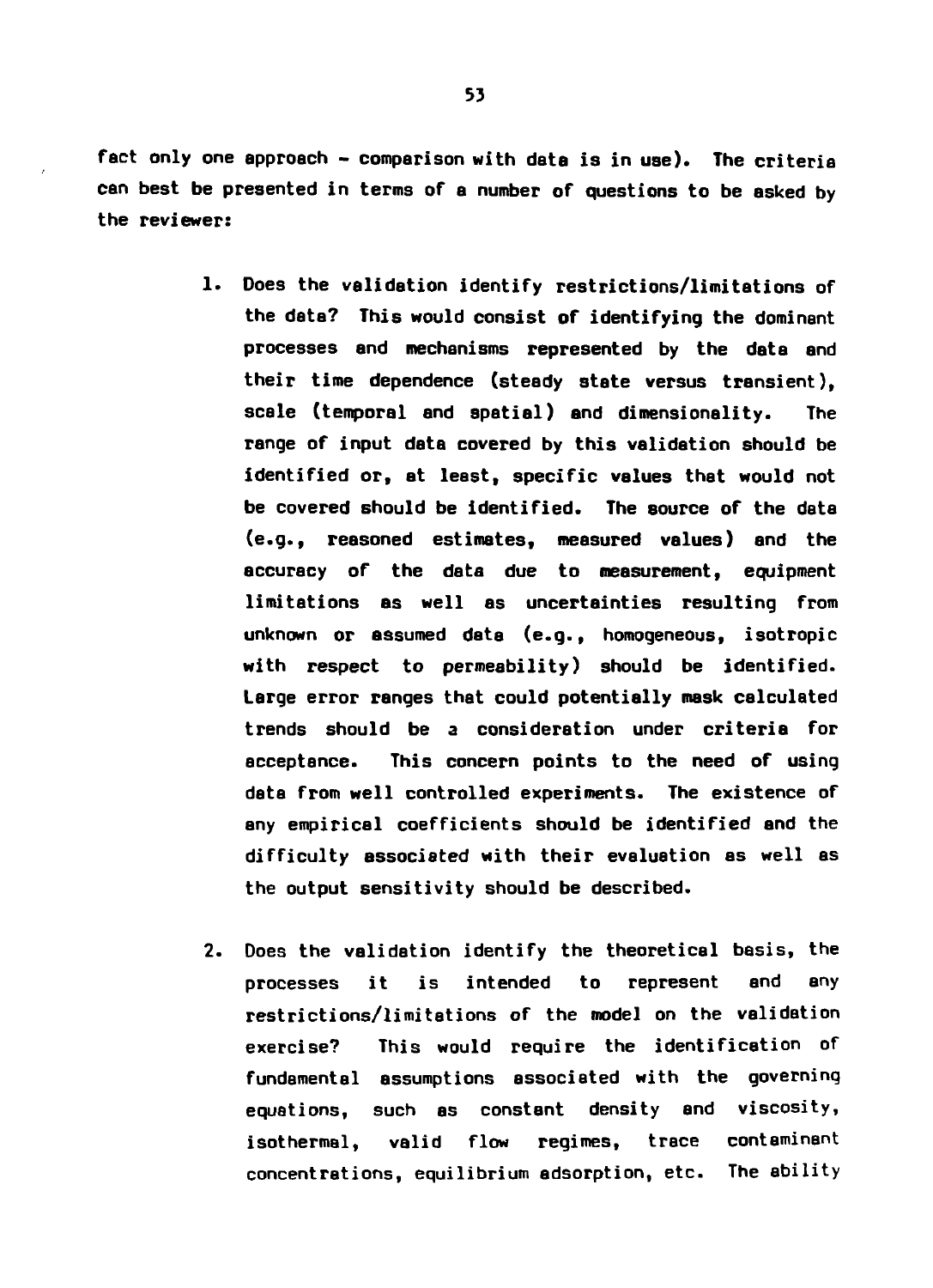**of the data set to satisfy these assumptions should be demonstrated with any deviation being quantified in terms of its effect on the model output. The validation should also identify restrictions associated with the numerical algorithm or solution technique. For example, restrictions on gridding or time step imposed by Peclet or Courant Numbers should be identified and compliance for the validation at hand should be demonstrated.**

**3. Does the validation explain and justify its criteria for acceptance? A model that employs a statistically based analysis of the observed versus calculated data may be better able to provide an unbiased evaluation of the success of the validation effort than a visual inspection. The model validator should also evaluate the uniqueness of the calculated set of data points. Is it possible to obtain a comparable fit using radically different values of the input parameters together with the same model. The sensitivity of the fit to the model input parameters should also be investigated. The validity of model parameters should be examined in terms of their physical meaning. This is especially true for variables that are calibrated. Often inexperienced individuals attempting to fit observed data will change input values outside of their known or credible range in order to marginally improve a fit. A classic example of this problem is the estimation of specific storage from curve fitting techniques. In a saturated confined system the storativity is comprised of a fluid and formation compressibility. In the vast majority of cases, the fluid is more compressible than the formation and therefore the fluid compressibility can be used to set an upper bound for this quantity.**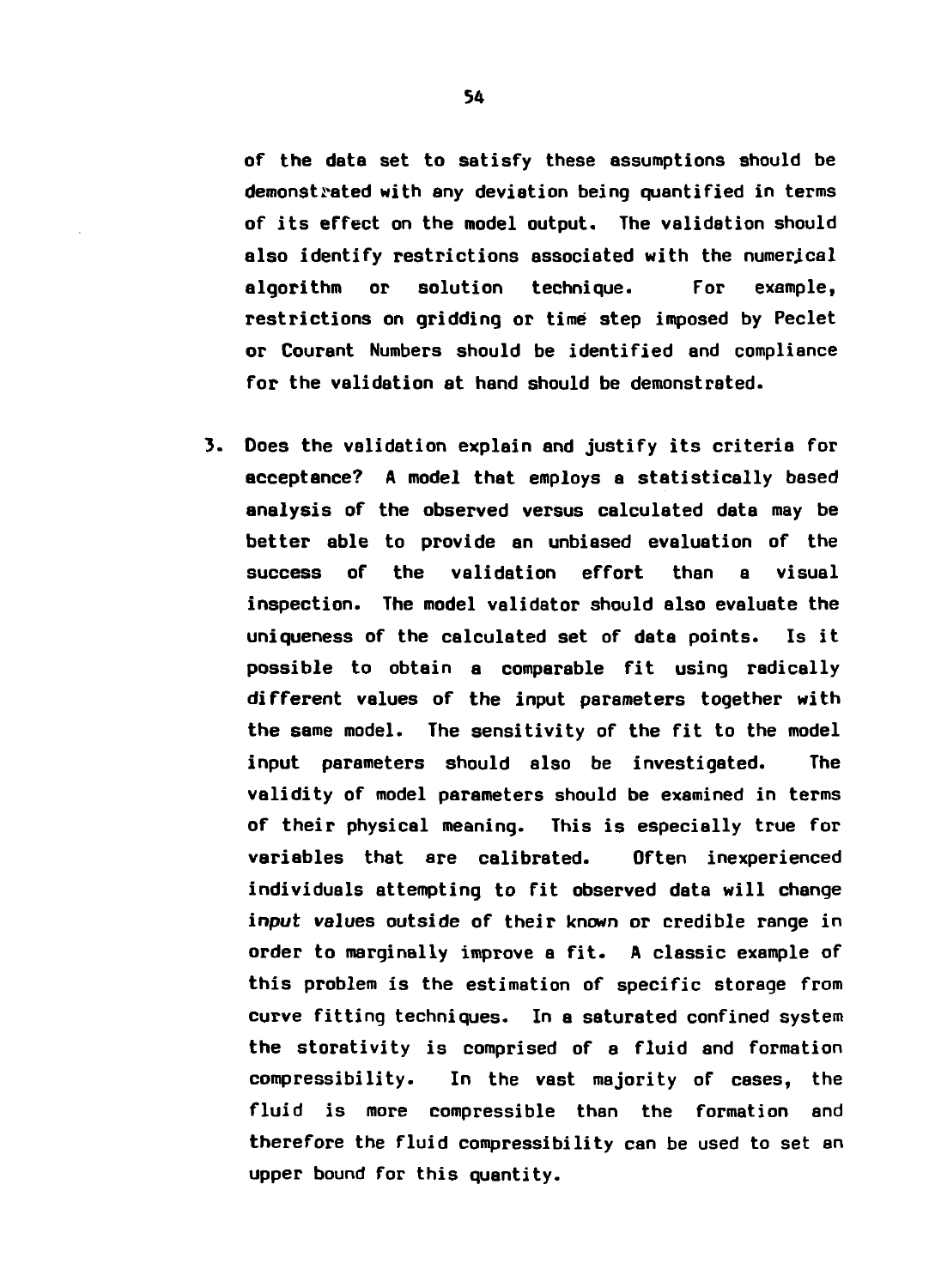**The validator should also identify any differences that may exist between the validation and the intended waste disposal application. For example, are the dominant processes, scale, and quantity/quality of data the same? Have differences between the validation and final (prediction) application been examined and quantified in terms of their impact on the results?**

**The above criteria were developed to assist AECB in evaluating model validations in the context of their appropriateness and suitability for specific applications. Other Quality Assurance aspects affiliated with the validation exercise, such as the development of test specifications, documentation and archiving are beyond the scope of the current report.**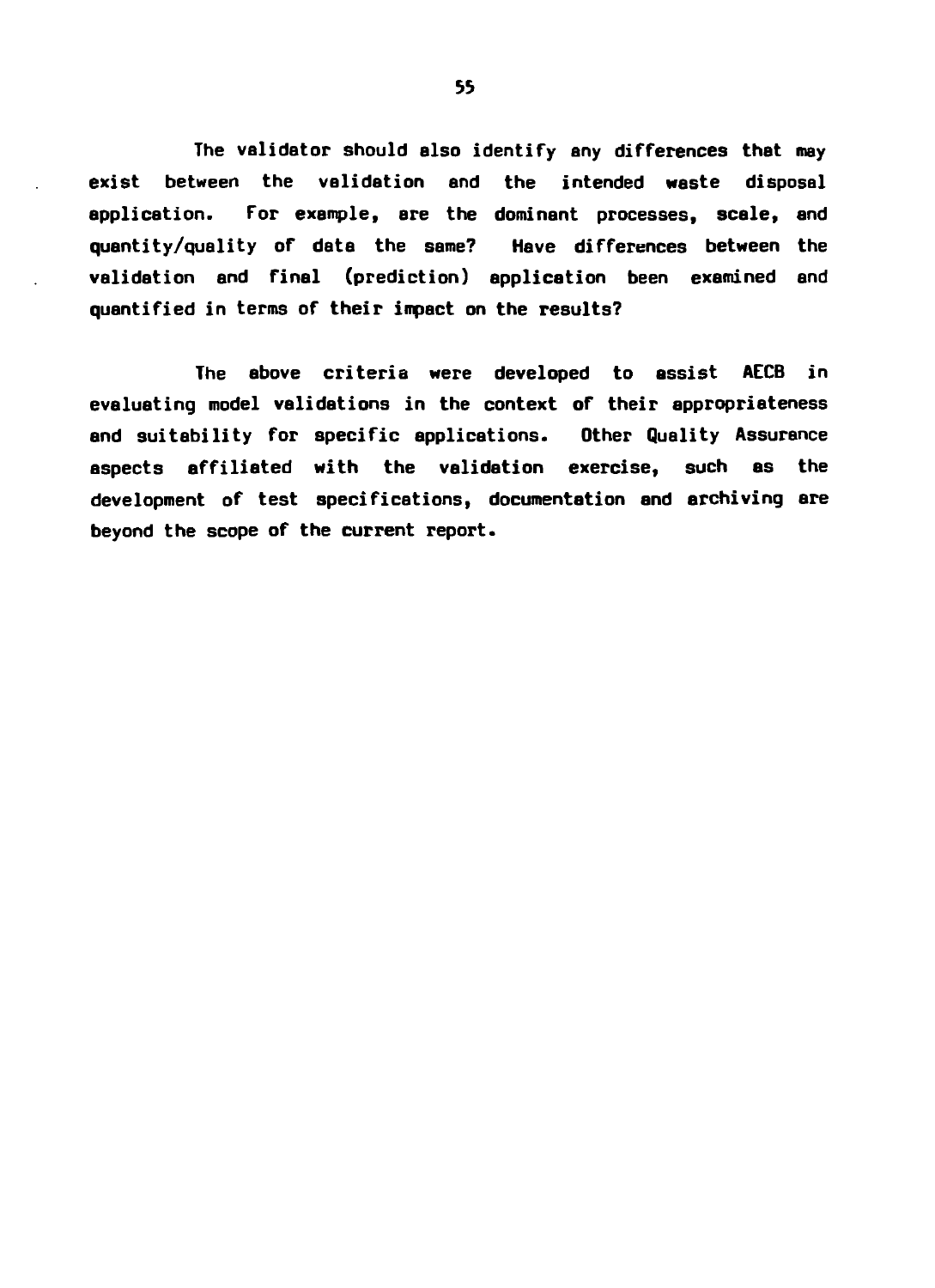### **4. CONCLUSIONS AND RECOMMENDATIONS**

**Our review of agencies/organizations using/developing waste disposal models would indicate that the verification and validation of these programs has only recently been recognized as an area where formal requirements are needed. As such, most of the Quality Assurance programs intended to address these requirements are in the development stage. Based on our review of draft documentation, it can be said that the requirements/approaches of the standards/programs reviewed are quite general and do not provide specific guidelines as to what is required (or how to go about) verifying and validating a computer model.**

**The verification of waste disposal models is confronted with the same types of problems associated with other programs. In general, programs are subject to errors from five sources including language, hardware, logic, numerical algorithm, and data input. A variety of verification tools have been developed to detect program (mostly software related) errors. Frequently, these tools are classified as either static, if they do not require execution of the program, or dynamic if they do. Problems associated with some of the static techniques include:**

- **1. Too theoretical to be of practical use (e.g., formal proofs);**
- **2. Only experimental prototypes available at this stage (e.g., symbolic verifiers);**
- **3. Very specialized with only selected error types being considered (e.g., cross-reference mappers, interface analyzers, etc.).**

**The major problem associated with dynamic test methods is ascertaining the correctness of the output. Exhaustive testing or bounding analyses are of little utility except for detecting execution errors resulting in program termination or flagrant errors related to**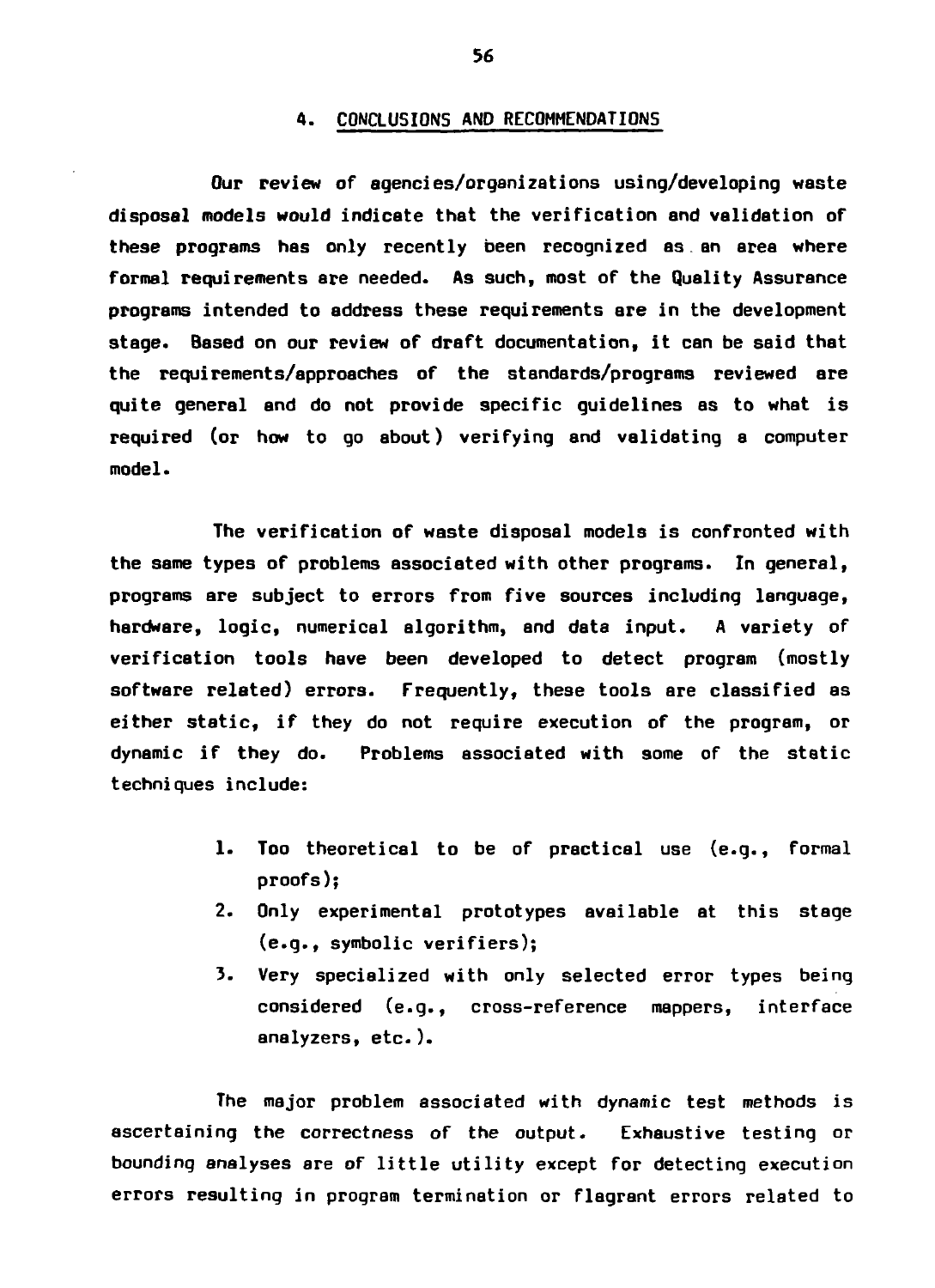**obviously incorrect output (e.g., significant negative concentrations). Of the dynamic analysis approaches, comparison based testing would appear to hold the most promise for waste disposal models.**

**It must be realized thet it will be virtually impossible to completely verify a program. At best it can be hoped to undertake a series of tests to provide reasonable assurances that the model is correct. It is recommended that a combination of approaches be used for providing AECB with these assurances.**

**Based on the methods reviewed and their evaluation using the established criteria, the following can be concluded:**

- **1. Desk-checking, walkthroughs and inspections have the advantage of detecting a wide range of possible error types. Desk-checking is less reliable than either inspections or walkthroughs due to the absence of a team;**
- **2. Formal proofs and symbolic verifiers are too theoretical to be of practical use;**
- **3. Cross-reference mappers are reliable and relatively inexpensive. Although specific to a limited number of errors they comprise a high percentage of the total number of errors present;**
- **4. DBta flow analyzers are still relatively unproven (moderate reliability) and are fairly expensive. Similar results could be obtained through the use of cross-reference mappers and inspections at less cost;**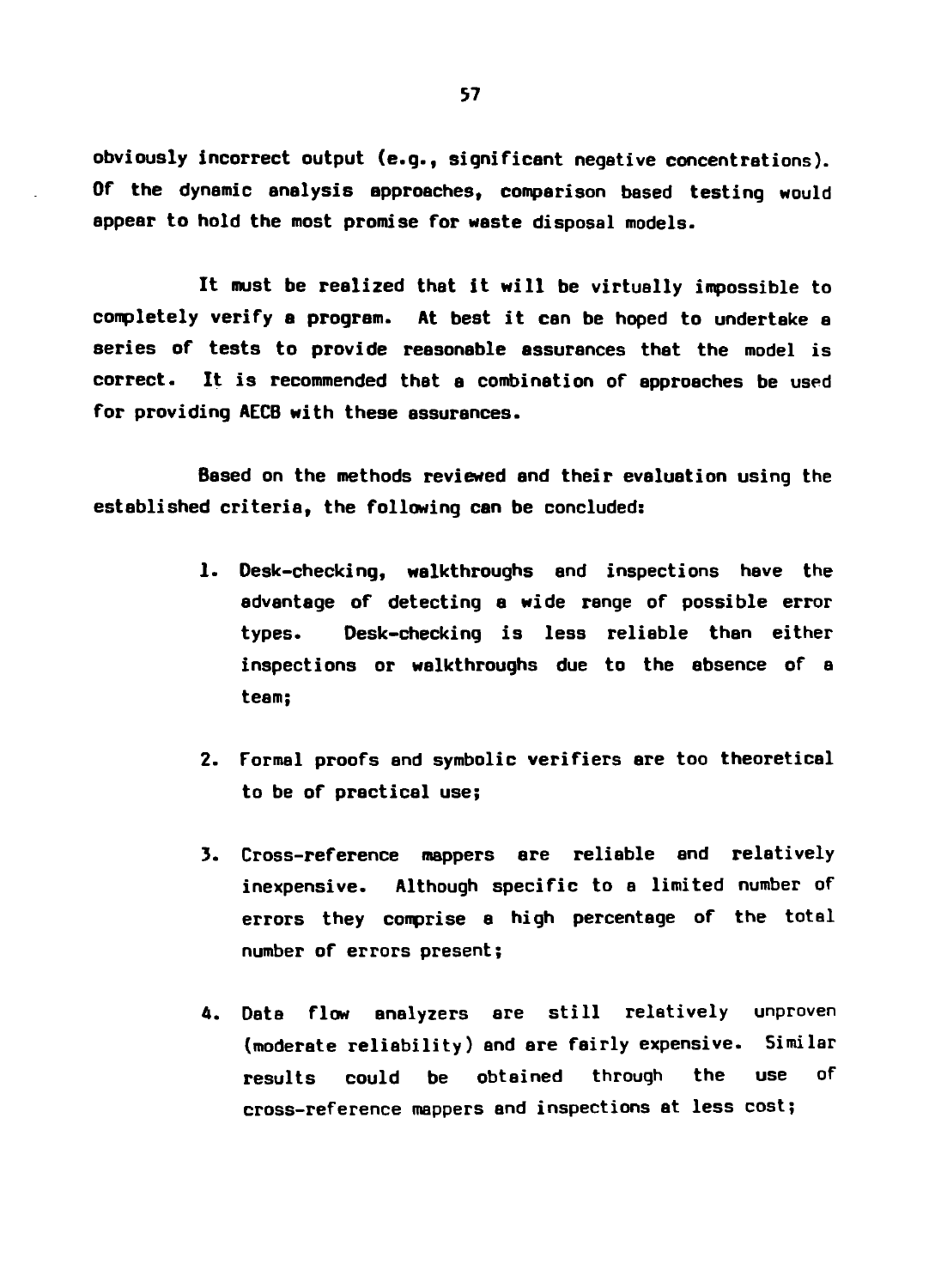- **3. Interface analyzers are designed to detect a very common type of error, are relatively easy to use and are priced moderately;**
- **6. Control structure analyzers do not detect errors per se but can be used to identify program structure;**
- **7. Code auditors can be used to verify adherence to specific standards. The only errors that can be detected are syntax errors that would generally be identified by a compiler;**
- **8. Assertion testing can be used to verify the internal workings of a code. However given that few automated tools are available the level of effort is higher than a walkthrough with only a comparable level of return;**
- **9. Interactive test aids are primarily a tool for error debugging as opposed to error detection;**
- **10. Compiler based tools are easy to use, can reliably detect a variety of common language errors at reasonable cost and low level of effort;**
- **11. Roundoff analyses are too highly specialized and too difficult to use to be generally applicable;**
- **12. Dynamic testing by using input data generators is impractical for waste disposal models because of the difficulty of ascertaining the correctness of the output;**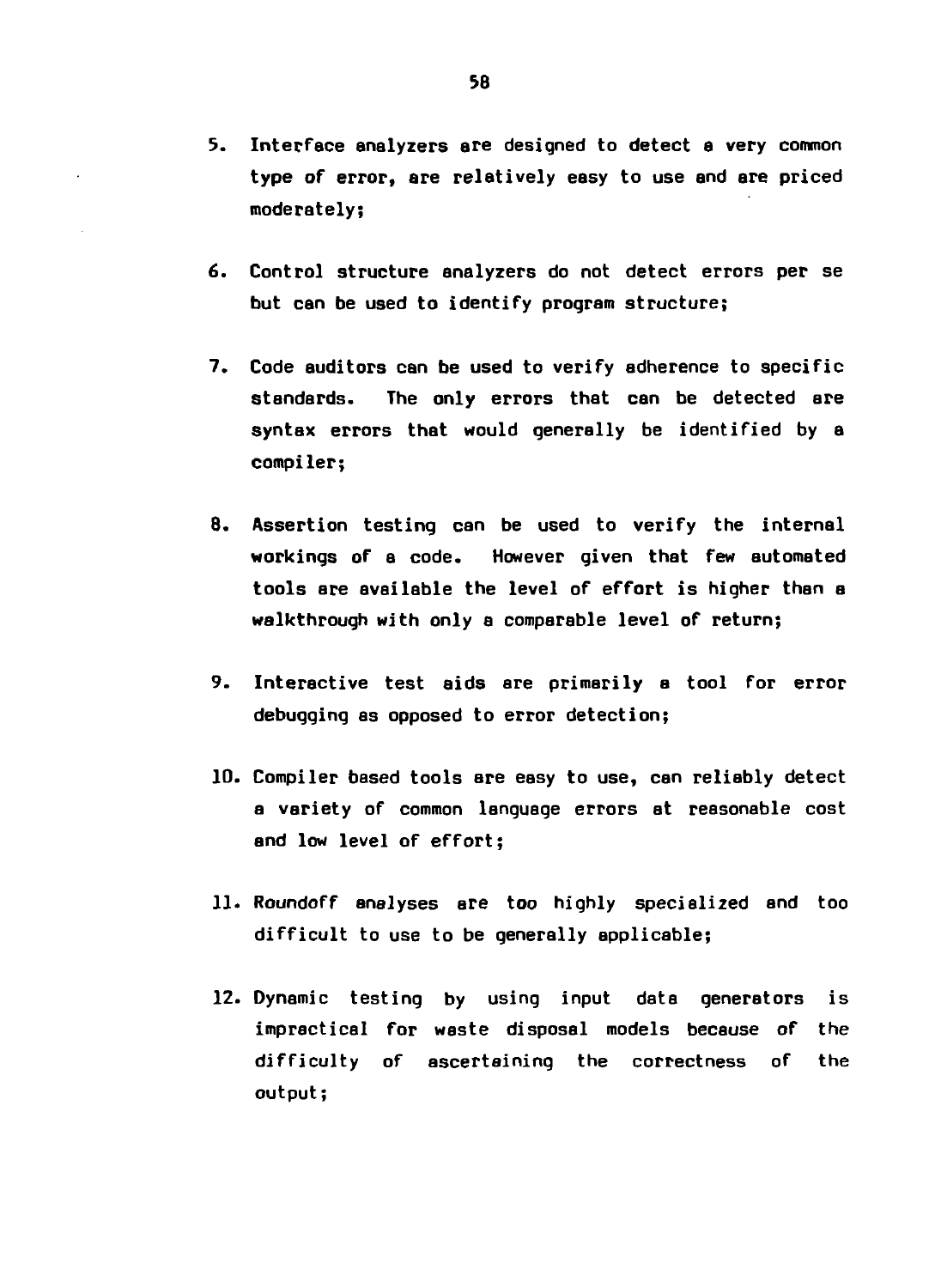**13. Comparison based dynamic testing requires some knowledge regarding the program to ensure that all important functions have been tested. The fact that comparison based testing provides a set of results for verifying the program makes it the most suitable of the dynamic testing approaches for waste disposal models.**

**S-dtic techniques that are associated with compilers (cross-reference mappers, array index checking, etc.) are commercially available at reasonable cost and possess a fairly high degree of reliability and should be considered. An organized systematic inspection is also an approach that should be considered by AECB. The basis for the inspection should be a checklist of items to be included in the inspection (e.g., array dimensions, subroutine arguments, consistent use of variable types). Dynamic testing, in the form of comparison based testing, is also recommended for adoption by AECB. In spite of the difficulties associated with this approach (e.g., requiring sufficient knowledge to construct test cases to adequately test the program and the existence of a second program/solution for comparison) it is felt that this type of dynamic testing is the most suitable currently available technique.**

**The test cases should consider such aspects as dominant mechanisms, numerical criteria (time and space discretization), tolerances, iteration limits, convergence parameters, mass balance calculations for water end solute, boundary and initial conditions, non-linear behaviour due to coupled processes, method of calculating auxiliary variables (i.e., velocities), source term behaviour, complete (yet realistic) ranges of input variables.**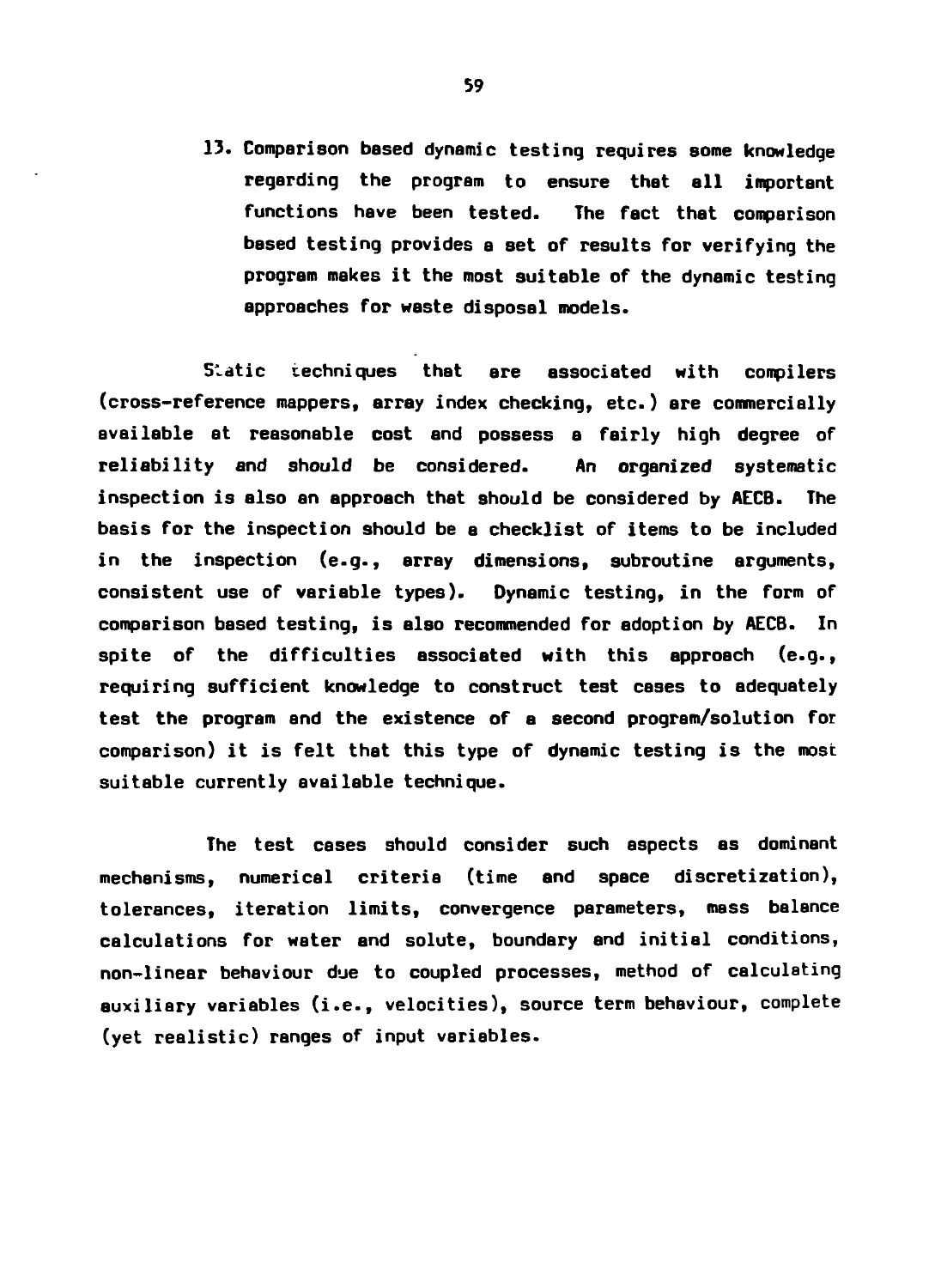**To summarize, therefore the most effective verification approach for waste disposal models would consist of a combination of different techniques, such as:**

- **1. Full-featured compilers, e.g., with cross-reference mapping, index checking capability;**
- **2. Interface analyzer;**
- **3. Inspection with a checklist for errors not covered by items 1 and 2 (see Appendix A for example errors);**
- **4. Walkthroughs with (preferably) the code author;**
- **5. Comparison based dynamic testing in conjunction with expert opinion used to formulate comprehensive test cases testing all aspects of the program.**

**The verification requirements placed by AECB on a potential licensee should not be limited to the choice of verification methods as suggested above. Verification should be viewed as an essential Quality Assurance component but not a standalone entity. The verification of a model requires the application of all aspects of a quality assurance program including the development of design and performance specifications for test cases, the assigning of responsibilities to qualified personnel and the archiving of results.**

**The problems associated with the validation of waste disposal models are in many ways unique to this type of model. Difficulties include the time and space scales of interest, poorly understood processes, inability to collect (and use) sufficient data to ensure site characterization and non-uniqueness of model-observed data fits.**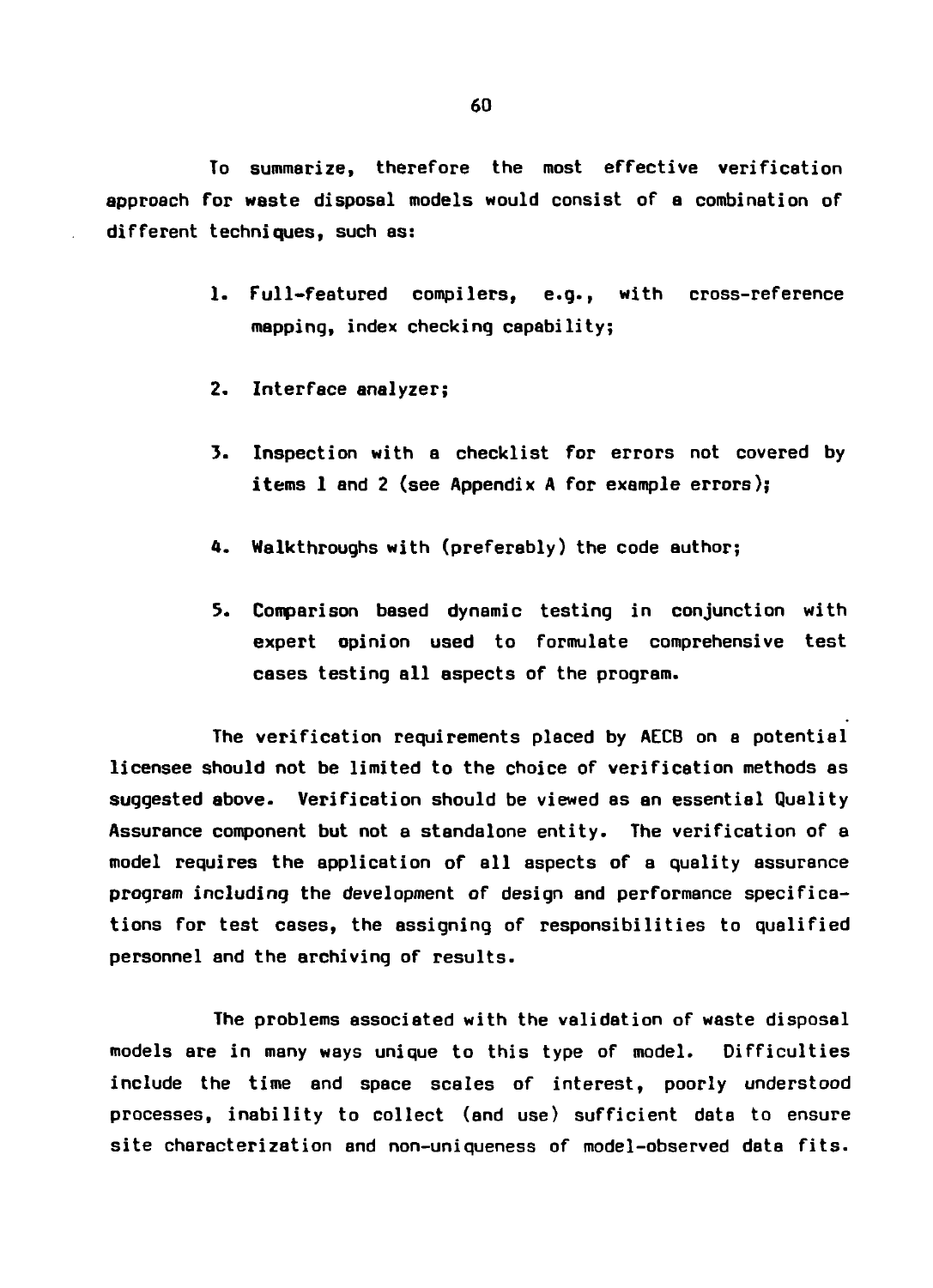**The implications of using a model incorrectly (e.g., when the application and model are incompatible) are severe and are all too often not fully considered in the use of waste disposal models.**

**State-of-the-art validation approaches ell involve matching calculated data with data from either:**

- **1. Laboratory experiments;**
- **2. In situ or field experiments;**
- **3. Natural analogues;**
- **4. Reasoned estimates and bounding analyses.**

**The use of expert opinion in filling in gaps in existing or forecasted conditions should not be overlooked as a vital part of the total model validation exercise. However, expert opinion should not be viewed as a standalone validation technique.**

**To assist AECB both in their review of validation exercises and to evaluate model suitability for other applications a checklist of items that should be addressed by any waste disposal model validation has been constructed. These criteria may be thought of in the context of items to be identified as part of the validation exercise. These items have been categorized and are summarized as follows:**

- **1. Comparison data:**
	- **source of data, e.g., measured, reasoned estimates, bounding analyses;**
	- **mechanisms/processes represented by data;**
	- **time dependence, scale, dimensionality;**
	- **accuracy of data; this highlights the need for well controlled experiments to ensure meaningful results are obtained;**
	- **uncertainties from unknown/assumed data;**
	- **empirical coefficients and how they must be evaluated.**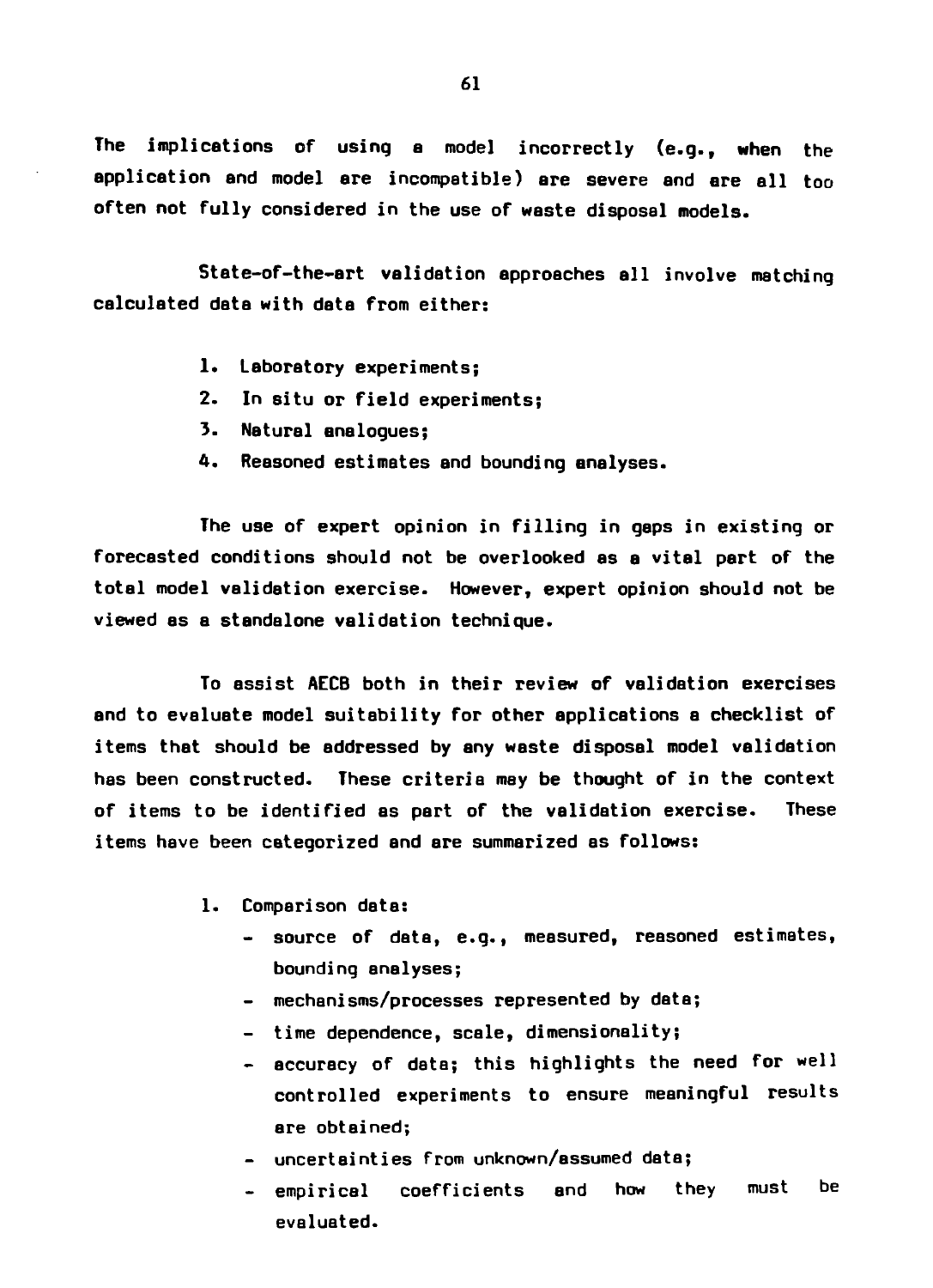- **2. Model Related:**
	- **processes represented by model and theoretical basis (conservation of mass, energy, momentum);**
	- **assumptions of governing equations, e.g., constant density, isothermal, trace concentrations, constant viscosity, equilibrium adsorption;**
	- **ability of data set to satisfy these assumptions must be demonstrated with the effect of violations quantified;**
	- **identify restrictions of numerical solution or algorthim, e.g., time and space discretization, tolerances, iteration limits, convergence parameters;**
	- **restrictions due to hard programmed variables or data libraries.**
- **3. Criteria for Acceptance:**
	- **are the results logical or at least feasible?**
	- **visual versus statistically based (i.e. , quantitative or qualitative);**
	- **material balances calculated on a total or individual grid block basis for solute and water;**
	- **uniqueness addressed?**
	- **sensitivity of solution to unknown parameters, e.r., to boundary and initial conditions, input variable probability density function;**
	- **has the effect on the results of data inaccuracies been quantified?**
	- **do all input variables represent valid (i.e., physically real) parameters?**
	- **how does the validation comparison compare to the intended application, e.g.,**
		- **i ) are the processes the same?**
		- **ii) are the scales the same?**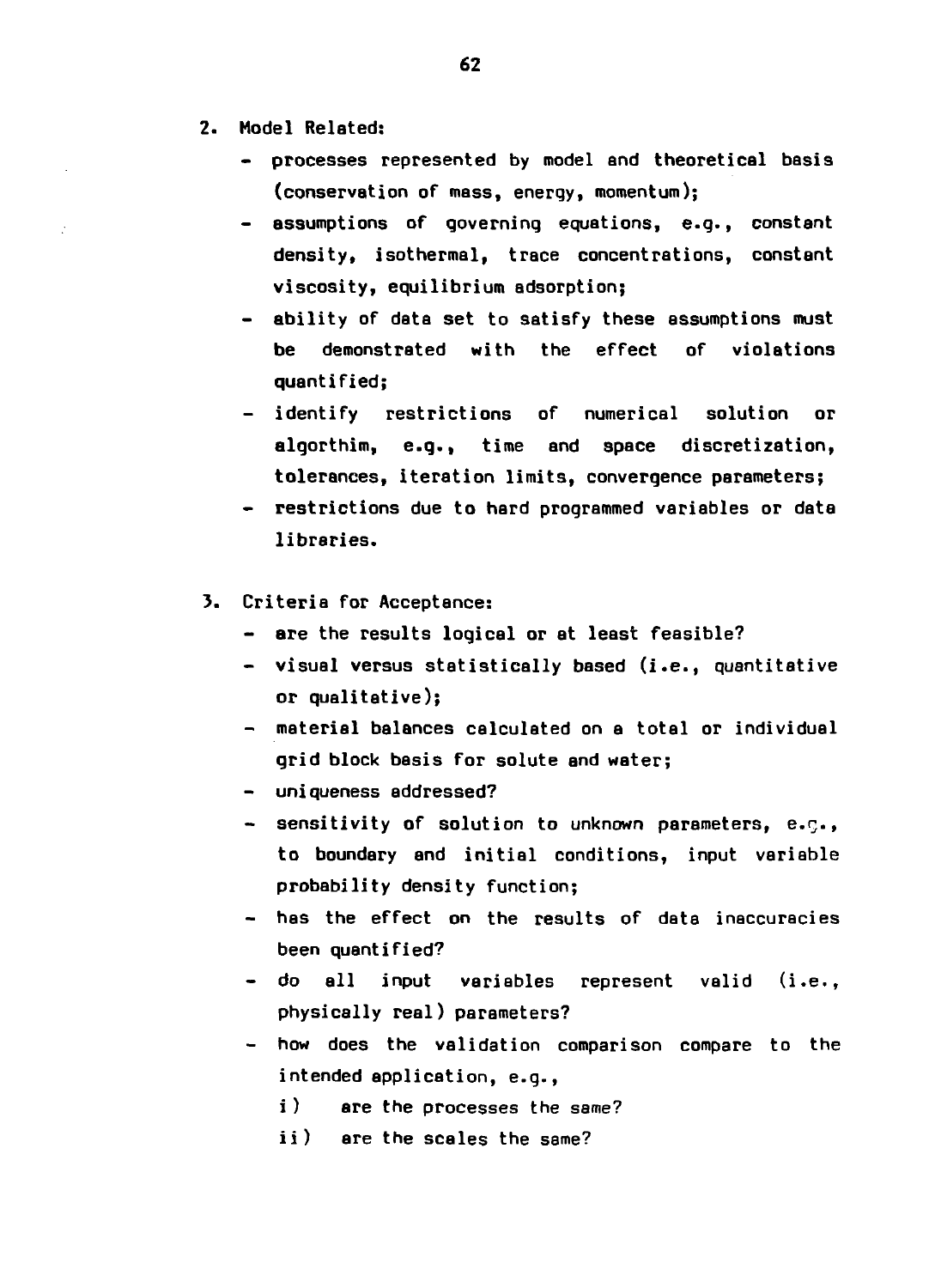- **iii) is the quantity of data and level of detail the same for both?**
- **iv) has the impact of differences (e.g., in scale, data requirements) been addressed.**

**Again the comments made regarding verification as a standalone entity apply to validation. Model validation must be supported by a complete range of quality assurance activities including the creati"! of design and performance specifications for test cases, the qualifications of the validation team and the documentation function.**

**Due to the diverse nature of waste disposal models, it is impossible to develop more specific criteria. It is believed that the above criteria provide a general set of guidelines that AECB can use to evaluate validation efforts for virtually all waste disposal models.**

**The above sections have described the verification procedures and validation checks that are applicable to waste disposal models. Not specifically addressed, however, are other aspects of the Quality Assurance program that should be followed in the verification/validation process. This would include, for example, guidelines and requirements for the development of design and performance test specifications, the documentation procedure (including presentation of results), reviews/audits, problem reports/remedial action and baselining procedures. It is recommended that a review of all quality assurance procedures be undertaken to assist AECB in assessing the reliability of the verification/validation tests conducted by potential licenses.**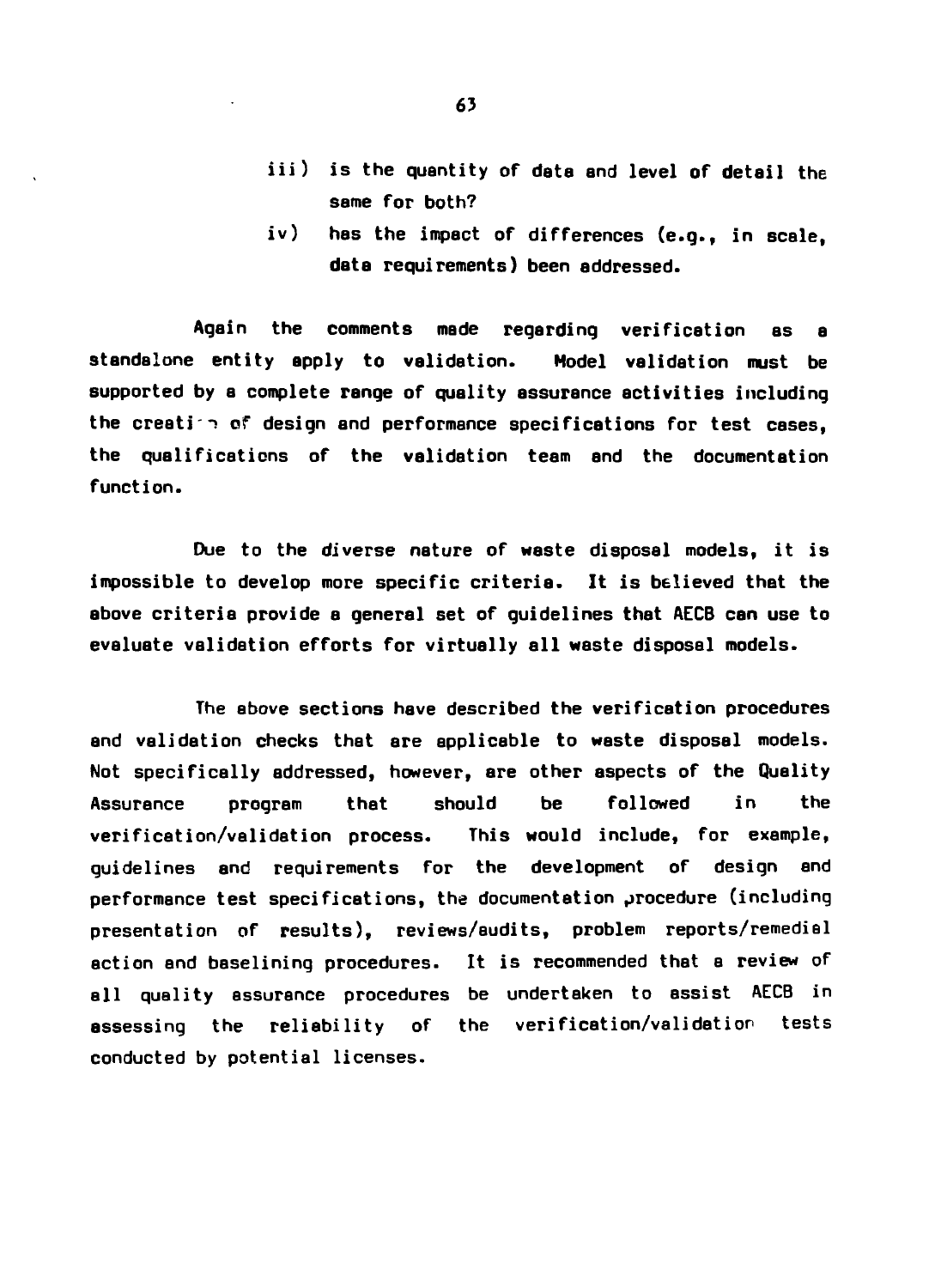- Andersson, K., 1985. Prospects of Model Validation Against Field Laboratory Observations. Proceedings NEA Workshop on System Performance Assessments for Radioactive Waste Disposal, Paris.
- Andriole, S.J., 1983. Software Validation Verification Testing end Documentation. Petrocelli Books, Princeton, N.3.
- ANSI/ASME NQA-1-1986. Quality Assurance Program Requirements for Nuclear Facilities. Sponsored by the American Society of Mechanical Engineers.
- Battye, D.3. **and** M. Parsaei, 1980. The Effect of Computer Dependent Factors **when** Solving Ordinary Differential Equations. In Production and Assessment of Numerical Software, Academic Press.
- Boehm, B.W., 1984. Verifying and Validating Software Requirements and Design Specifications. IEEE Software, January, pp. 75-88.
- Budd, T.A., 1981. Mutation Analysis: Ideas, Examples, Problems and Prospects- In Computer Program Testing, edited by B. Chandresekaran and S. Radicchi.
- Fairley, R.E., 1981. Software Testing Tools. In Computer Program Testing. Edited by B. Chandrasekaran and S. Radicchi.
- Fischer, K.F., 1974. User's Manual for Code Auditor, Code Optimizer Advisor, Unit Consistency Analyses. TRW Systems Group, Redondo Beach, California, July.
- Floyd, R.W., 1967. Assigning Meaning to Programs. Proceedings of the American Mathematical Society Symposium in Applied Mathematics, Vol. 19, pp. 19-31.
- Hopkins, T.R., 1980. PBASIC A verifier for Basic. Software Practice and Experience, Vol. 10, pp. 175-181.
- Howden, W.E., 1976. Reliability of the Path Analysis Testing Strategy. IEEE Transactions on Software Engineering, 5E-2.
- Howden, W.E., 1977. Symbolic Testing and the DISSECT Symbolic Evaluation System. IEEE Transactions on Software Engineering, SE-3.
- Howden, W.E., 1978. A Survey of Dynamic Analysis Methods. In Tutorial: Software Testing and Validation Techniques, E. Miller and W.E. Howden, ed., IEEE Computer Society, New York.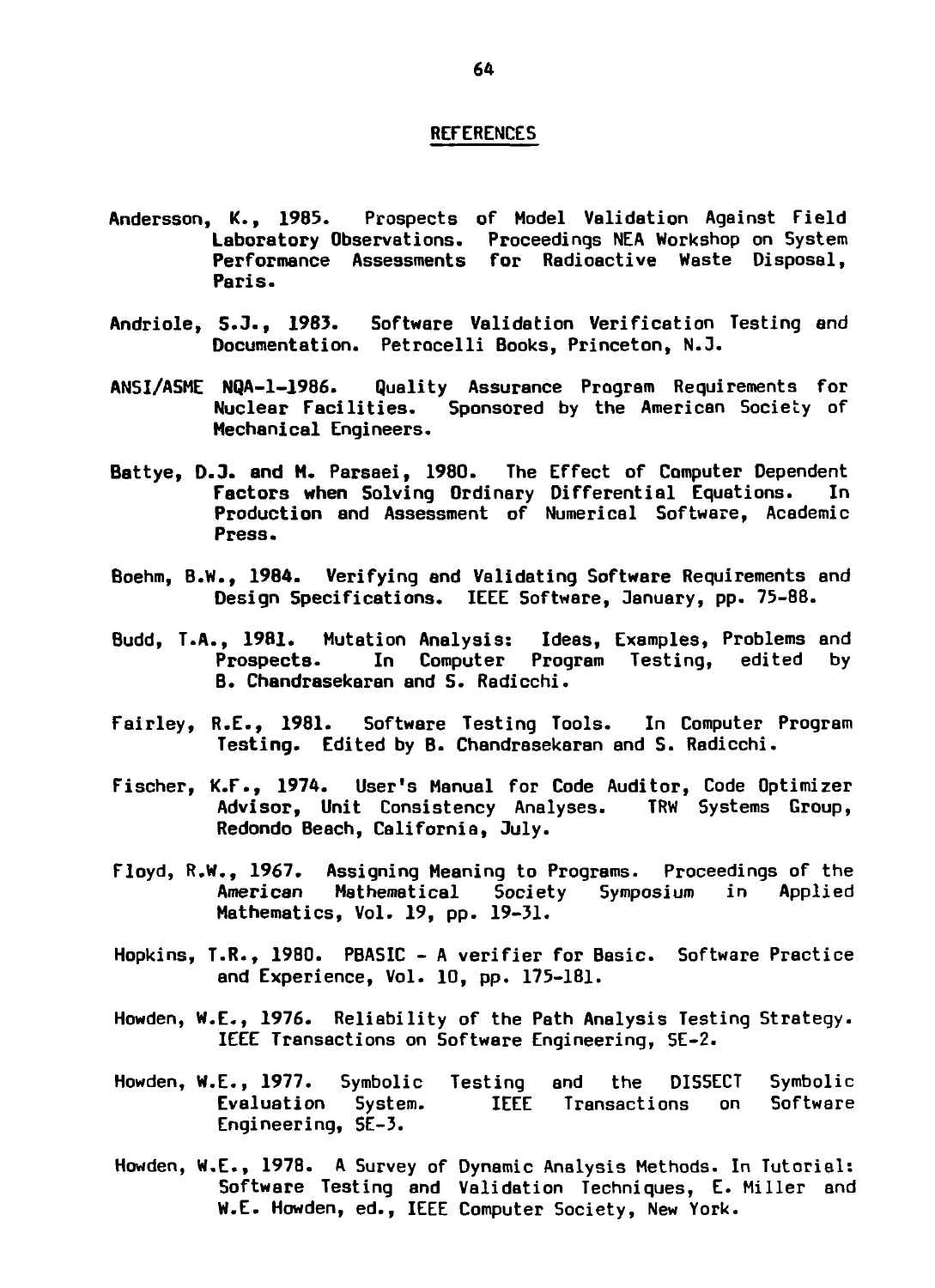- **INTERA, 1986. Draft Salt Site Performance Assessment Project Quality Assurance Plan.**
- **INTERCOMP Resource Development and Engineering, Inc., 1976. Development of Model for Calculating Disposal in Deep Saline Aquifers, Parts I and II. USGS/WRI-76-61, PB-256903, National Technical Information Service, Washington, DC.**
- **International Business Machines, 1976. Code Reading: Structural Walkthroughs and Inspections. IPTO Support Group, March.**
- **INTRACOIN Coordinating Group, 1984. International Nuclide Transport Code Intercomparison Study, Final Report Level 1. SKI 84:3, September 1984, Swedish Nuclear Power Inspectrate, Stockholm, Sweden.**
- **Jensen, G.J. and W.M. Hewitt, 1986. International Nuclide Transport Code Intercomparison Study (INTRACOIN) Workshop end Coordinating Committee Meeting. BMI/ONWI-586.**
- **Lantz, R.B.,1971. Quantitative Evaluation of Numerical Diffusion. Society of Petroleum Engineers Journal, September, pp. 315-320.**
- **Miller, E.F., Jr., 1981. Experience with Industrial Software Quality Testing. In Computer Program Testing, edited by B. Chandresekaran end 5. Radicchi.**
- **Miller, W., 1975. Software for Roundoff Analysis. ACM Transactions on Mathematical Software, 1, 2, June.**
- **Moreno, L., I. Neretnieks and C-E. Klockars, 1983. Evaluation of Some Tracer Tests in the Granitic Rock at Finnsjon. KBS TR 83-38.**
- **Myers, G.J., 1979. The Art of Software Testing. John Wiley and Sons, New York.**
- **Osterweil, L.J. and L.D. Fosdich, 1976. DAVE A Validation Error Detection and Documentation System for Fortran Programs. Software Practice and Experience, 6, pp. 473-486, September.**
- **Panzl, D.J., 1978. Automatic Software Test Drivers. Computer, April, pp. 44-50.**
- **Pickens, J.F. and G.E. Grisak, 19B1. Scale-Dependent Dispersion in a Stratified Granular Aquifer. Water Resour. Res., 17(4), pp. 1191-1211.**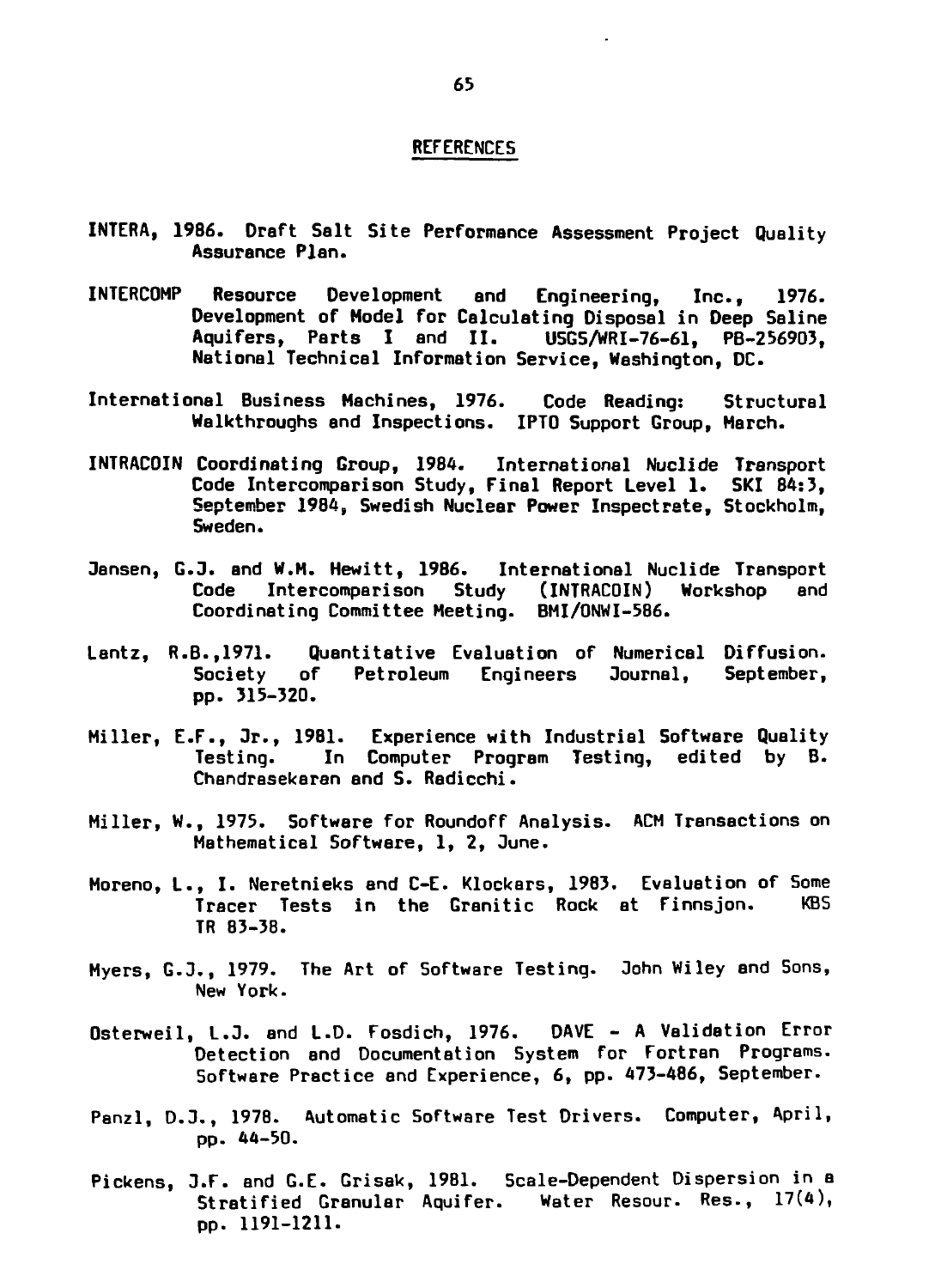- **Press, W.H., B.P. Flannery, S.A. Teukolsky and W.T. Velterling, 1986. Numerical Recipes - the Art of Scientific Computing. Cambridge University Press, Cambridge.**
- **Ramamoorthy, C.V. and S.B.F. Ho, 1975. Testing Large Software with Automated Software Evaluation Systems. IEEE Transactions on Software Engineering, March, pp. 46-58.**
- **Reeves, M., D.5. Ward, N.D. 3ohns and R.M. Cranwell, 1985. Theory and Implementation for SWIFT II The 5andia Waste - Isolation Flow and Transport Model for Fractured Media Release 4.84. NUREG/CR-3328, SANO83-1159.**
- **Ryder, B.G. and A.D. Hall, 1975. The PFORT Verifier. Computing Science Technical Report #12, Bell Laboratories, March.**
- **Sandia National Laboratories, 1983. Engineering Procedure Quality Program Requirements for Contractor Furnished Software.**
- **Schwartz, F.W., 1977. Macroscopic Dispersion in Porous Media: The Controlling Factors. Water Resour. Res., 13(14), pp. 743-752.**
- **Sperry Rand Corp., 1979. Sperry Univac Series 1100 Fortran (ASCII) Programmer Reference.**
- **Stucki, L.G., 1973. Automatic Generation of Self-Metric Software. In Proceedings IEEE Symposium Computer Software Reliability, New York, pp. 94-100.**
- **Stucki, L.G. and G.L. Foshee, 1975. New Assertion Concepts for Self-Metric Software. Proceedings, Conference on Reliable Software.**
- **Taylor, R.N., R.L. Merilatt, L.3. Osterweil, 1979. Integrated Testing and Verification System for Research Flight Software - Design Document, NASA CR 159095, July 31.**
- **Teichrow, D. and E.A. Hershey III, 1977. PSL/PSA. A Computer-Aided Technique for Structural Documentation and Analysis of Information Processing System. IEEE Transaction on Software Engineering, SE-3.**
- **Title 10 Code of Federal Regulations Part 50, Appendix B, Quality Assurance Criteria for Nuclear Power Plants and Fuel Reprocessing Plants.**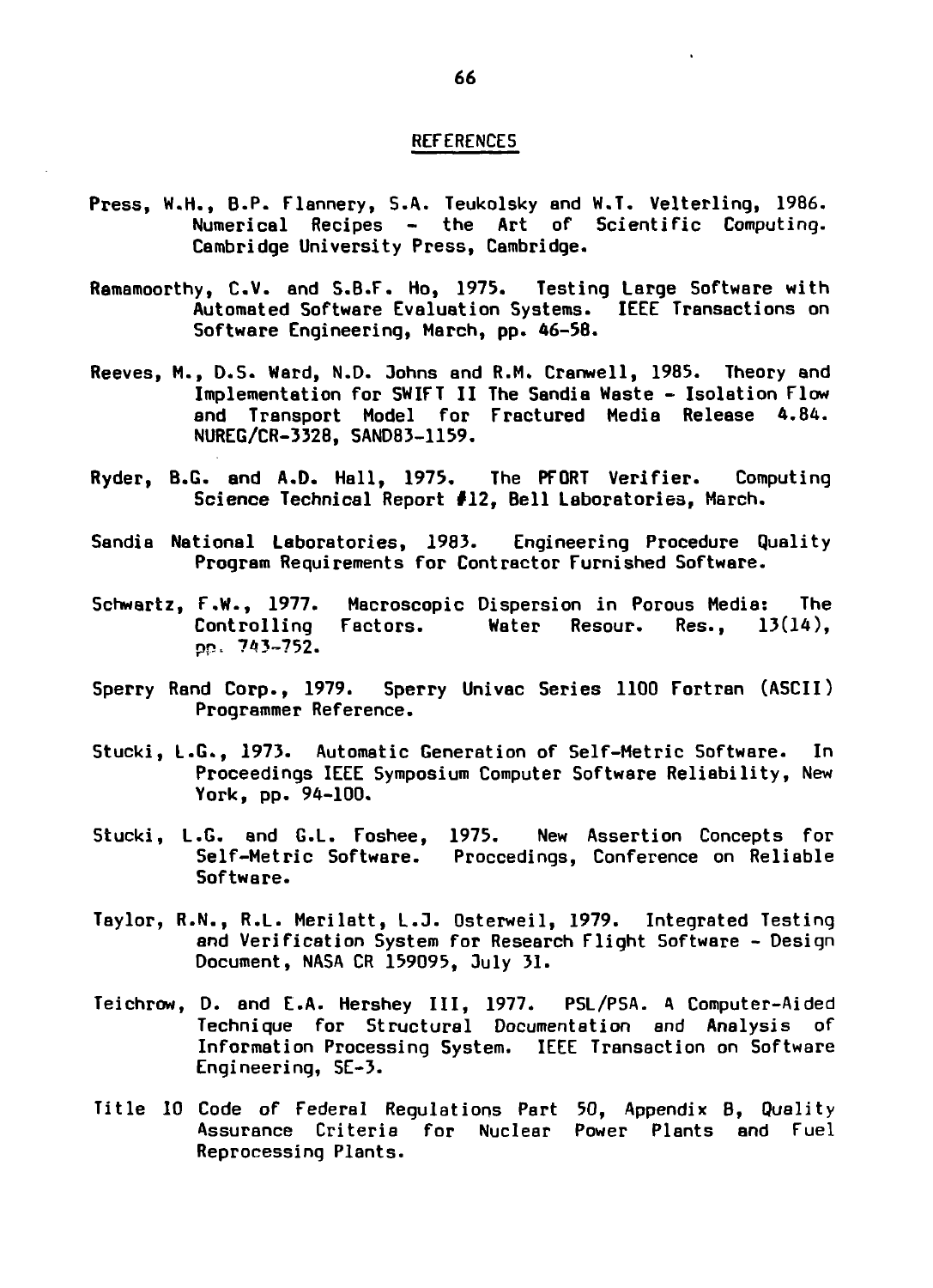- **Tseng, C-F., 1985. Mass transport in low permeability rocks under the influence of coupled thermomechanical and hydrochemical effects - An overview. Proc. Inter. Assoc. Hydro. Mtg., "Hydrogeology of Rocks of Low Permeability", Part 2, pp. 430-440, Tucson, Arizona, Jan. 7-12.**
- **United States Department of Defense (DOD), 1985. Military Standard Defense System Software Development, DOD STD-2167, Dune.**
- **Wilkonson, G.F. and G.E. Runkle, 1985. Quality Assurance (QA) Plan for Computer Software Supporting the U.S. Nuclear Regulatory Commission's High Level Waste Management Program. NUREG/CR-4369, 5AND85-1774.**
- **Worley, B.A. and F.G. Pin, 1986. Quality Assurance (QA) Plan for the Sensitivity and Uncertainty Analysis Methods Development Project (DRAFT). Prepared for the Salt Repository Project Office by Oak Ridge National Laboratory.**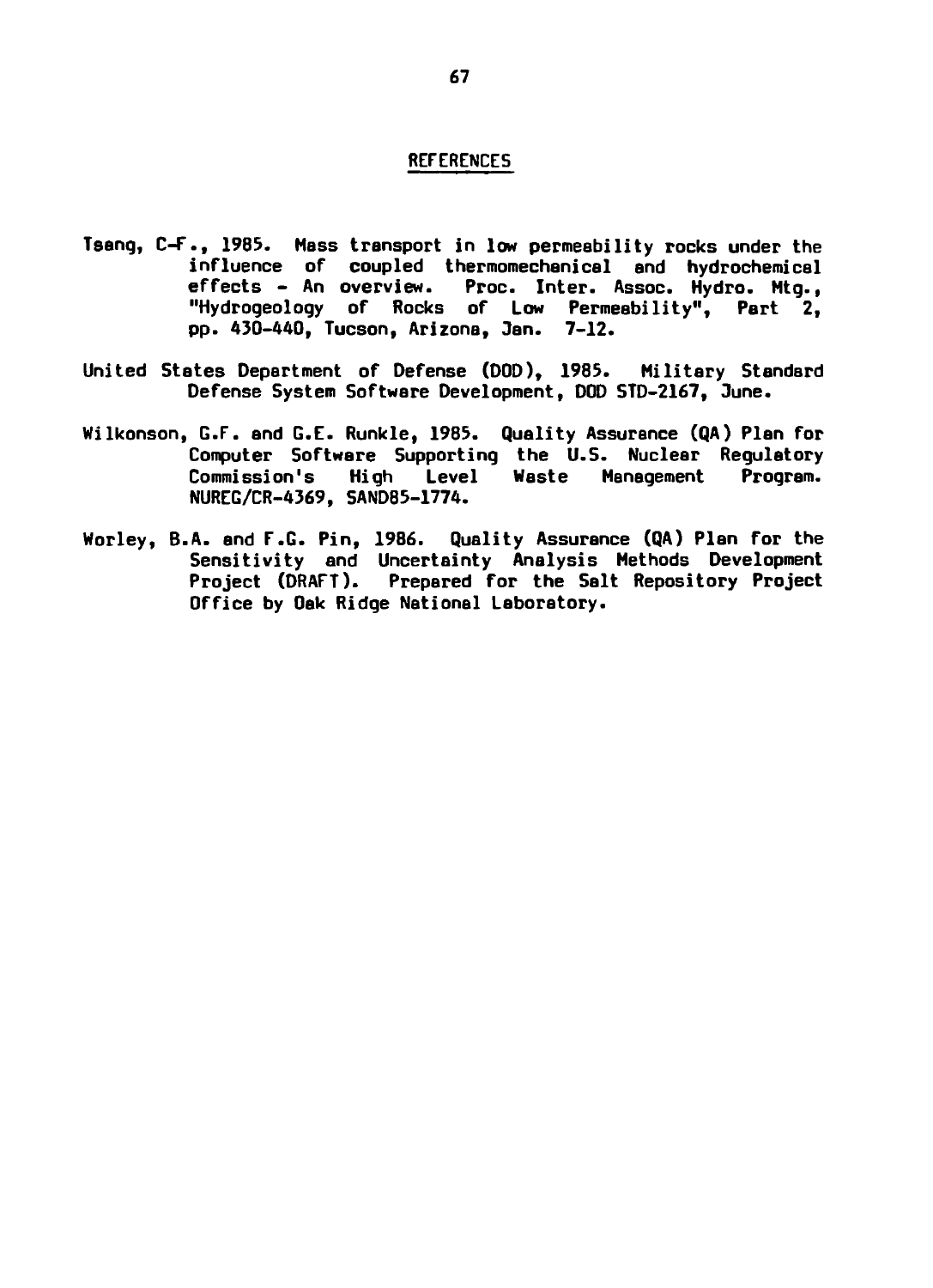#### **GLOSSARY**

**ASSERTION TESTING a dynamic analysis technique which inserts assertions about the relationship between program variables into the program code.The truth of the assertions is determined as the program executes.**

**BENCHMARK a term used to describe a program tested to a certain level or specification. The word is sometimes used to describe the test(s) used in achieving the benchmark (i.e., benchmark tests) or as a verb to describe the process.**

**BLACK BOX TESTING see FUNCTIONAL TESTING.**

**BOTTOM UP TESTING a systematic testing philosophy which seeks to test those modules at the bottom of the invocation structure earliest.**

**BOUNDARY VALUE ANALYSIS a selection technique in which test data ere chosen to lie along "boundaries" of input domain (or output range) classes, data structures, procedure parameters, etc. Choices often include maximum, minimum and trivial values or parameters. This technique is often called stress testing.**

**DYNAMIC ANALYSIS analysis that is performed by executing the program code.**

**EXHAUSTIVE TESTING executing the program with all possible combinations of values for program variables.**

**FORMAL PROOF the use of techniques of mathematical logic to infer that a relation between program variables assumed true at program entry implies that another relation between program variables holds at program exit.**

**FUNCTIONAL TESTING application of test data for the purpose of testing specific program functions without regard to the final program structure.**

**METRIC a quantitative measure of a software property.**

**QUALITY ASSURANCE PROGRAM (SOFTWARE) a set of guidelines or procedures that are intended to ensure the correctness of coded software.**

**STATIC ANALYSIS analysis of a program that is performed without executing the program.**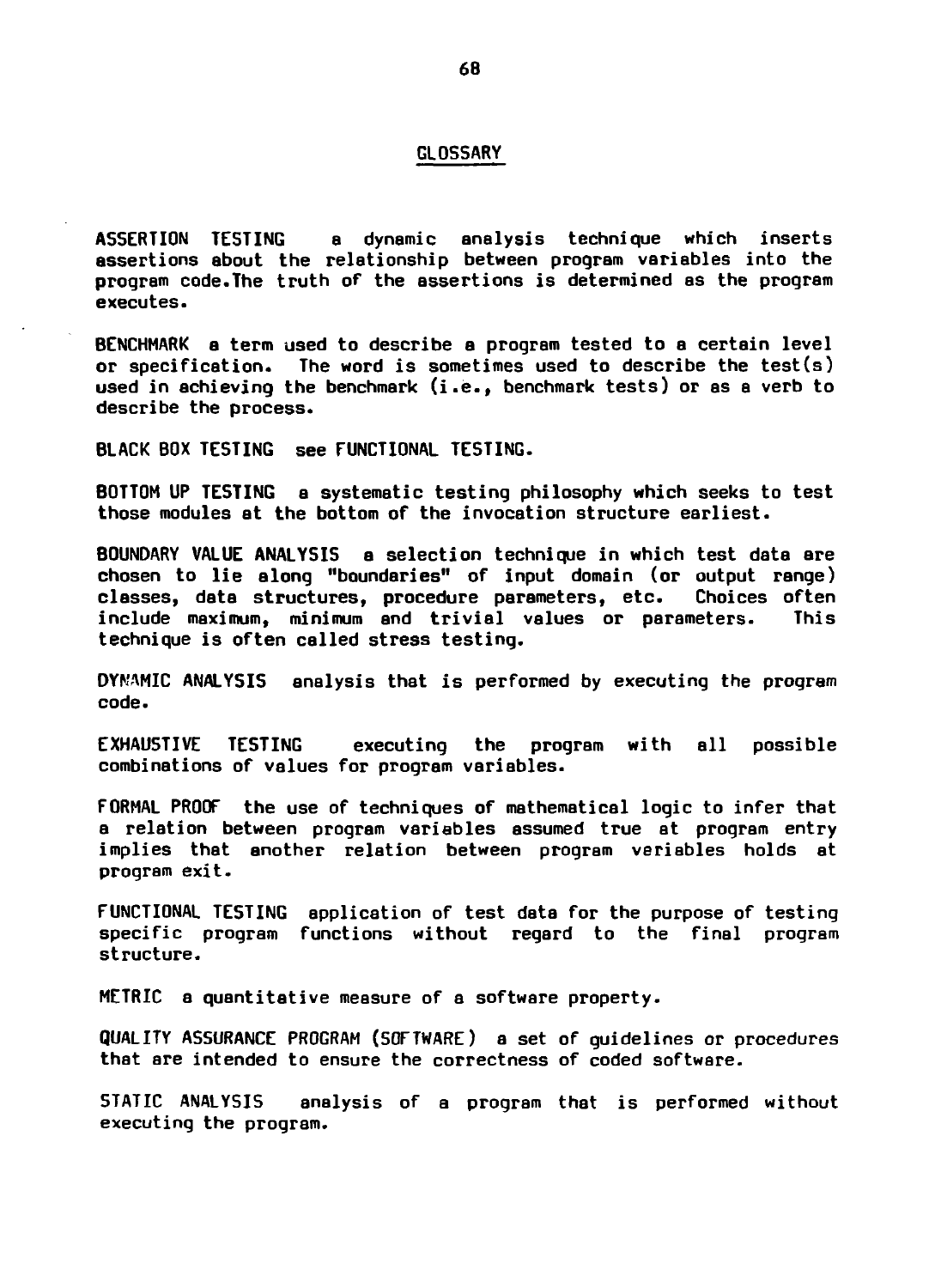### **GLOSSARY (cont'd)**

**STRUCTURAL TESTING a testing method where the test data are derived solely from the program structure.**

**SYMBOLIC EXECUTION a static analysis technique that derives a symbolic expression for each program peth.**

**TOP DOWN TESTING a systematic testing philosophy which seeks to test those modules at the top of the invocation structure earliest\***

**VALIDATION the process by which it is established if the model is a correct representation of the physical process it is intended to represent.**

**VERIFICATION the process by which it is determined if a computer code correctly executes the calculations it is asserted to perform.**

**WHITE BOX TESTING see STRUCTURAL TESTING.**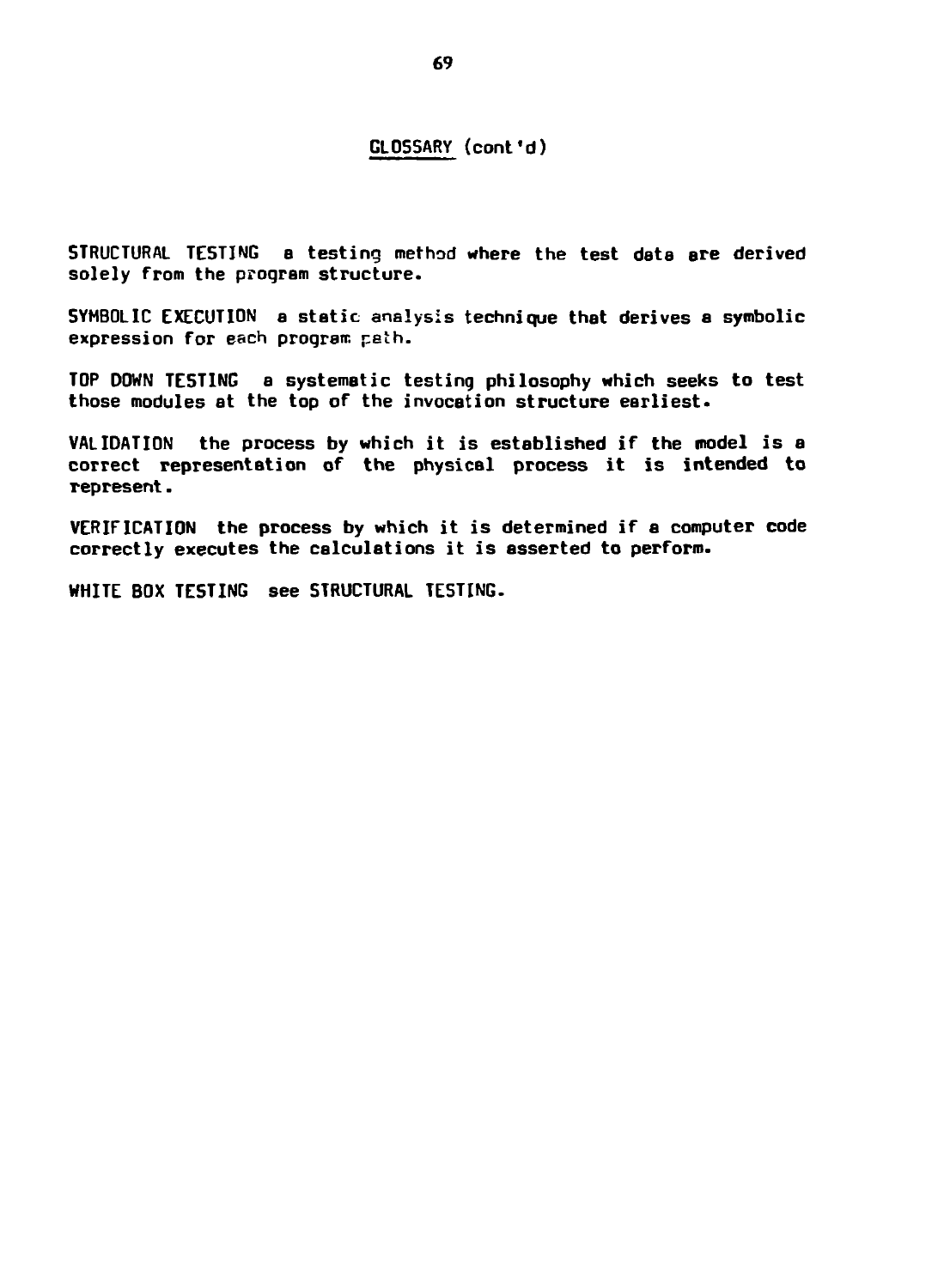**APPENDIX A**

 $\ddot{\phantom{a}}$ 

**Examples of Connnon Language Errors**

 $\sim 1000$  km  $^{-1}$